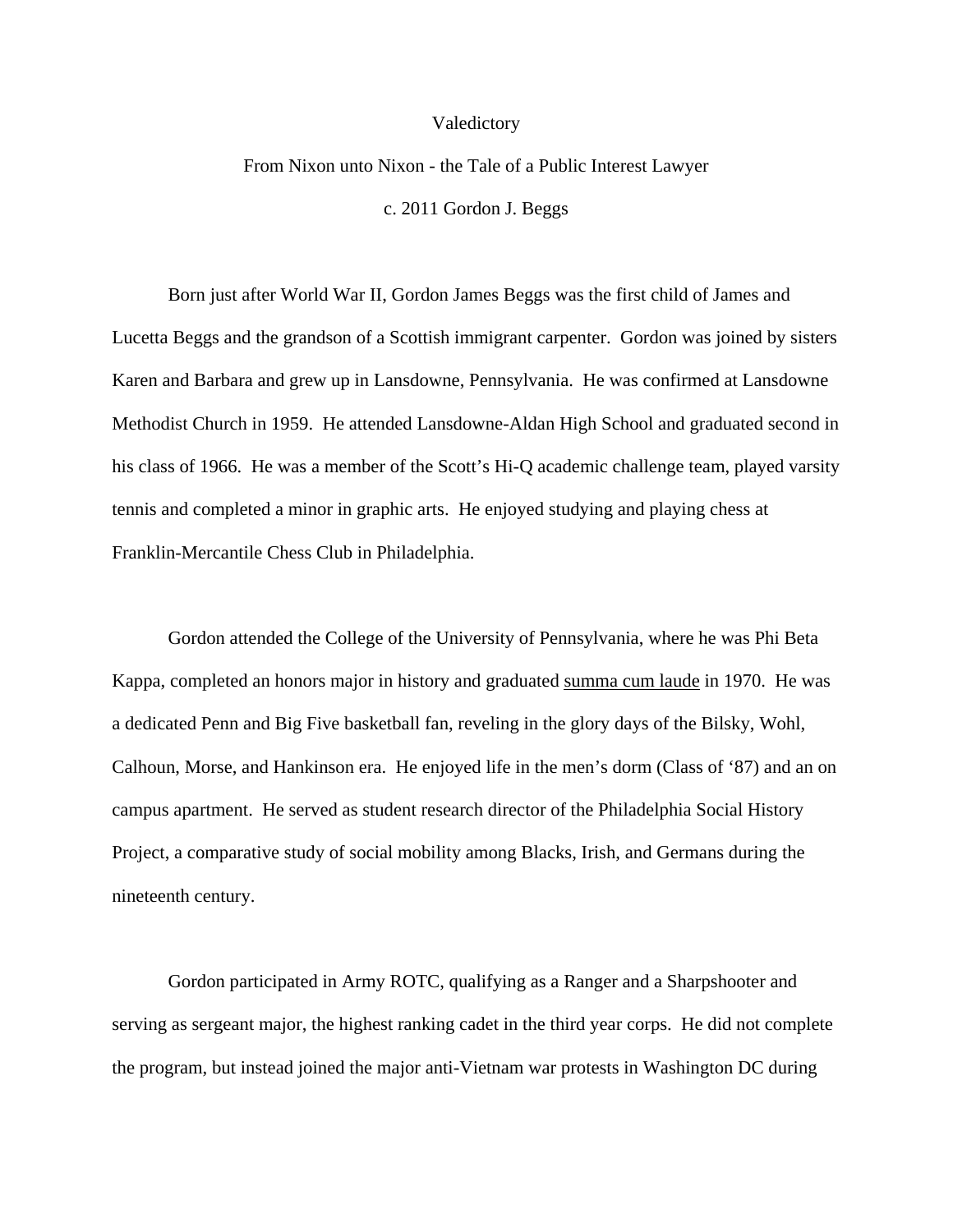the fall of 1969 and spring of 1970 following the invasion of Cambodia and Kent State shootings. He helped form a student chapter of the ACLU on the Penn campus in response to police mistreatment of demonstrators and minorities. He also participated in the Student Tutoring Society.

 In the summer of 1969, concerned about the direction of our country under President Nixon, Gordon decided to pursue a career in public interest law rather than teaching history in college, which had long been his career goal. Late that summer, he met Marcie Leopold, the sister of an LAHS classmate, at the school tennis courts, and she became the great love of his life. Two years later, on August 21, 1971, they were married.

 Gordon entered the University of Pennsylvania Law School in the fall of 1970. Class garb made it look like the revolution had arrived. Gordon was noteworthy for his black beret complete with Phi Beta Kappa key, yellow tinted wire rim glasses, fatigue shirt, bell bottoms, and combat boots. He carried his lunch with a thermos of coffee and biked seven miles to school each day on a trusty three-speed while Marcie continued to pursue her undergraduate degree in teaching at West Chester State University.

 Stymied in his attempt to obtain a clinical placement at Legal Aid due to President Nixon's impoundment of their funds, Gordon visited the ACLU of Pennsylvania and arranged to work there. His first assignment involved a suburb taking the home of an elderly Black man and bulldozing it in on all his personal possessions. The case taught Gordon an unforgettable lesson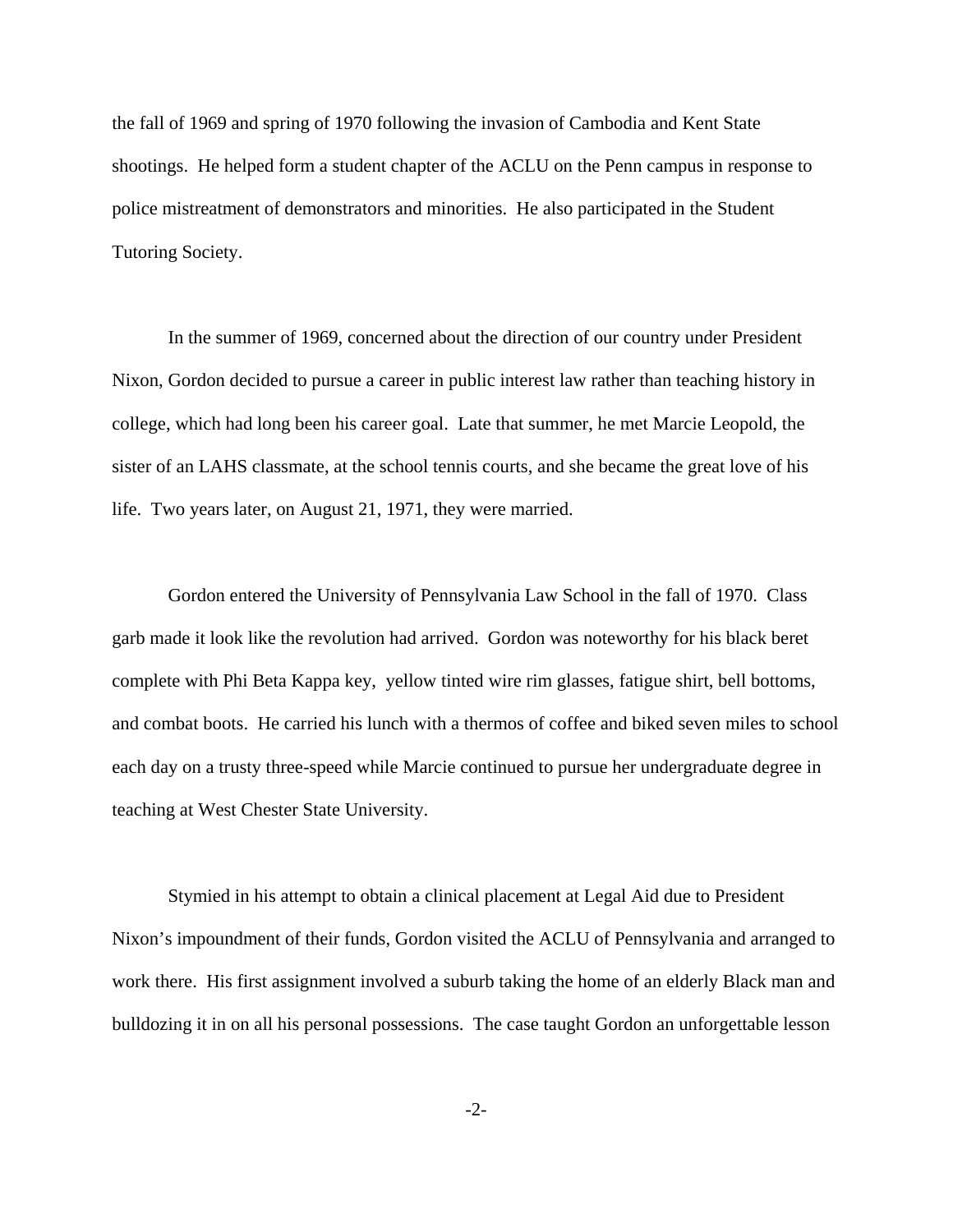about the importance of quality lawyering, as he concluded that all possible claims were irretrievably lost through the incompetent handling of the case by a lawyer who initially represented the client.

 Gordon was privileged to work on two major civil right cases as a student at ACLU. In *Peoples' Party v. Tucker*, he developed the legal theory and evidence for a challenge brought by Benjamin Spock and several other candidates and minor political parties to a Pennsylvania statute restricting ballot access for minor party candidates. Gordon assisted at the trial before a three judge federal court in Harrisburg. The court ruled in favor of the plaintiffs and the candidates were listed on the ballot for the 1972 Presidential election. Gordon also developed the legal theory and drafted the complaint for *Sloane v. Smith*, another federal case which secured the right of Penn State students to vote in Centre County where they resided.

 In Spencer Coxe, the long time Executive Director of the ACLU, Gordon found an invaluable mentor for the development of a life long values based legal practice. After his clinical course ended, Gordon was selected as a Law Students Civil Rights Research Council Intern, an honor shared by less than 100 law students nationally. He also continued to volunteer with ACLU, serving on the Due Process and Criminal Justices Committees.

 In his final year of law school, Gordon secured employment as a legal intern with the Pennsylvania Department Environmental Resources Strike Force. He worked on a civil and criminal matters involving a variety of pollution and sanitation issues. He drafted a brief for the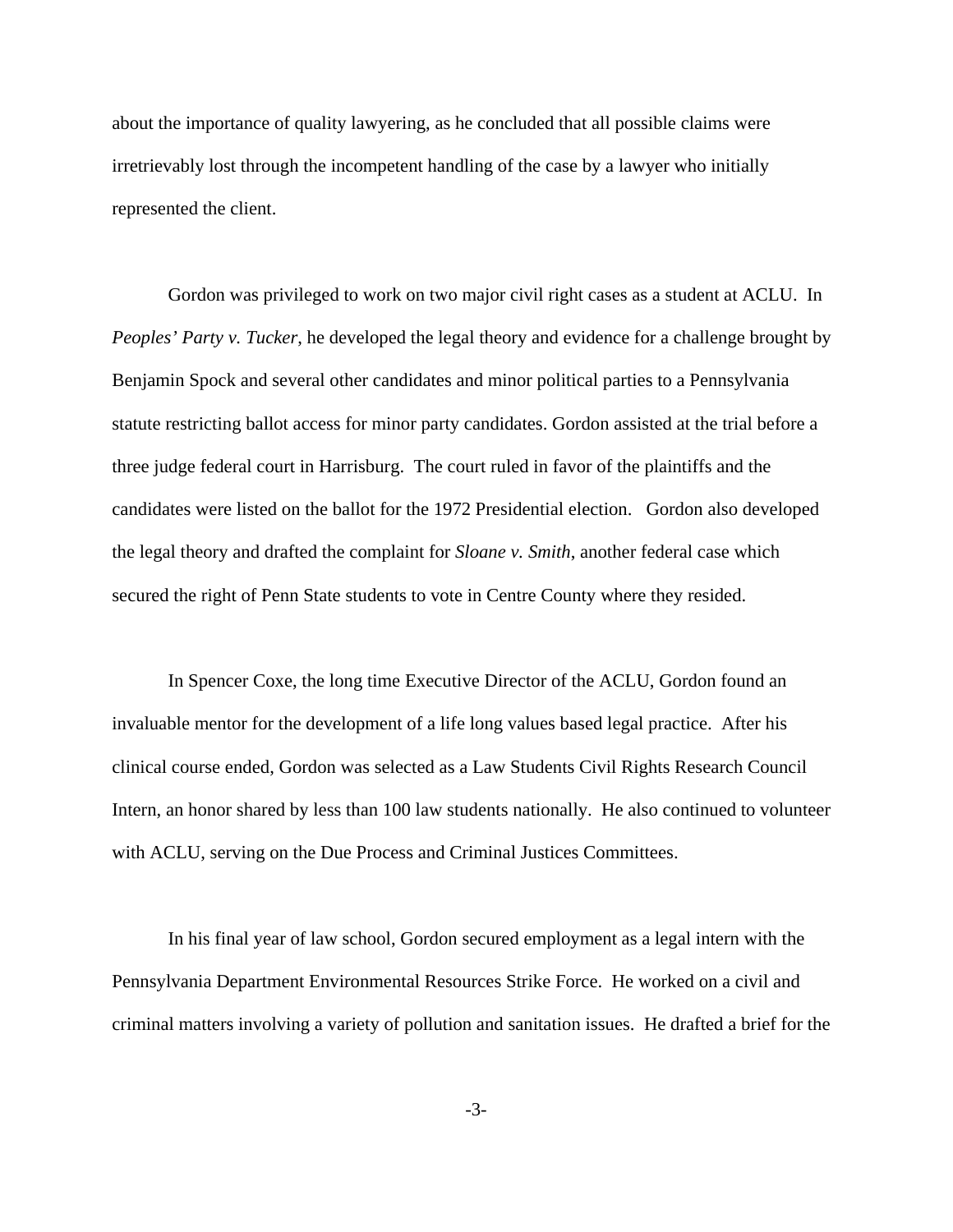Commonwealth Court, appeared solo under student practice rules to handle a couple of case conferences at a Common Pleas Court in Northeast Pennsylvania, and settled one of those cases.

 Upon graduation, Gordon was fortunate to have public interest employment options in Philadelphia, Chicago, and Cleveland. He chose Cleveland because the position of Executive Director of the Cleveland ACLU allowed him to pursue some political activity and the city offered a great place to live. Gordon came to Cleveland and started work May 1, 1973, the Monday after his last exam and two weeks before graduation. He and Marcie had only \$150 in their bank account at that point. Marcie joined him later and completed the last two courses toward her undergrad degree that summer. In Cleveland Gordon found another mentor in Max Wohl, a retired corporate executive, longtime ACLU supporter and volunteer, and gentle, quiet, unassuming man whose actions spoke far louder than his words.

 As executive director, Gordon revitalized the chapter's volunteer operations, establishing numerous committees, including Teachers' Rights, Student Rights, Mental Health, Demonstration Observation, Women's Rights, Lobbying, and "1984." He reestablished the chapter newsletter on a regular publication schedule, welcoming members to the "Winter at Valley Forge" on his opening piece assessing the current threat to freedom. Not surprisingly, he devoted substantial time to the impeachment campaign which resulted in President Nixon's resignation from office in August of 1974.

-4-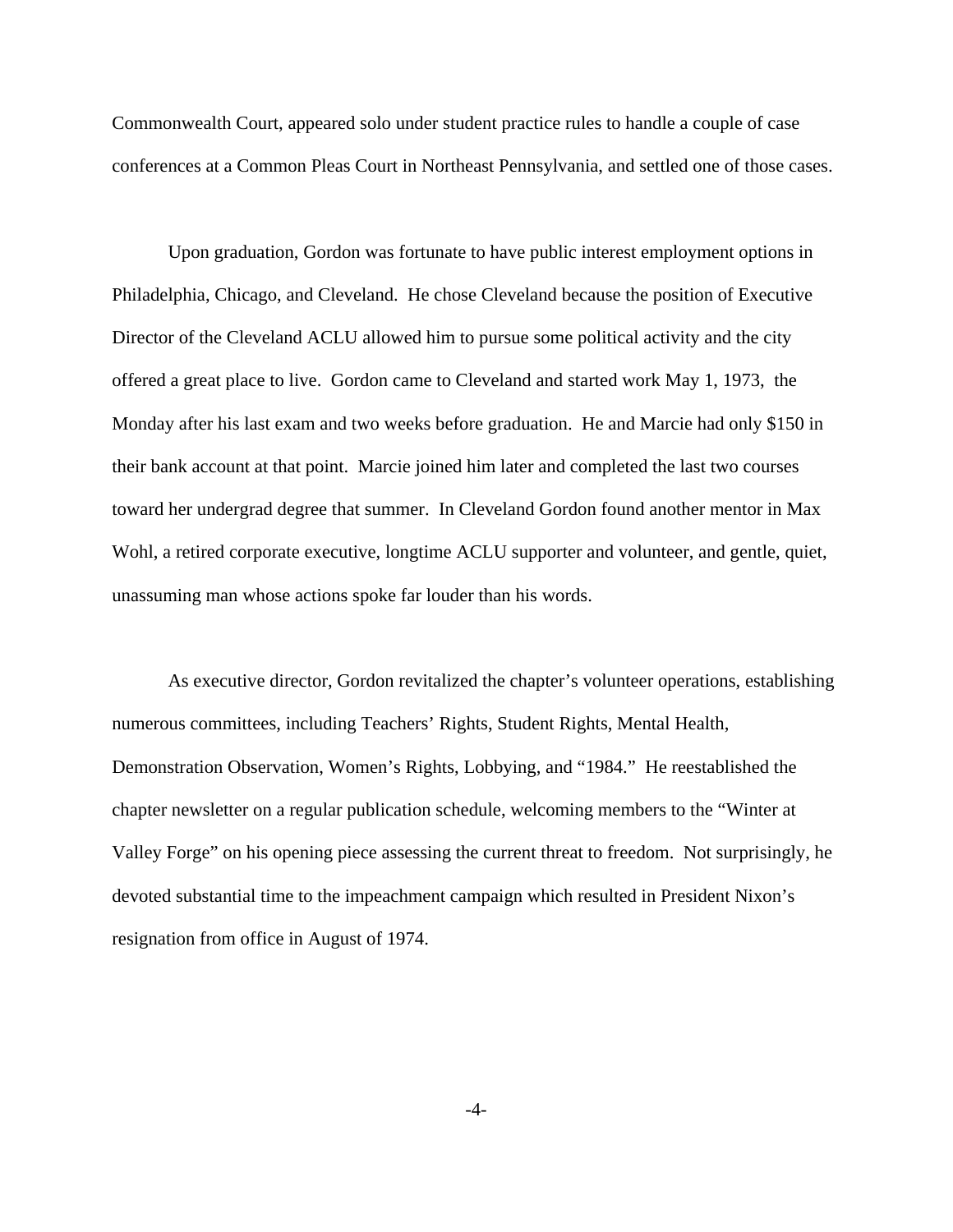Throughout his tenure, Gordon served as a public spokesman for the organization, driving to speaking engagements in an old Volkswagen beetle, appearing on radio and TV, crafting news releases and PSA's, and serving as interviewee and on background for local reporters. He also worked with the Resources Committee under the leadership of Harold Levine in the never ending task of attempting to find support for an organization that rarely sided with the majority view on any issue.

 Shortly after his arrival, Gordon saw a cover story in Cleveland Magazine entitled "Was Harllel X Jones Framed." Harllel was the leader of the Afro Set, a Black nationalist group, and had been convicted of second degree murder and sentenced to life imprisonment a couple of years earlier. With attorney Russell Adrine, Gordon was instrumental in persuading the ACLU to provide representation Jones and to form a Harllel Jones Defense Committee to support an ultimately successful struggle that was to continue for many years. Gordon communicated with notable civil rights leaders in Ohio and nationally, including Ramsey Clark, former U.S. Attorney General, and then Representative Julian Bond of Georgia, to enlist their support for the committee.

 Gordon also began a long tradition of mentoring ACLU law clerks, which foreshadowed his later career in clinical legal education. His first law clerks were Marley Eiger and Mark Frost, both students a CSU. Marley went on to become the Managing Attorney of Lake County Legal Aid in Painesville, OH, and Mark pursued a career as a successful civil rights attorney in Philadelphia, PA.

-5-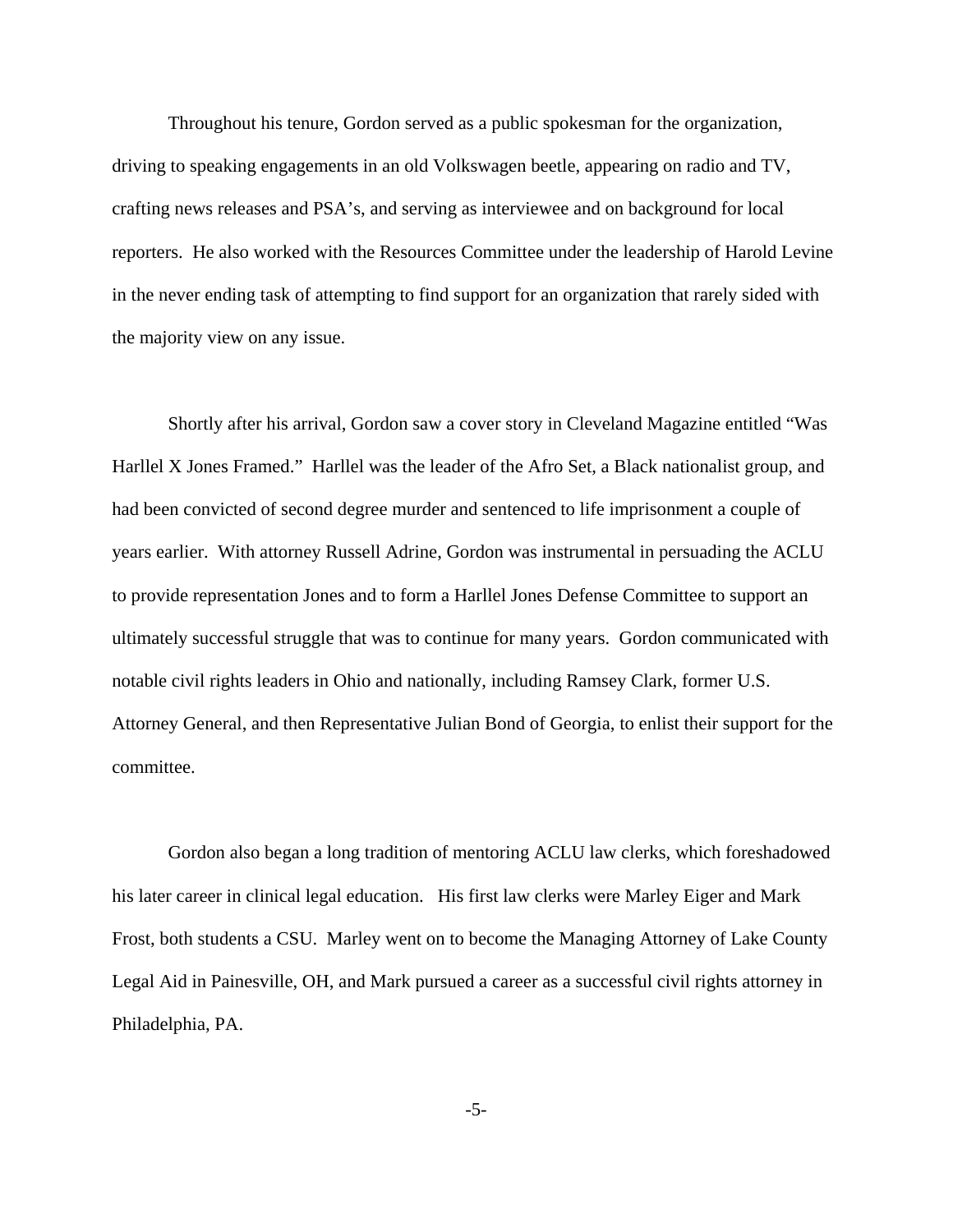In 1974, the Cleveland ACLU began to grow. Eileen Roberts was hired to assist with the director functions and an additional law clerk was added to the staff. Cleveland activist, Roma Foldy, began her many years of service as an office volunteer. Gordon was able to take two weeks off to take and pass the Ohio bar exam July.

 Gordon's family began to grow as well. October 20 at 5:00 AM saw Gordon speeding toward Kaiser Hospital as snow flurries gently wafted down from the sky. After Marcie intoned, "Slow down. There isn't a fire," the rest of the proceedings occurred as hoped. Gordon and Marcie welcomed Alexis Susan into the world. They purchased their home on Somerton Road in Cleveland Heights and moved in the following February with help from ACLU staff. At the beginning of November of 1974, Gordon's parents traveled from Philadelphia to join him, Marcie, and new daughter Alexis at his swearing-in ceremony as a member of the Ohio bar, which was held in Columbus. It was a very happy time in the Beggs household.

 Late that fall Gordon also embarked on a project that was to extend over the next two decades of his life. Legal Aid had received about a dozen inmate letters complaining about various aspects of health care at Ohio State Reformatory in Mansfield, Ohio. The prison had been built between 1886 in 1888 and recently had been the subject of a Cleveland Plain Dealer exposé entitled, "Mansfield Reformatory: it's dirty, decrepit and dangerous." When Gordon and Doug Rogers of Legal Aid traveled to the prison to interview the first inmates, they were met by the warden, Frank Gray, who attempted to resist their entry and demanded to see the inmate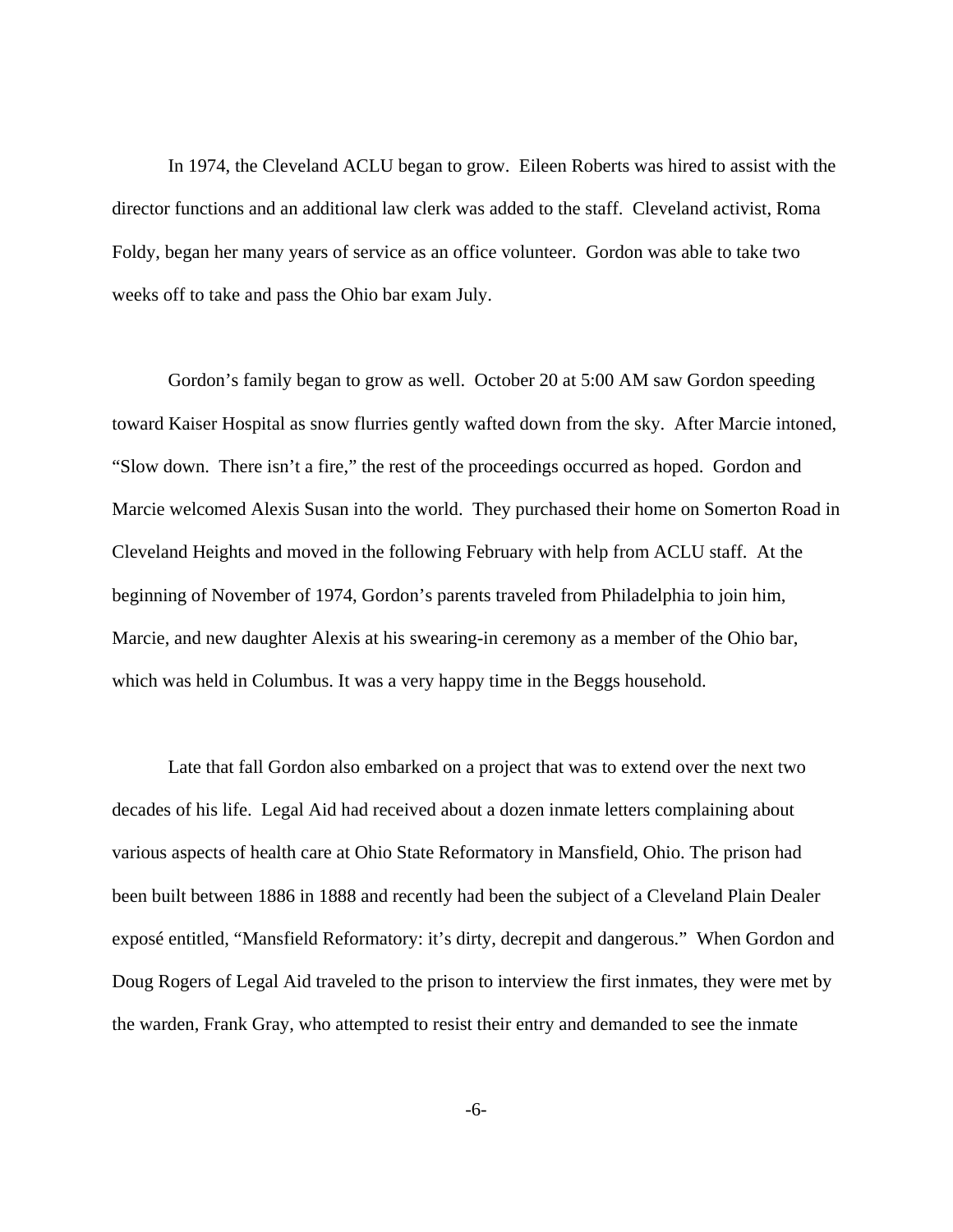correspondence. After the attorneys showed him the signatures, but not the contents of the letters, he relented and the interviews preceded. Legal Aid and ACLU with expert assistance from Dr. Amassa Ford, joined in filing a class action lawsuit, *Register v. Denton*, in federal court in Cleveland in early 1975. Gordon was joined on the project by Penn law school classmate Frank Hickman and later, good friend Harold Williams, both Legal Aid lawyers, as well as a host of ACLU law clerks. Ed Likover, a Cleveland union activist, would eventually join the office as a full-time volunteer to support this effort.

 That year Gordon got to experience the joys of home ownership in full measure. All of the windows and trim on their three-story house needed repainting and he undertook to complete the project. At one point he stepped out of the attic through a window, grabbed a gutter and swung himself onto a steeply tilted roof. He found himself sliding down and quickly retreated back to the safety of inside. Ultimately, with the help of next-door neighbor Fred Lucas, M.D., he ended up rigging a heavy rope tie to the bumper of his Volkswagen parked behind the house and extending over the top of the roof to the front of the house. He was able to complete the project with some small measure of safety at that point. There were certainly consolations, however, as the property was adjacent to the old Cleveland Tennis Club, which the family quickly joined. Many delightful summer and fall evenings were spent on the courts. Gordon and Marcie were frequently joined by friend Tom Gerson and sometimes his mother Ellie, who was an ACLU board member and strong financial supporter.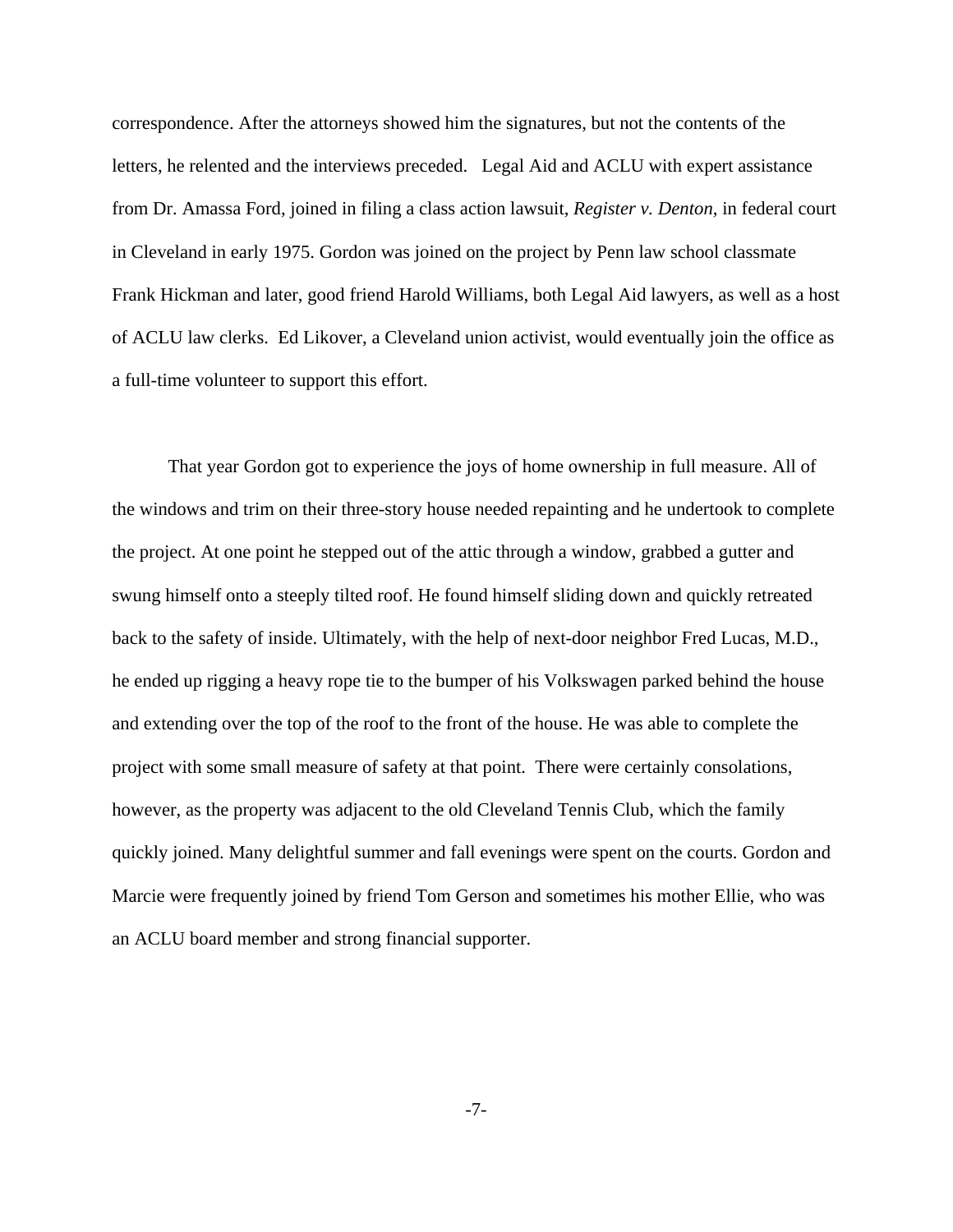Late in the year, Gordon joined John Shattuck in the case of *Vietnam Veterans Against the War v. Fyke*, a case brought by the national office of the ACLU that was pending in federal court in Cleveland before Judge William K. Thomas. The case was in some ways emblematic of the times. Fyke had participated in meetings of the organization in Kent, Ohio, and had urged a violent response to protest the war in Vietnam. At one point he offered to obtain a grenade launcher for the group. The organization members became so upset with his conduct that they turned him into the local police. It turned out that he was an FBI informant, and this case followed.

 As 1976 dawned and the inflation of the 1970s was taking its toll on the family's purse (remember President Ford's Whip Inflation Now buttons? ), Gordon opened a small part-time law practice out of this house. In all, it amounted to less than a dozen cases including landlordtenant, wills, dissolution of marriage, and a successful commutation petition for a young man incarcerated at Ohio's maximum-security prison in Lucasville. The ACLU leadership looked on this initiative with some disfavor and gave Gordon a substantial raise with the understanding that he would phase out the practice.

 The bicentennial year featured a special commemorative ACLU biennial conference in Philadelphia at the University of Pennsylvania. It was very meaningful for Gordon and Marcie to return to the campus where they had dated and join in a great celebration of the struggle for American freedom. They spent a substantial amount of time with Roger Baldwin, then 94, who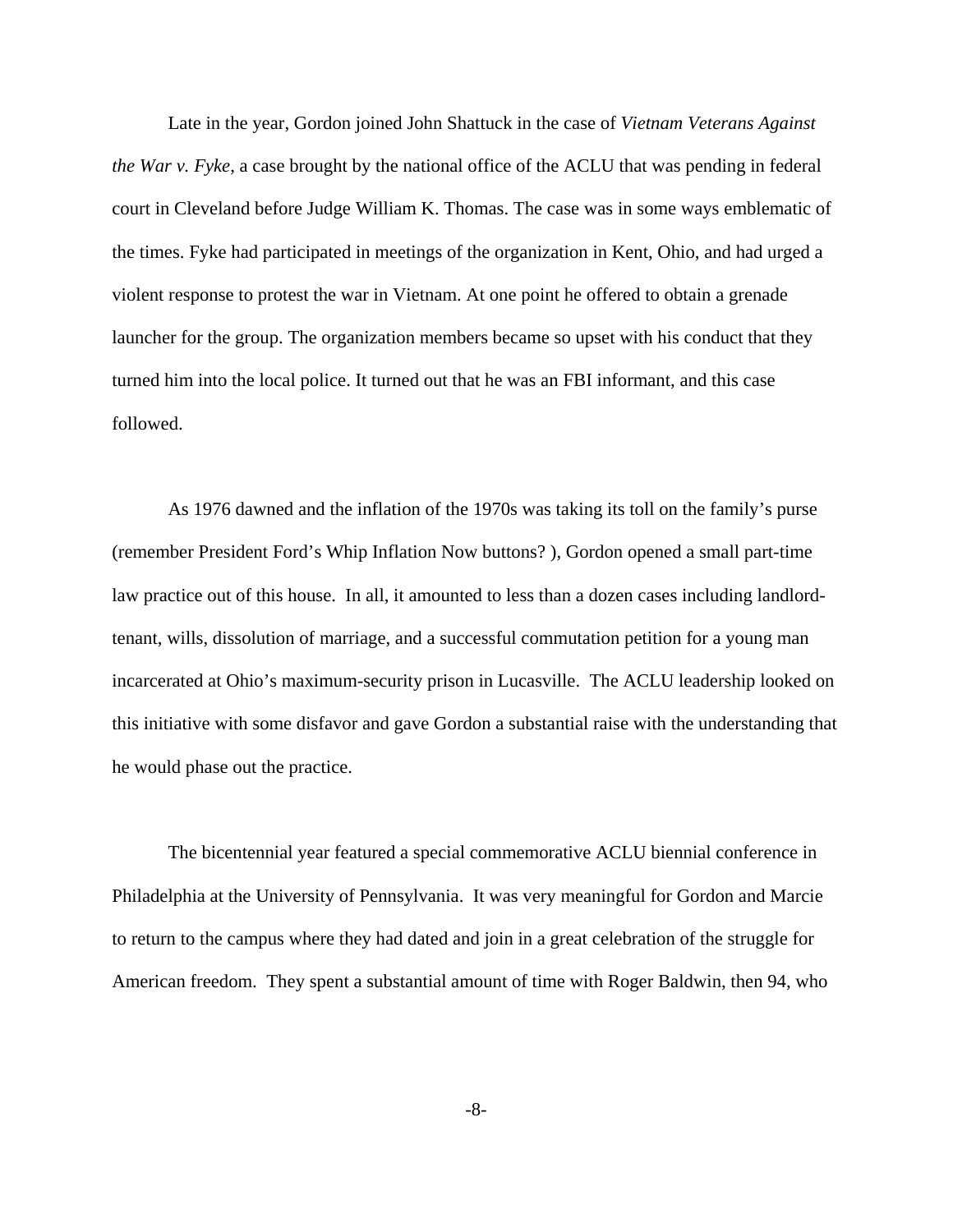had founded ACLU in 1920. Gordon also renewed his acquaintance with Spencer Coxe, who was most proud of the progress that his young protégé had made in the past few years.

 1976 also brought Gordon's first ACLU trial experience in the case of *Hoe v. Brown*, a challenge to an Ohio statute which allowed parents to veto a minor's choice to have an abortion without offering any opportunity for a judicial bypass. Because the case concerned a state statute, it was heard by a three-judge federal court in Cleveland consisting of judges Weick, Peck, and Krupanski. Ben Sheerer and Marge Hehr served as co-counsel. Sheerer had the sagacity to recognize that the panel might not want to take evidence on the issue, so Gordon prepared a comprehensive fact proffer for submission to the court. When the court announced that it would only hear argument, Gordon rose and presented the plaintiffs' case for about a half an hour. At one point he fielded a question from Judge Robert Krupansky for which he was well prepared with such speed and decisiveness that there was an audible gasp in the courtroom. Gordon was completely unaware of that particular judge's reputation for severity in dealing with attorneys practicing before him. The judges issued a unanimous decision in favor of the plaintiff and granted preliminary and permanent injunctions against enforcement of the statute.

 Harllel Jones' habeas corpus claim also came to trial that year before Chief Judge Frank Battisti of the United States District Court for the Northern District of Ohio in Cleveland. ACLU representated Jones with a crack team of lawyers led by Gary Kelder, who later was Professor of Law at Syracuse University, and Richard Aynes, who was later Dean of the University of Akron C Blake McDowell Law Center. Gordon spent the week of the trial in the court room and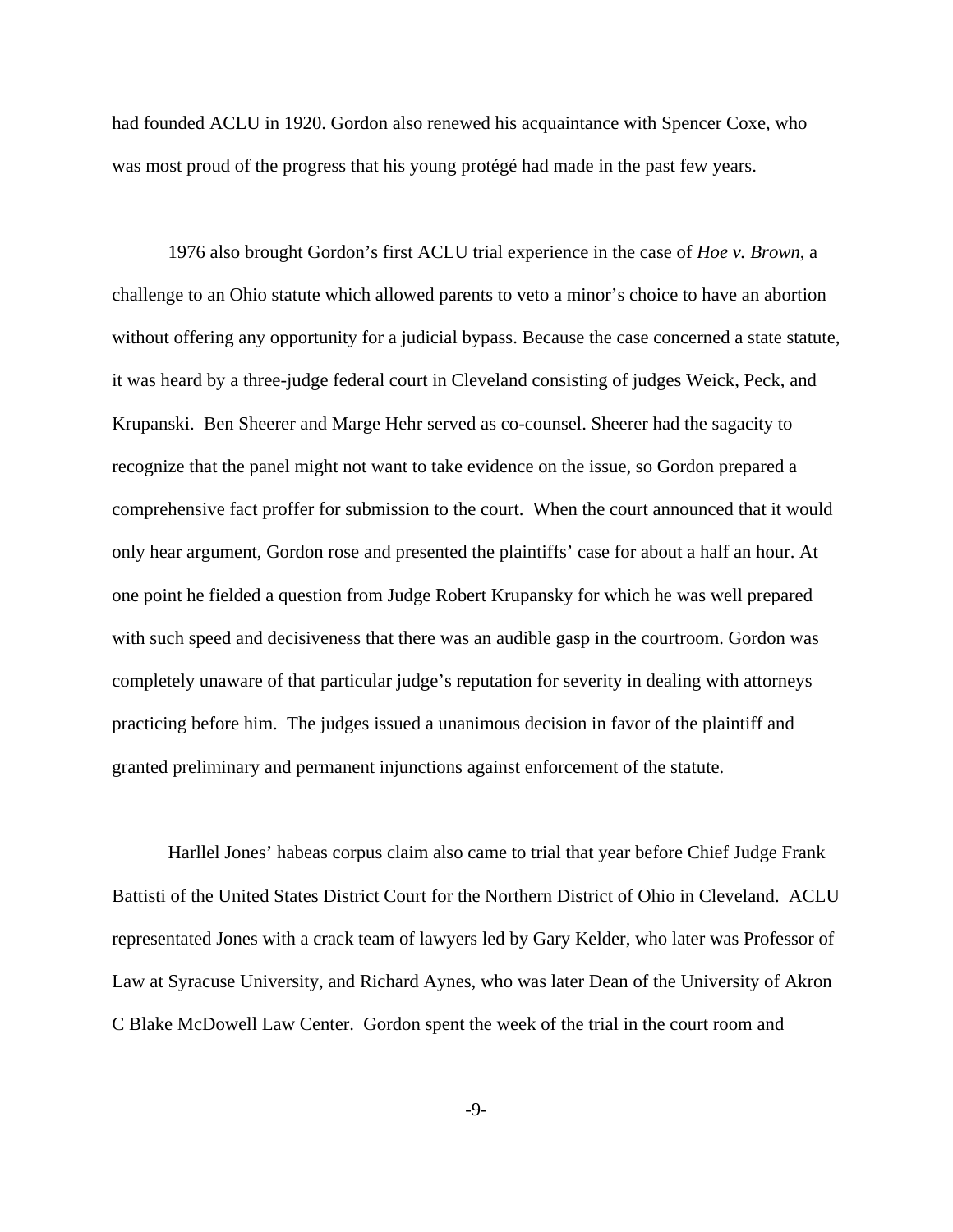handled ACLU public relations. His effort secured substantial publicity for the case on Cleveland radio, particularly WMMS, a popular rock and roll station. This resulted in a crowd of young people appearing at the court room to watch the proceedings. Interestingly in light of what was to follow, Judge Battisti was upset by so many unkempt youth showing up to watch the proceedings. He announced that it was the court practice to require jackets and ties for males and similarly formal attire for women, and directed all not so attired to depart.

 The trial resulted in shocking revelations. Jones had been a target of the Federal Bureau of Investigation's COINTELPRO Black program, which was designed to destroy, disrupt, and neutralize progressive leaders in the African American community. Jones' conviction was for allegedly ordering retaliatory killings of whites after a racial incident at an East side fast food restaurant where he appeared and helped calm an unruly crowd. Later that evening shots were fired from a car on the interstate which resulted in the death of one individual and the wounding of another. The testimony established that the admitted triggerman in the shootings was an FBI informant. This informant, the man who had done the actual shooting, was also charged with murder. He appeared at the trial and testified that Jones had directed the shootings. The informant denied that he had received any promise of leniency. A couple of weeks after Jones' conviction, the county prosecutor dismissed the charges against him, the FBI paid him a sum of money, and he left Ohio. The testimony also showed that the state had secured a statement from a juvenile who was in the car with the triggerman when the shooting occurred. The statement purported to be a complete description of the event, but did not mention Jones in any way except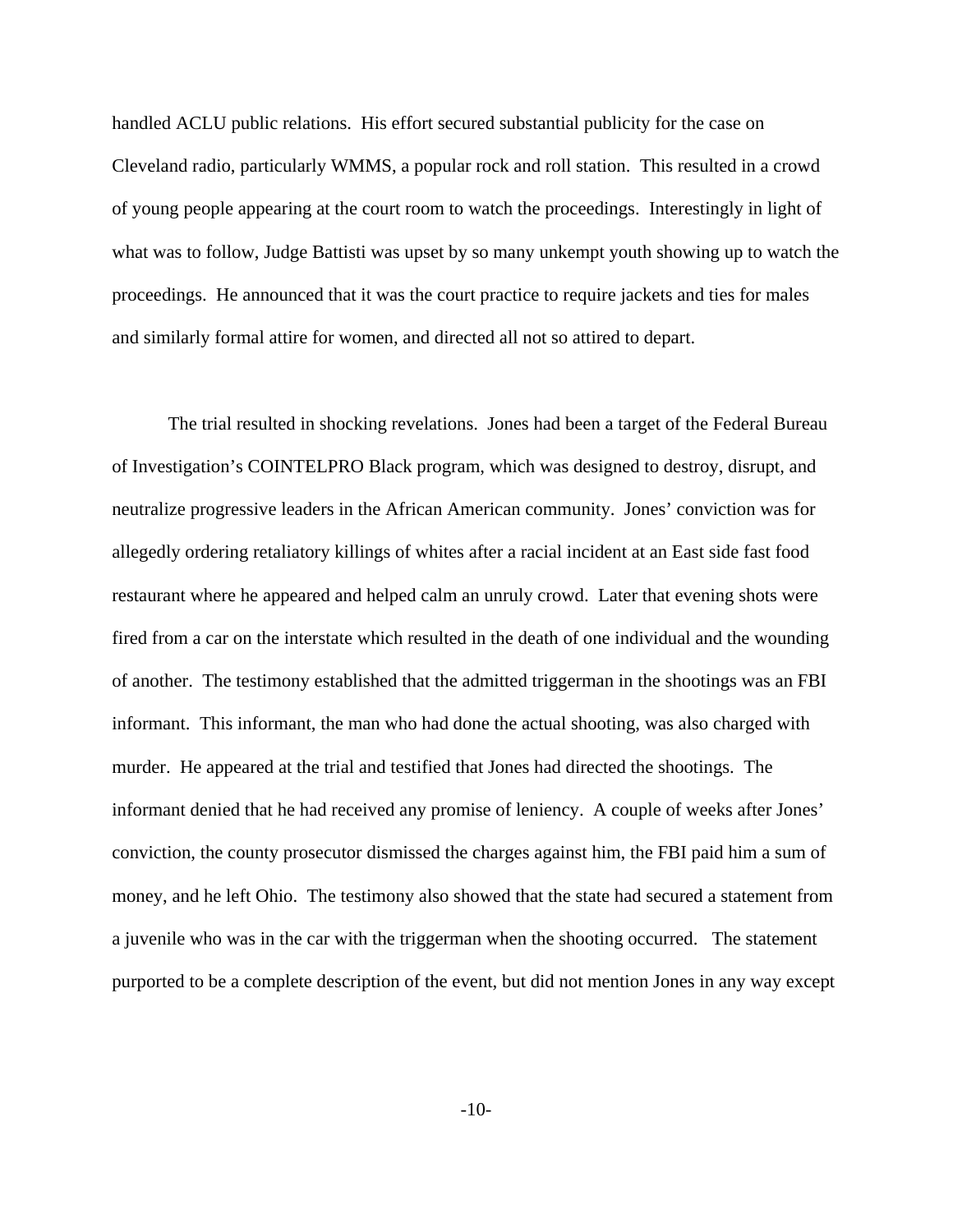to identify his picture at the end. The prosecutor did not turn over this statement to Jones's lawyers when they made a request for exculpatory evidence at the original trial.

 The turning point in the case may have come with a question ACLU volunteer attorney Gary Kelder asked long time County Prosecutor John T. Corrigan on cross examination. Kelder asked why the admitted triggerman was never prosecuted for the shootings. Corrigan answered that he was unable to establish the res gestae or body of the crime. When this answer was given, Judge Battisti stared at Corrigan sitting next to him on the witness stand intently. Kelder had planned an extensive cross exam beyond this question, but sensitive to what had just occurred, said "no further questions" and sat down. When the time came to argue, Kelder focused on that answer to demonstrate that the state's defense to the petition should not be credited because at the time the prosecutor dismissed the charges against the informant, he had the corpse of one victim, a second victim with a bullet wound, and had just secured the conviction of Jones a couple of weeks earlier with this evidence of the body of the crime. Shortly after the trial, Judge Battisti issued an opinion finding that the conviction of Jones in these circumstances denied his right to due process of law and issuing a writ of habeas corpus which gave the state a set period of time to retry Jones. The judge granted a motion for bail and for the first time in six years Harllel Jones stepped outside the walls of the state's maximum security prison a free man. The state appealed the decision over the next few years, but never sought to retry Jones for the crimes.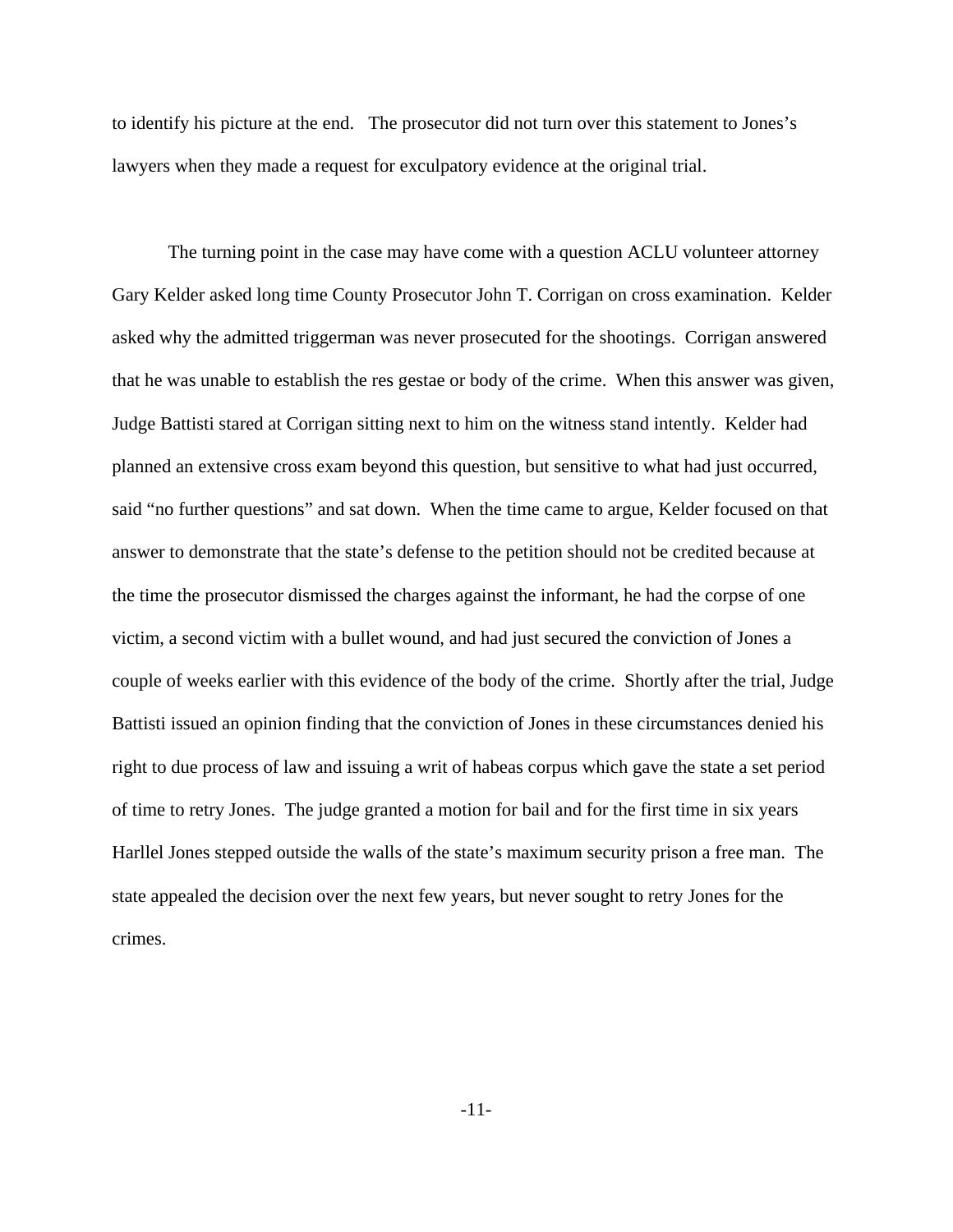In late 1976, Gordon applied for and was hired into a position as staff counsel for the ACLU of Ohio Foundation Project on the Rights of the Institutionalized.. The project was headquartered in Columbus and Cleveland, with Robert App serving as director in the Columbus office and Gordon staffing the office of Cleveland. The project focused on conditions in total institutions - prisons, mental hospitals, mental retardation facilities, nursing homes, and juvenile institutions. Gordon's territory covered the northern half of the state. Gordon continued his prison litigation, interviewing inmates at Ohio State Reformatory a few days after he began the project. He got a quick start in the area of mental-health, touring Hawthornden State Hospital just south of Cleveland within the first month of the project. He met with a number of experts in his areas of responsibility, including Mary Anne Mendelson. Her book *Tender Loving Greed*  brought the abuse and exploitation of seniors in nursing homes to the attention of the American public and contributed to the adoption of laws regulating these facilities as part of the standards for the Medicaid and Medicare programs. Mary lived in Cleveland Heights and remained a valuable contributor to the project throughout its life.

 At the beginning of 1977, Doug Rogers, then director of Ohio Legal Rights Service, engaged Gordon to serve as a delegate counsel at Massillon State Hospital in Massillon, Ohio. Originally built around the beginning of the  $20<sup>th</sup>$  century as a progressive institution to assist the mentally ill, the hospital suffered from inadequate staffing and funding as well as numerous physical plant issues. Because of his status as counsel for an arm of the state established to protect the rights of mental-health patients, Gordon received the cooperation and support of numerous key staff members, including the superintendent, as he attempted to investigate the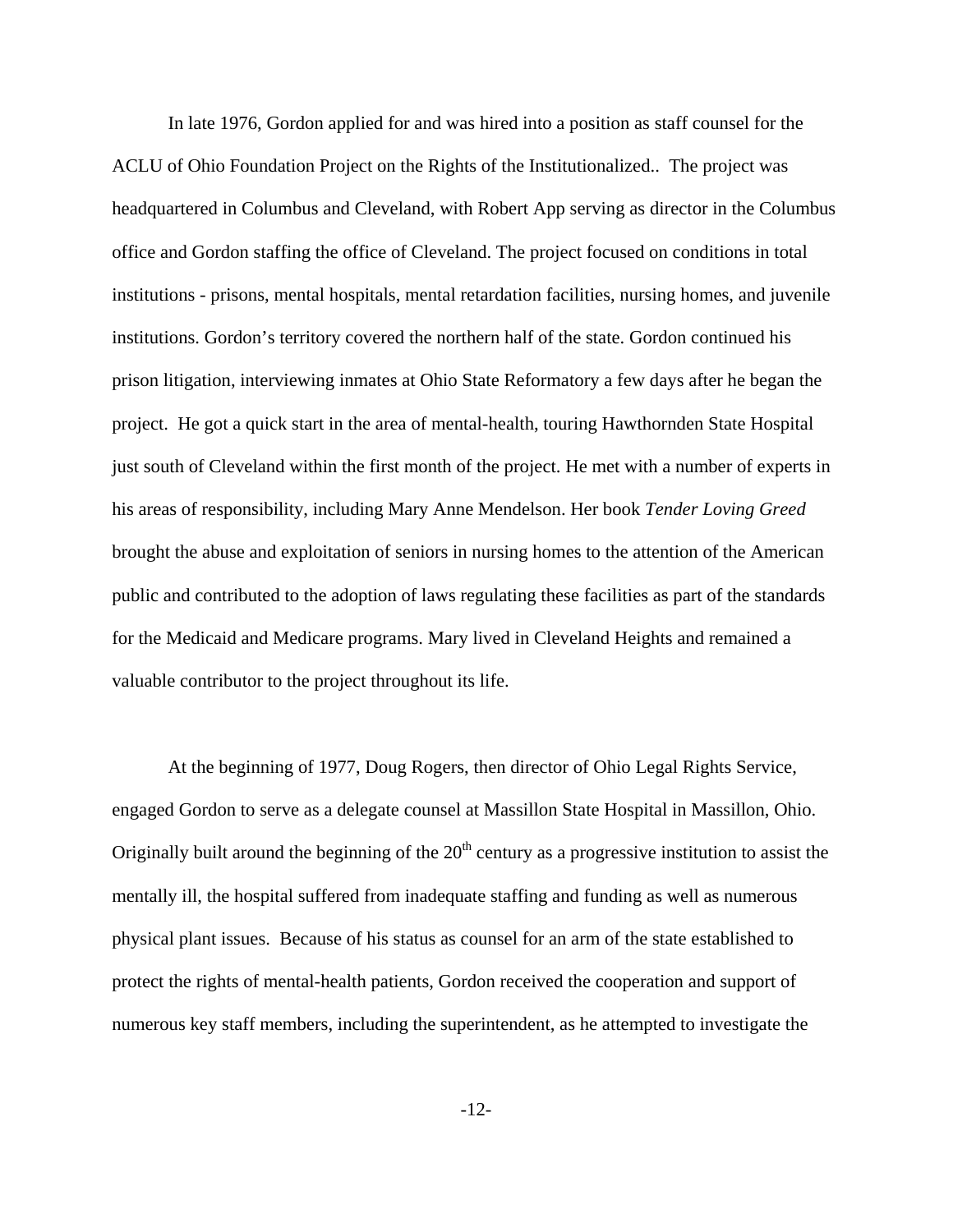issues at the facility. He had access to institution records, toured with experts, and met with staff both on and off business hours. Ultimately the Department of Mental Health agreed that in lieu of a lawsuit it would make certain stipulated improvements in the operation of the facility. Gordon then monitored the changes over a period of years in order to ensure substantial compliance with the agreement. At one point during the monitoring, his investigative presence headed off a proposed lobotomy of a particularly assaultive patient which was moving forward despite a prohibition in state law.

 At a sister institution, Western Reserve Psychiatric Habilitation Center, Gordon began work on a fascinating case involving the employment of patients at state mental hospitals. Historically under a practice referred to as peonage, the Department had used inmates, as they used to be called, to perform institution supporting labor and pay them munificent rates ranging from \$.02-\$.15 per hour. When a federal court elsewhere ruled that institutions had to pay the minimum wage, the department terminated all the inmates, and the practice ceased. Gordon interviewed Lawrence McKee, a gentleman in his mid-60s who had been involuntarily confined at the institution since 1952. Except for the preceding couple of years he had performed part-time jobs to support the operation of the institution and received just a few cents an hour in return. Interestingly, because of his involuntary commitment, the Ohio statute of limitations did not run on any of his claims. Assisted by Leroy Pernell, a clinical teacher at Ohio State University and later Dean of Florida A&M School of Law, Gordon brought a lawsuit in federal court claiming violations of federal minimum wage law, federal law governing discrimination against the handicapped by entities receiving federal funds, and due process of law. The defendants were all persons serving as the three state department heads from 1952 on responsible for setting the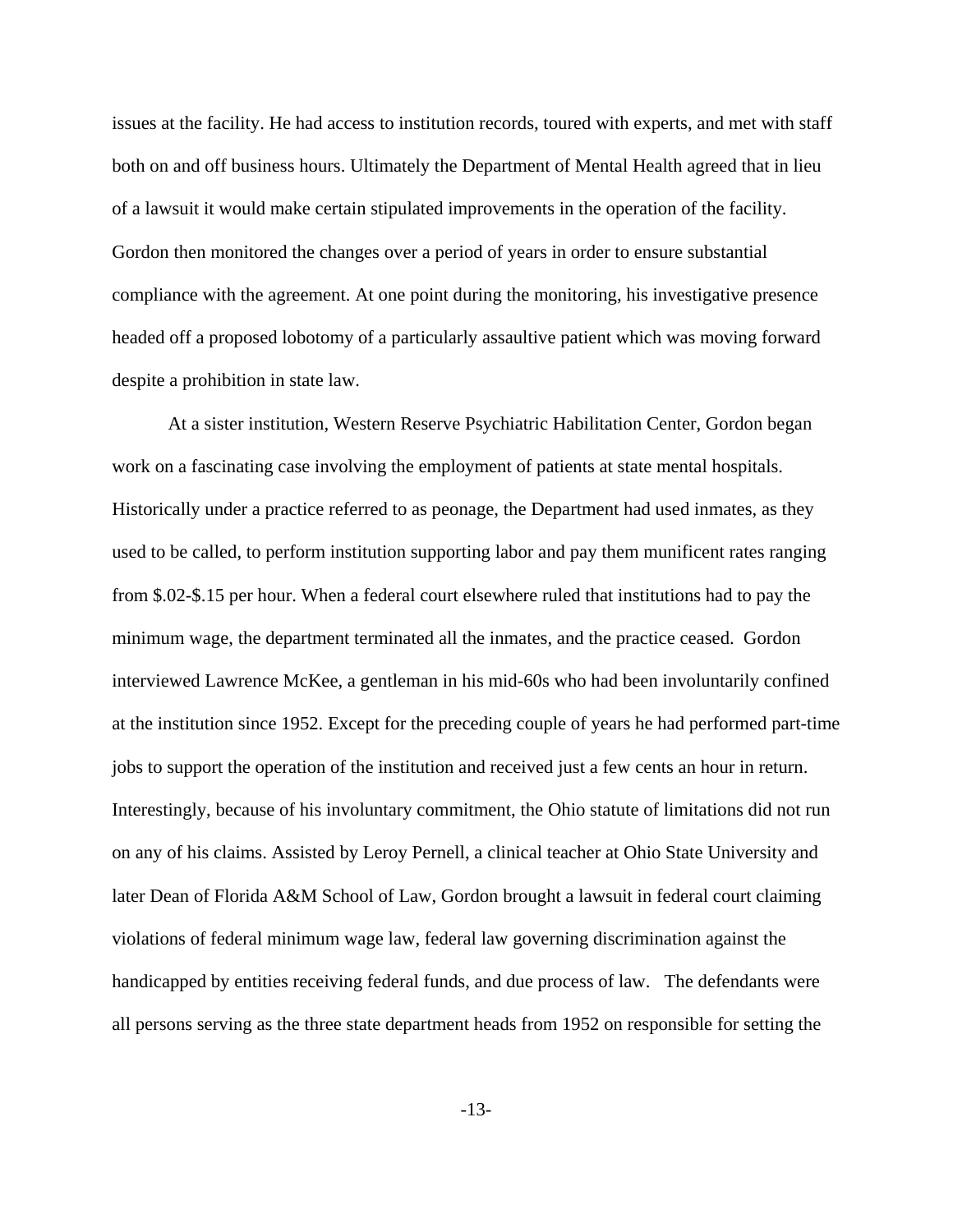wages. Gordon enjoyed traveling to numerous locations around Ohio and elsewhere in the country in order to take the depositions of these individuals. The case was vigorously defended by the state attorney general, but ultimately settled with an agreement that gave McKee a job, compensation, and permitted other patients to work and receive a wage calculated under federal law.

 In 1977, along with counsel for Legal Aid and the National Senior Citizens Law Center, Gordon also brought a challenge to discrimination in the context of nursing home admissions. At that time it was common practice for new nursing homes to fill beds with state supported Medicaid patients and then ask them to leave as they were able to attract private pay patients at higher rates. In addition, nursing homes would often admit patients as private pay and then asked them to leave when they had exhausted their personal resources, typically proceeds from the sale of family home and all personal savings, so that the home could maximize profitability by placing another private pay patient in the bed. From the perspective of the homes, this was simply a matter of economics, but the practice had a tremendous emotional impact on elderly and infirm patients who were involuntarily forced from the place they had come to view as home. Researchers had identified a phenomenon they referred to as transfer trauma, a significant increase in mortality and morbidity among patients in these circumstances. In this case an individual patient sought to represent almost 100 others who were being discharged by the nursing home at the same time. Gordon was instrumental in securing and developing expert testimony from George Streeter, M.D., a local psychiatrist, and Leon Pastalan, director of the Institute of Gerontology at the University of Michigan. After a bitterly contested hearing at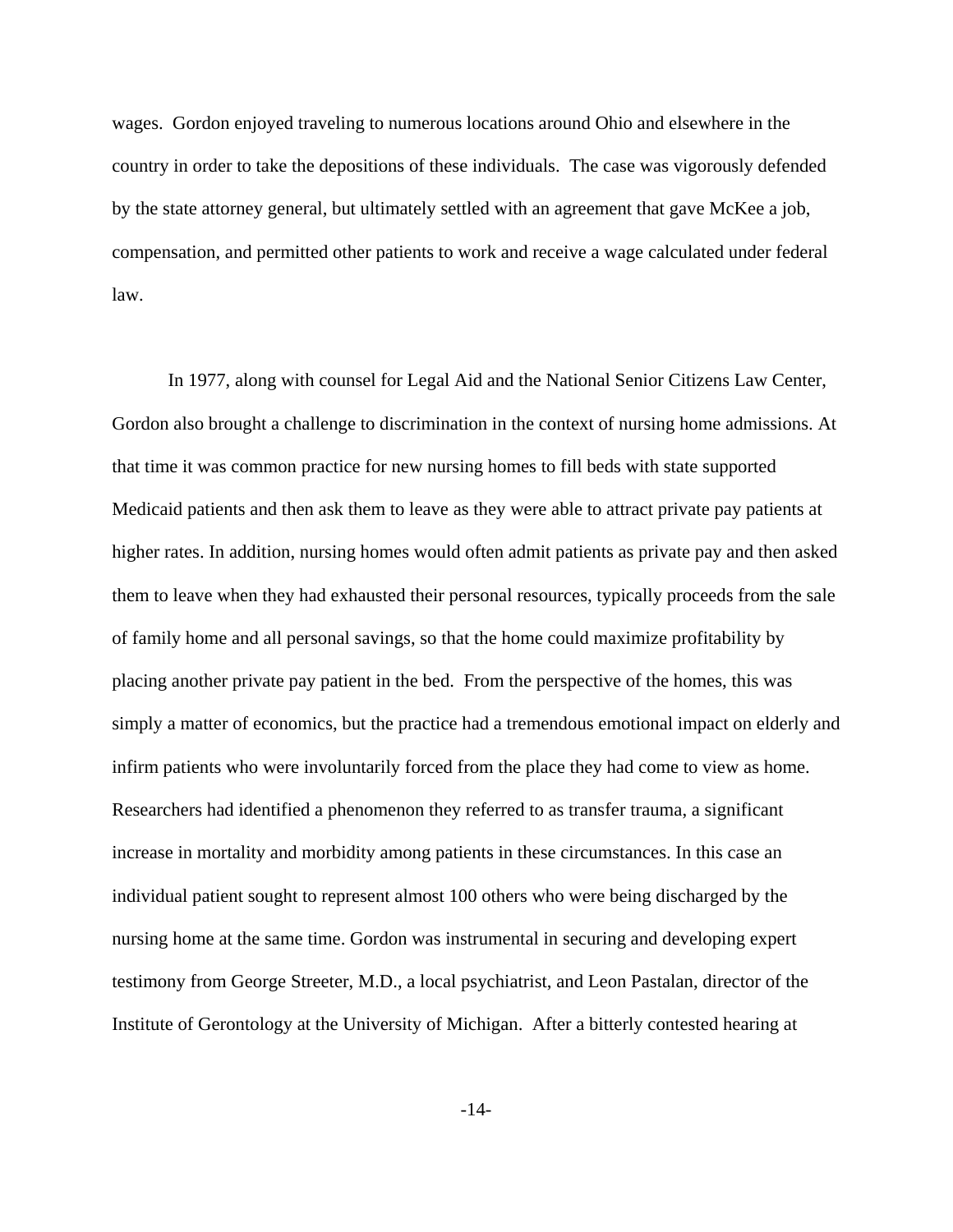which the nursing home was represented by Squire Sanders & Dempsey, the second largest firm in town, Judge Robert Krupansky temporarily halted the discharges. He later ruled that the case was supported by a viable claim that the contract between patients and nursing homes incorporated provisions of federal Medicare and Medicaid law limiting the circumstances under which patients could be transferred. Unfortunately he refused to permit the case to proceed as a class action, which left all of the patients except the named plaintiff vulnerable to transfer. Gordon and his co-counsel brought a second case against the same nursing home to challenge a later wave of transfers with the same result; the named plaintiff stayed but there was no relief from the class.

 As Gordon was pursuing these cases, he and Marcie were looking forward to the birth of their second child in late April. Marcie's water broke when she reached the seven month point and her physician advised extensive bed rest in order to complete the pregnancy. Ellie Gerson, who was always a great friend to the ACLU and had extended many kindnesses to Gordon, including hosting him when he came to Cleveland for his first interview, gifted her housekeeper Mattie to spend half time with Marcie for the next two in a half months. The program was so successful (or in the alternative daughter number two found life in utero so comfortable) that she had to be induced and arrived a full two weeks late on May 7. Gordon took two days off the following week, reflecting both the paucity of paternity leave during that era and the press of his litigation schedule.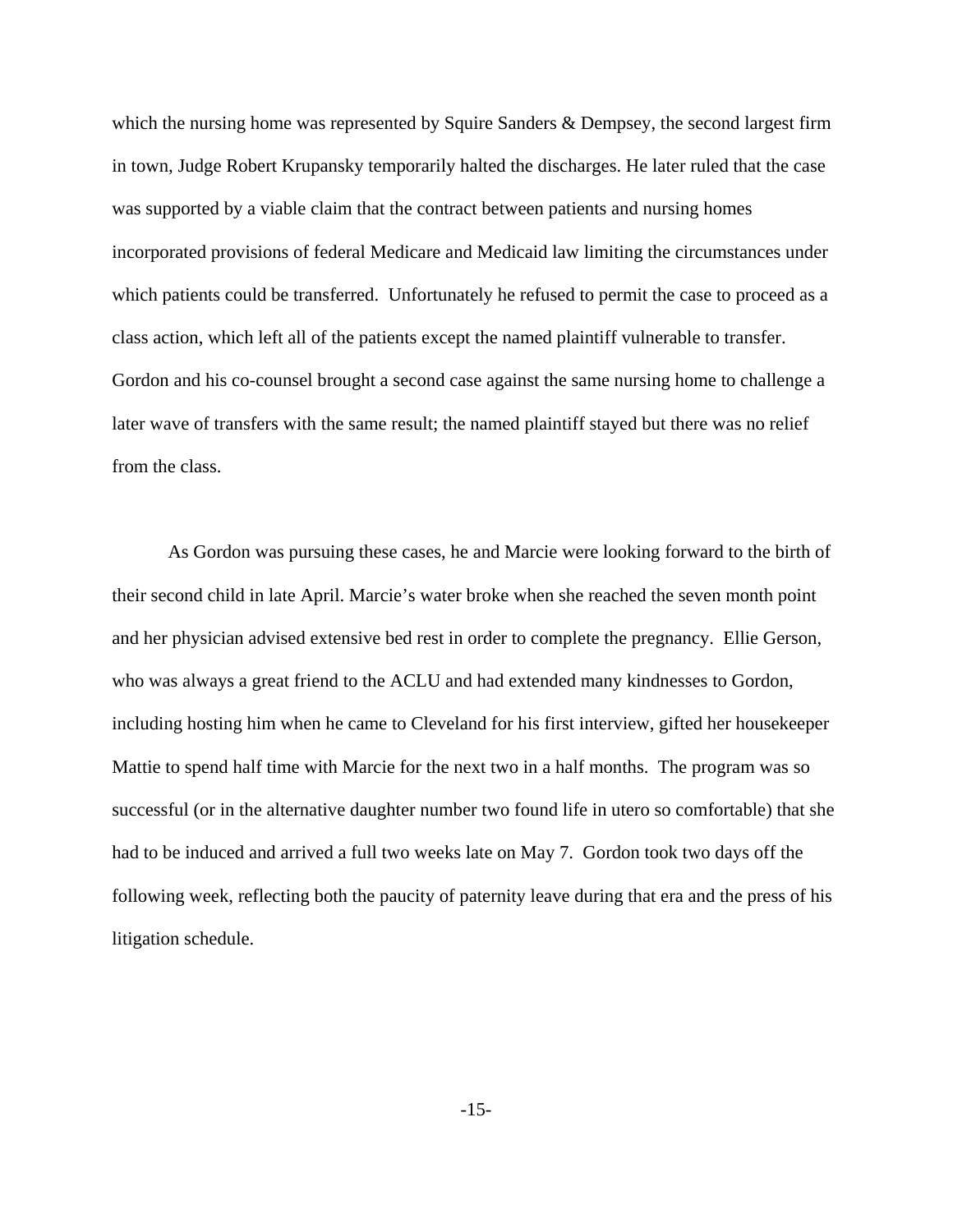In July, Gordon attended his first meeting of Ohio Council for Human Dignity at a church in Mansfield Ohio. This was an interdenominational religious and civic group concerned with conditions of confinement at Ohio State Reformatory. With substantial support from the Toledo diocese of Catholic Church and the ACLU, the group held semi-monthly meetings and worked to develop support for an effort to close the reformatory.

 A little later in the year Gordon traveled just south of Mansfield to Washington Township where he and Professor Robert Willey of CSU Law School met the Carroll family. The Carrolls were providing foster care to up to 10 children under the custody of the Ohio youth commission at their large rural home. The Township had cited them for violating a zoning resolution requiring a single-family residence. The term "family" was undefined in the resolution, and the Carrolls operated the home as a family residence. After Professor Willy argued the case unsuccessfully in the court of appeals, Gordon argued in the Ohio Supreme Court, first on a procedural issue and then a second time on the merits. Also set for argument the second time were similar cases involving group comes for a mentally ill and mentally retarded persons. The Ohio Supreme Court issued adverse decisions in all three cases. A little more than a year later after intervening election swung control of the court to the other party, the court issued still another decision whose reasoning made it clear that the rule of law in the earlier cases was no longer viable. Gordon's companion cases simply reached the court too soon. He learned one of the great lessons of law practice: timing is...!!!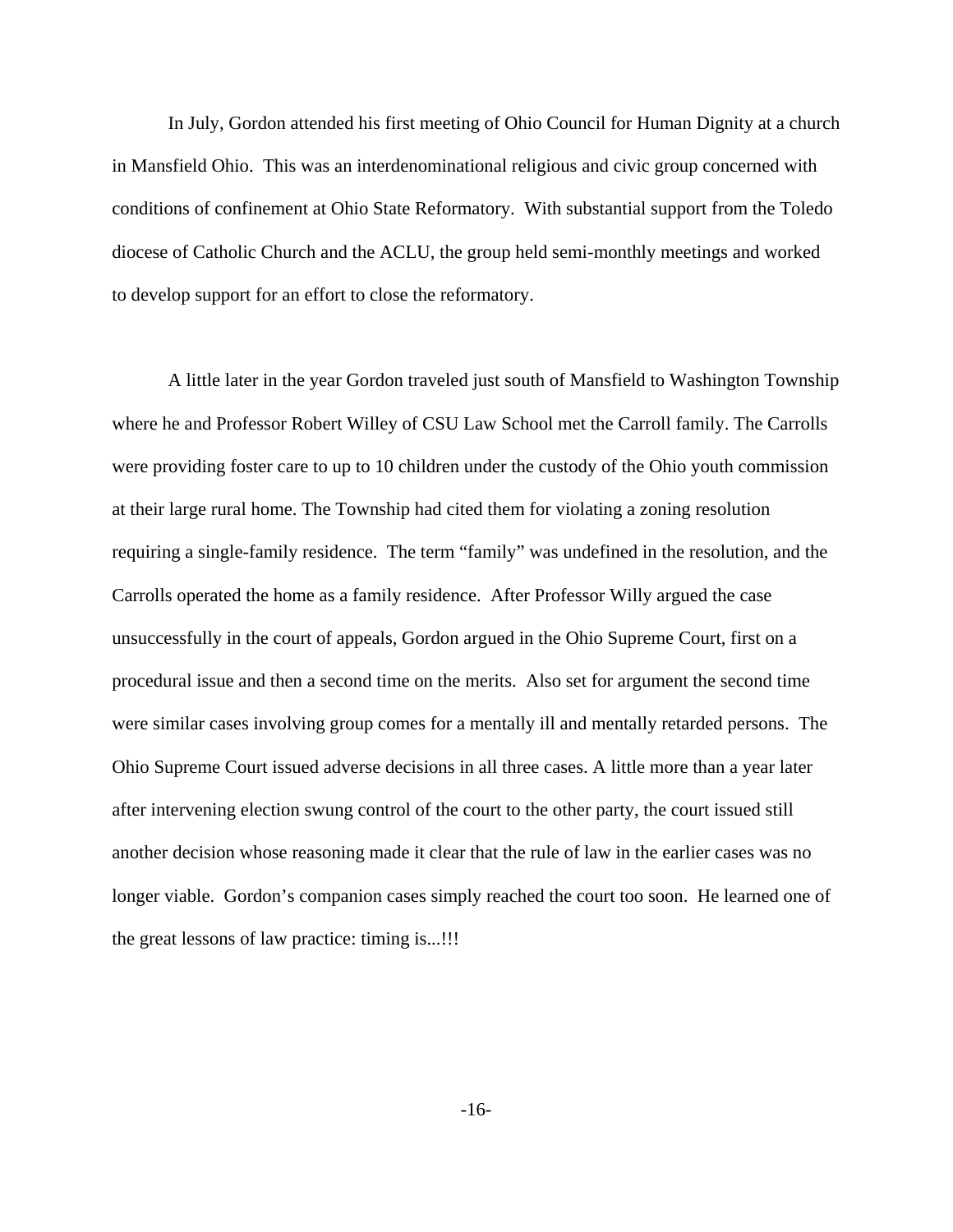December 1977 saw Gordon and Frank Hickman engaged in feverish preparation for trial in the Ohio State Reformatory healthcare case scheduled for January 17. Gordon worked virtually nonstop, taking only a few short hours to celebrate the holidays with his family. In early January counsel for the state of Ohio called and asked for consent to a postponement of the trial. He indicated that the state was going to attempt to change its system for delivery of inpatient health care to inmates throughout the state of Ohio. Rather than relying on prison hospitals located within the institutions, the state would utilize community agencies to provide this care. Direction for the effort was to come from Ohio State University Hospital. Since this proposal offered substantial relief for the healthcare concerns addressed by the case, Gordon and Frank agreed to this request on behalf of the class. Over the next few years inmates received highquality inpatient care comparable to that available to the civilian population throughout Ohio, and this reform was to comprise a substantial part of the settlement in the case.

 In April of 1978 Gordon began work on another joint case with Legal Aid, this time cocounseling with Charles Delbaum. They represented an individual plaintiff under the pseudonym Jane Resident in a class-action against the Emmanuel Care nursing home on Carnegie Avenue in Cleveland. This very large facility housed almost 300 patients, virtually all low income persons receiving Medicaid, in deplorable conditions. After preliminary legal sparring, an expert tour of the facility made plain how serious the issues were, and at court conference with Judge John Manos, defense counsel made the surprising concession that they agreed with the basic allegations in the case and that something would have to be done about the facility. Gordon and Charles requested that it be placed into receivership. Judge Manos, who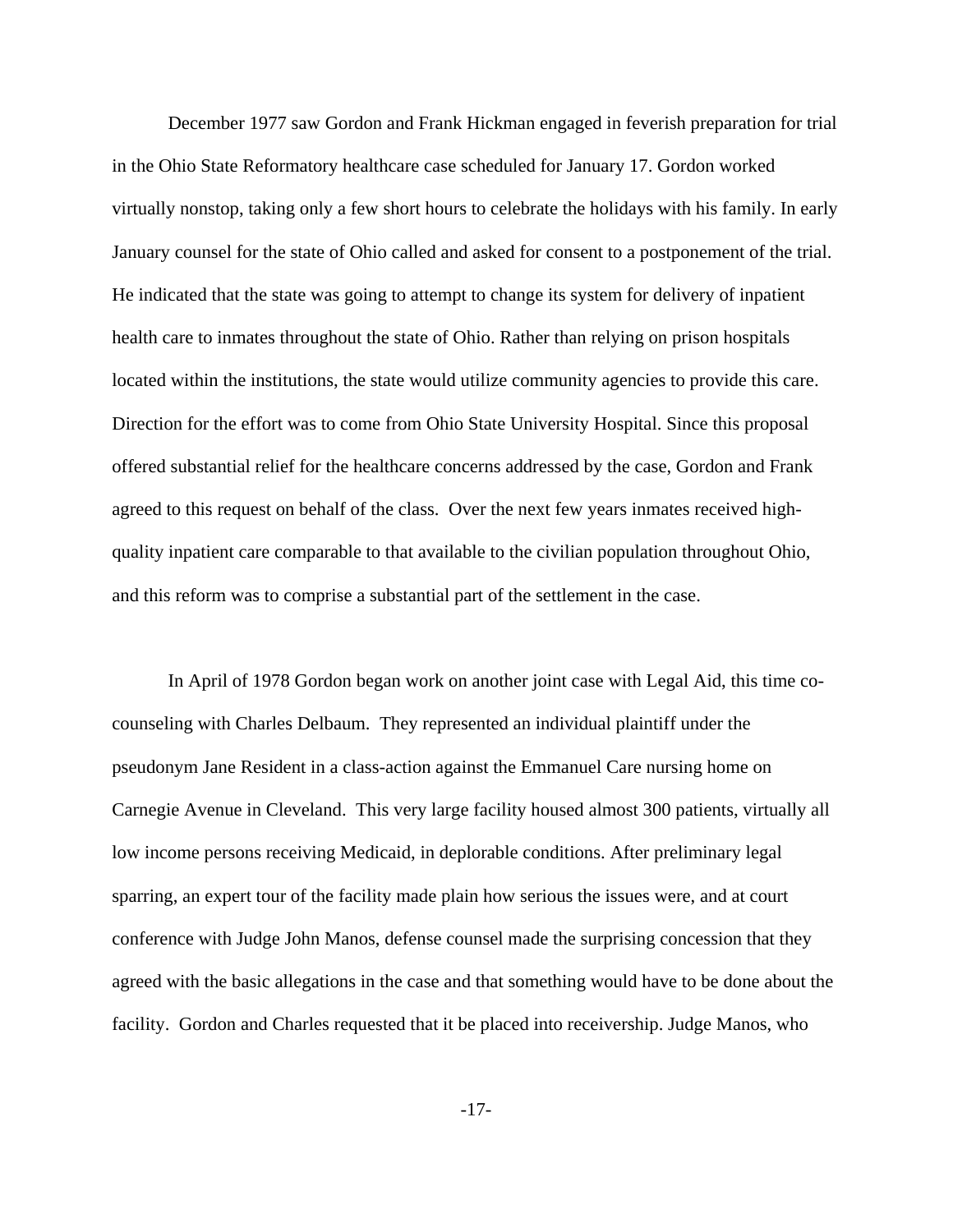was never one to shrink from strong measures, agreed and requested that they draft in order. As a result, the facility was taken from the owners and operated by a panel of three expert receivers for almost 3 years. Gordon and Charles made many visits to inspect the home during this time. Conditions dramatically improved as the facility was brought into compliance with Medicaid regulations, and the facility was eventually turned back over to the owners. The case was an outstanding success, and a successor facility continues to operate today.

 In August of that year, Charles and Gordon brought a similar case against Abbey Nursing Home on Euclid Avenue in Cleveland. A chapter in Mendelson's book entitled "Mr. Nickel and Dime" had been devoted to this facility and its owner, Max Strauss. The facility was in many respects comparable to Emmanuel care except that it was housed in an old converted single room occupancy apartment building and presented numerous physical plant issues. This case proved a much tougher nut to crack. It was vigorously defended and extensive motion papers had to be prepared and filed. When the defendant's motion to dismiss was denied, they agreed to a consent decree requiring that the facility be upgraded in order to avoid the exposure of a trial. They, however, maintained control of the facility and progress toward compliance with the decree was painstaking. For many years inspection tours of the facility were a regular item on the calendar for Gordon and his law clerks. The case stretched out into the mid-1980s and was only resolved when the facility closed, and Judge Manos imposed a substantial negotiated fine on the facility which was distributed to the individual patients through a trust account which Gordon administered.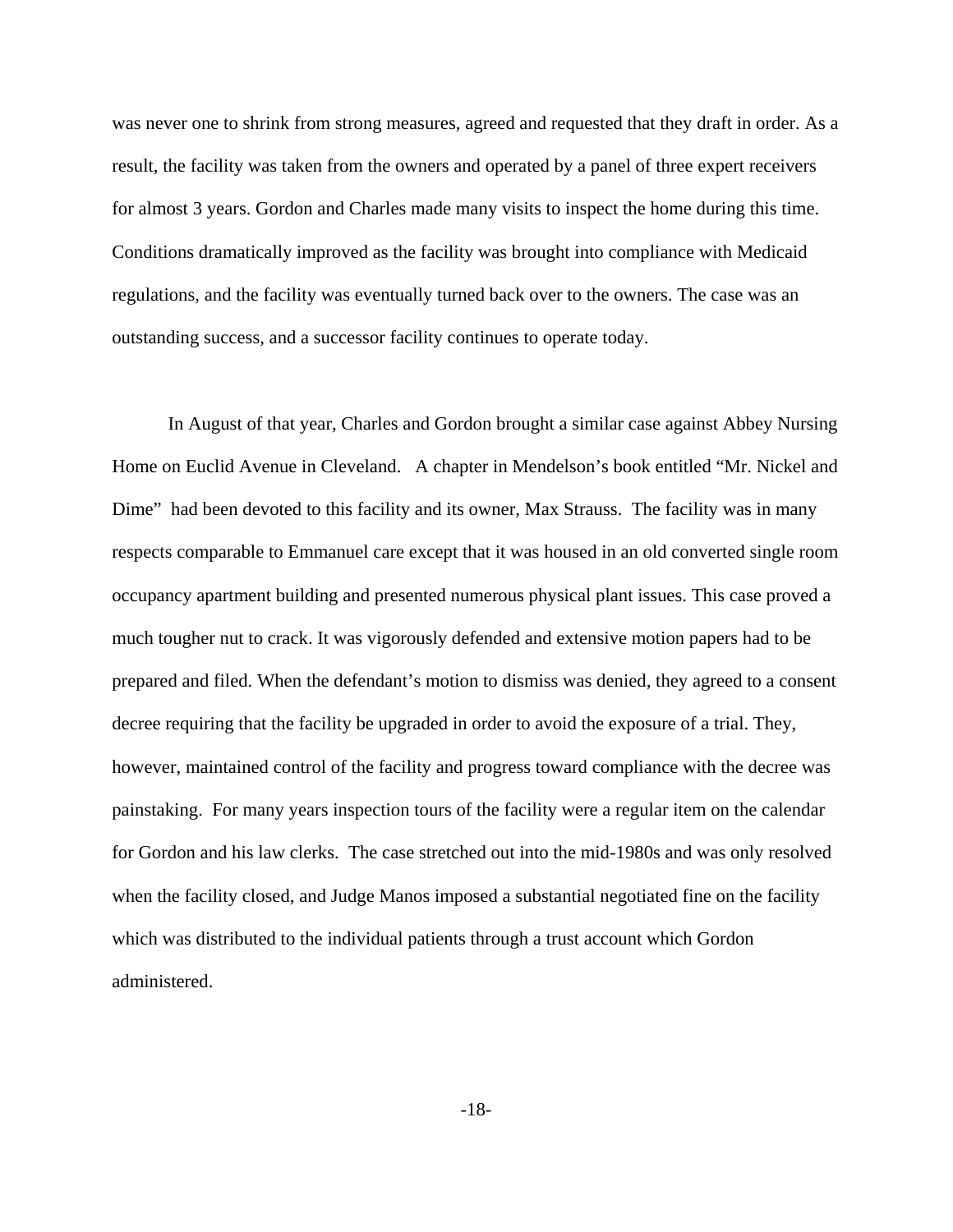That month Gordon also joined Niki Schwartz in the class action intended to close the Ohio State Reformatory which was brought under the name of *Boyd v. Denton*. This prison is known to the public as most of the outdoor scenes in the popular film Shawshank Redemption, starring Tom Hanks and Morgan Freeman, were filmed there. The East cellblock, reputed to be the largest in the world, is shown in Air Force One starring Harrison Ford as the dark, foreboding Russian prison where the rebel general was held prior to his release to the courtyard where he was assassinated. The institution was a huge outmoded bastille which had long outlived its usefulness. It was dramatically understaffed and because of its physical plant, impossible to maintain secure or sanitary. Rapes and assaults were prevalent, and the vermin were the stuff of legends. Programming was virtually nonexistent and it was not uncommon for inmates who were not enrolled in the limited school or make-work job programs to spend virtually all day in their cells. Because this was the largest prison in Ohio and a tremendous investment was going to be required to replace it, the state hired a large law firm in Columbus to fight a largely successful delaying action in the case, and it would take many years to resolve.

 1979 was a year of transition. In March, Gordon succeeded Wayne Hawley as the staff counsel at the Cleveland ACLU. In succeeding years he would joke that he was always trying to find a viable payroll at the ACLU. Gordon would ultimately hold six jobs with the organization including his internship during law school.

 Gordon joined in a wide variety of Cleveland ACLU cases, and this document would become unduly lengthy if it included more than the briefest summary of selected cases. One of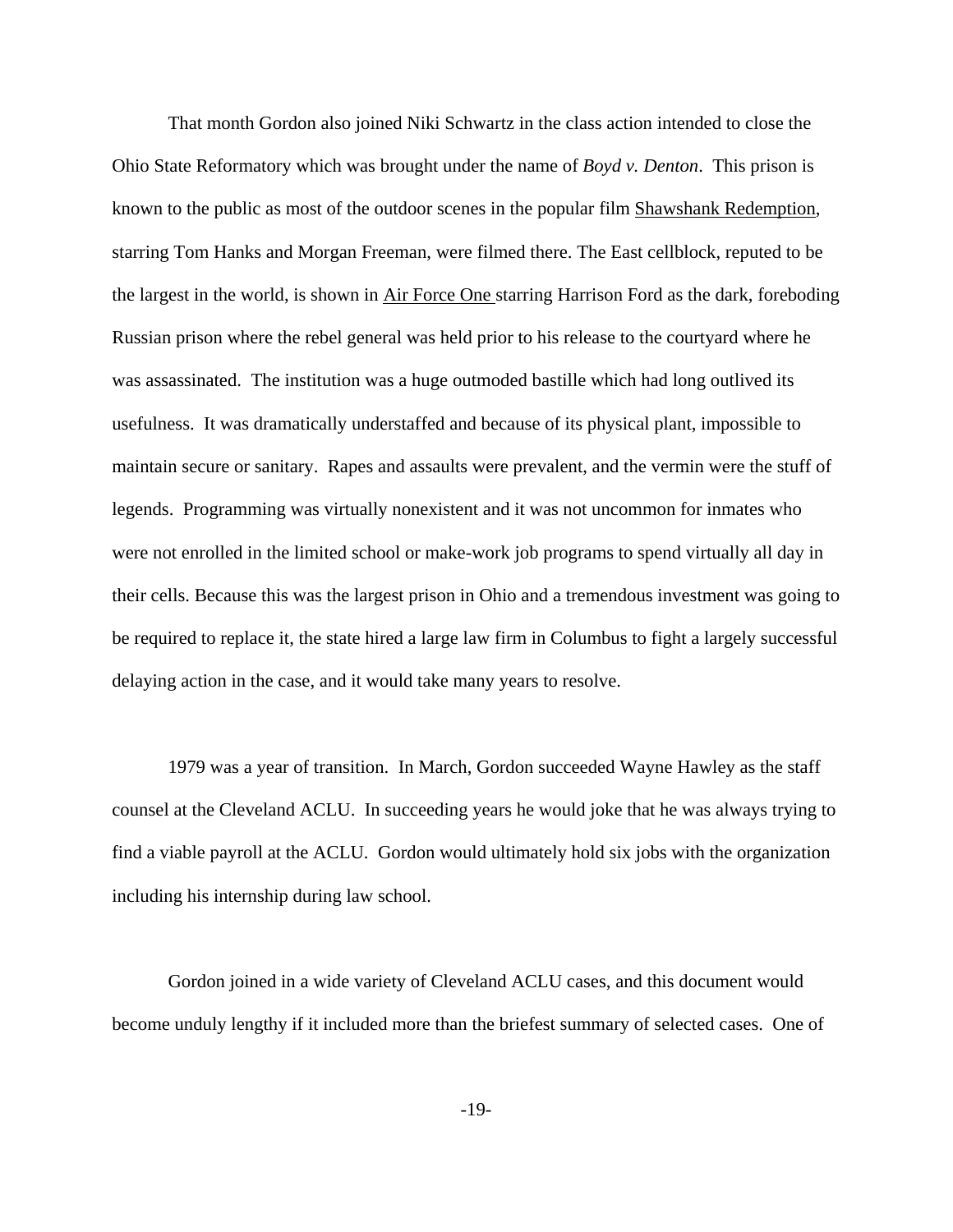the first, which developed into a real adventure, was *Anderson v. Ohio High School Athletic Association*. Gordon along with Nelson Karl and Curt Isler of Arter & Hadden represented all of the high school soccer players and their parents, about 24,000 people, in a class action to challenge restrictions on independent and out of season play. The plaintiffs got a temporary restraining order against the rules which was extended by agreement of the parties until trial. The trial did not occur until approximately 9 years later because apparently no district judge wanted to handle the case, and it kept getting passed off to newly appointed judges. Plaintiffs finally lost the case after a three day trial, but the judge granted an injunction pending appeal so the rules remained ineffective for an additional two years until Gordon lost the argument in the US Court of Appeals. The case went before a very hostile panel which repeatedly asked questions and then interrupted him with another question before he could complete an answer. Unfortunately, Marcie as well as a large group of somewhat rabid soccer fans were in attendance for the argument. It was a good litigation lesson for Gordon; as a result that he would never permit any similar occurrence in the future. The net result of the case was that for years high school soccer players were able to fully participate in independent and out of season play. One of these, from North Olmstead, became a goalie for the United States World Cup team and helped propel them to their best result in the history of the competition.

 Another very interesting case was *Cerjan v. Fasula* , where Gordon joined in representing a deputy sheriff who campaigned against the incumbent. He was assigned to a unique jail detail where he was locked in with the inmates and then fired when he did not resign as a result of this task. The case was one of the first trials conducted by newly appointed Judge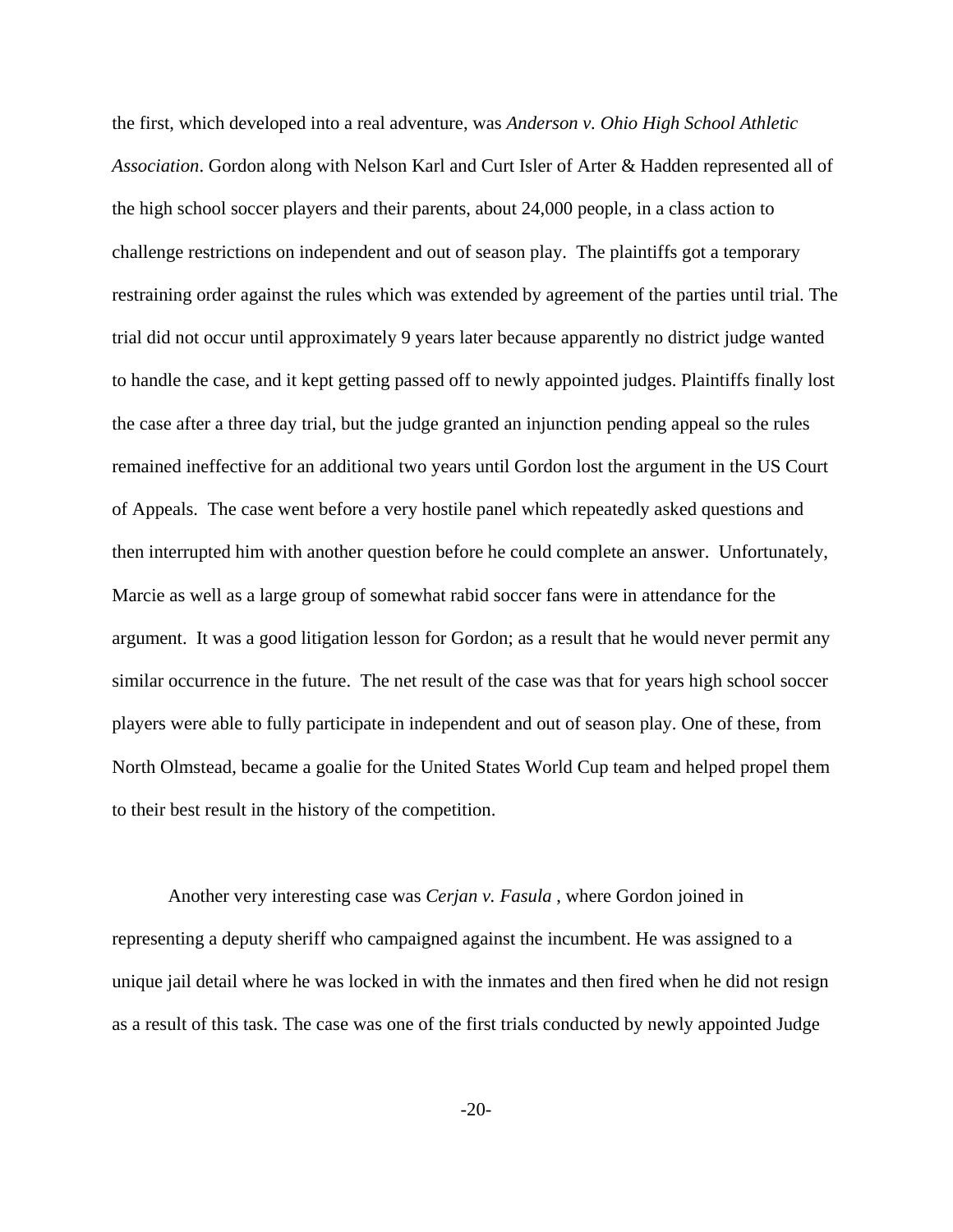Ann Aldrich and resulted in reinstatement and damage award in favor of Cerjan, which was affirmed on appeal.

 Gordon also participated in the Court of Appeals, U.S. Supreme Court, and attorney fee litigation in *Akron Center for Reproductive Health v. City of Akron* with Steve Landsman from Cleveland-Marshall College of Law and attorneys from the national office of the ACLU. The case resulted in the invalidation of a number of ordinances restricting abortion, but its reasoning was later disavowed in another Supreme Court decision.

 The Cleveland school desegregation case, *Reed v. Rhodes*, was still active at this time. Gordon filed a couple of amicus briefs at the request of the NAACP. Probably the most significant resulted in a ruling holding the state responsible for participating in the financing of a remedy in the case.

 Like many ACLU attorneys, Gordon had the opportunity to represent the Nazi party or an offshoot. He negotiated permission for them to conduct a demonstration in a Parma municipal park. Fortunately, prior to his initially being hired in Cleveland, a volunteer attorney named Ben Sheerer had represented an individual who wanted to wear a swastika in the public audience section of a Cleveland city Council meeting. Some members had resigned in protest at that time, so Cleveland did not suffer significant membership losses when the Illinois ACLU represented the Nazis in Skokie, Illinois, or as a result of this effort on Gordon's part.

-21-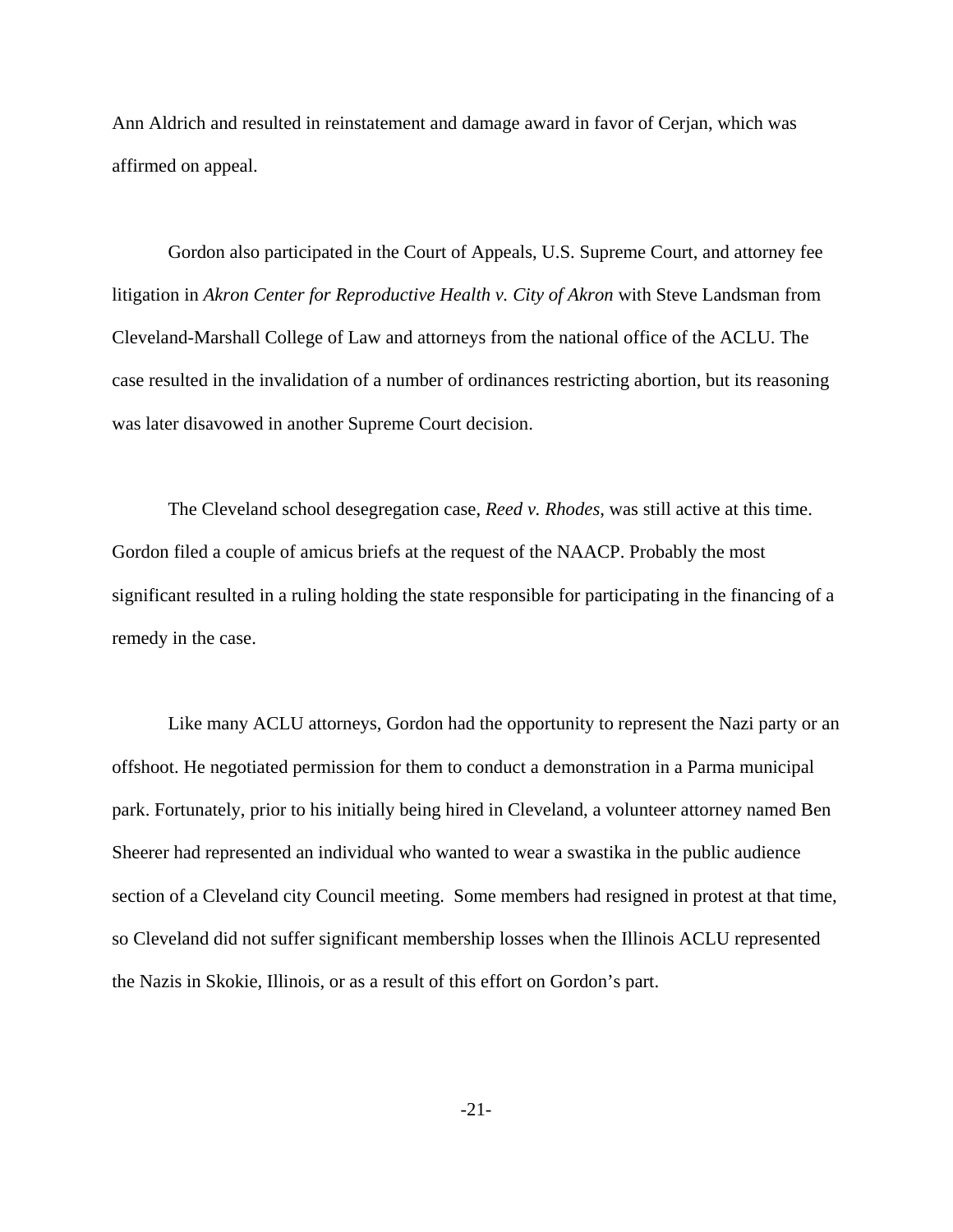Gordon also assisted with what was ultimately a sad chapter in the litigation history of Harllel Jones. Dick Aynes spearheaded an effort to recover damages for Jones' unlawful conviction and imprisonment. Statute of limitations questions in Ohio civil rights cases presented some difficult issues at this point, and Judge Battisti ruled that the case was untimely filed. He was affirmed by the Sixth Circuit Court of Appeals, and the US Supreme Court denied the petition for certiorari. In a similar case out of New York just a couple of years later, the Supreme Court granted review and ruled in a way that indicated that, as Jones' ACLU counsel had argued, the Ohio two year personal injury statute of limitations should have applied and the case indeed had been timely filed. Legal process offered no way to obtain relief for Jones at this point.

 The case of *Marotta v. Creasy* filed in 1980 offered a stark counterpoint to the effect that substantial justice can sometimes be achieved where the norms of litigation are ignored in favor of concepts of honor. This case involved the decertification or removal from Medicaid program of a small nursing home named Cuyla as it sat on the border of Cuyahoga and Lake counties. This was a family owned facility and the owner administrator had actually grown up in the facility. Cuyla was required to comply with Life Safety Code requirements. The owner hired an architect, obtained financing, and undertook construction. These efforts were cited as deficient and the home was slated for removal from the program which would have resulted in the transfer of virtually all of its 25 or so patients to other facilities and its ultimate closure. The home brought an action in Federal District Court in Columbus to challenge the closure using an experienced nursing home attorney, but the request for a temporary restraining order to block the transfer of the patients was denied.

-22-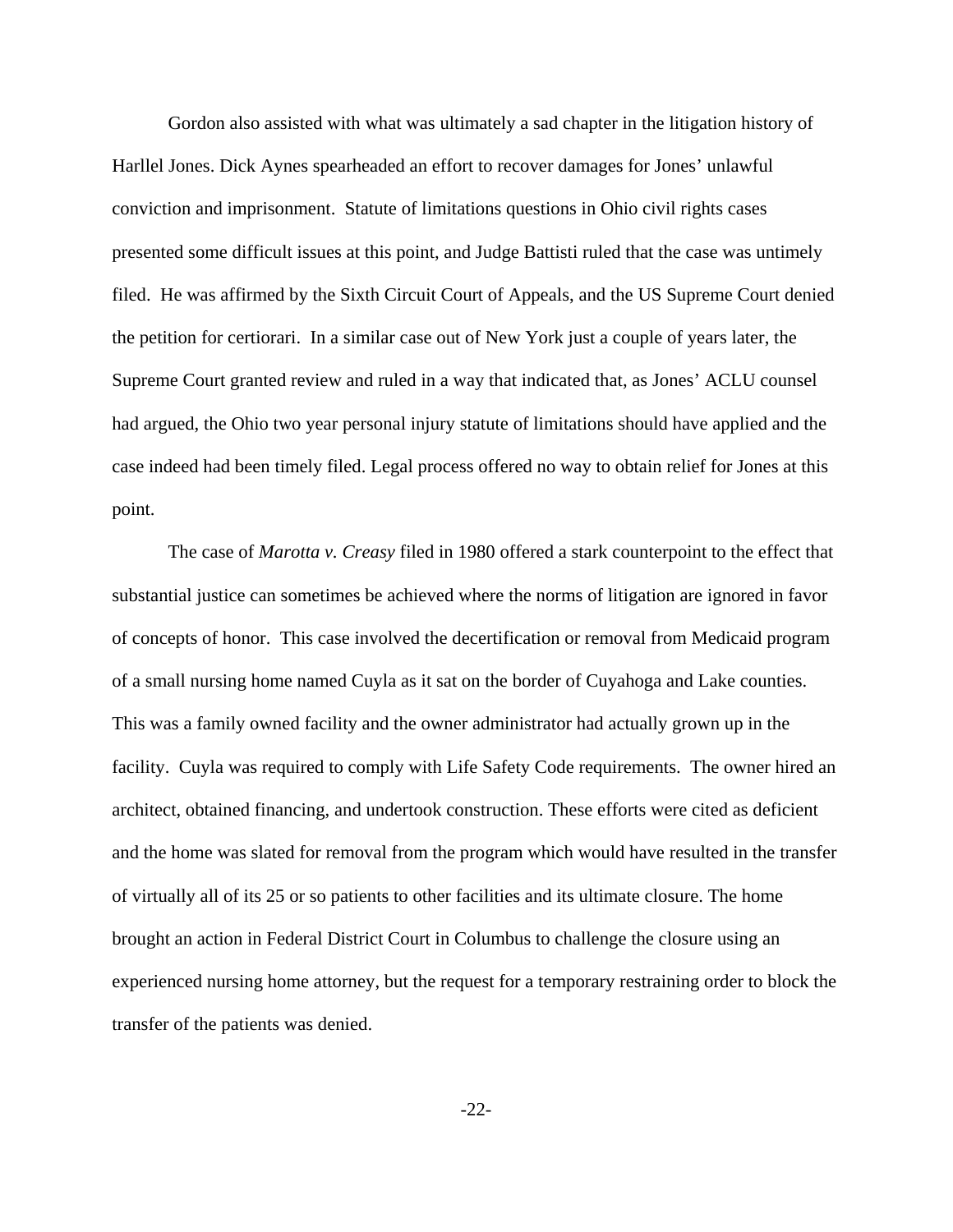At that point the nursing home ombudsman program contacted both ACLU and Legal Aid to urge that we undertake to represent patients who desired to remain in the facility. The ombudsman program pointed out that the facility had not a single citation for any deficiency in the provision of care under the Medicaid standards and that it was regarded in the community as an excellent caregiver. Shortly thereafter the family of every patient facility contacted ACLU or Legal Aid to request representation. Gordon served as lead counsel in this case and worked with attorneys from Legal Aid to file a case in federal court in Cleveland claiming that the the patients had a property interest in their residence and that they were entitled to participate in a hearing to determine whether there was justification for their removal. Again, a temporary restraining order would be necessary because the transfers were imminent. Because the assigned judge, Tom Lambros, was unavailable, the request was heard by the miscellaneous judge who that day was John Manos. Defendant's counsel representing the US Department of Health and Human Services, the Ohio Department of Health, and the Ohio Department of Public Welfare did not get very far arguing that the plaintiff's claims were insubstantial. The judge responded that he had extensive experience with plaintiff's attorneys and granted the motion before his clerks even had time to complete their reading of the application.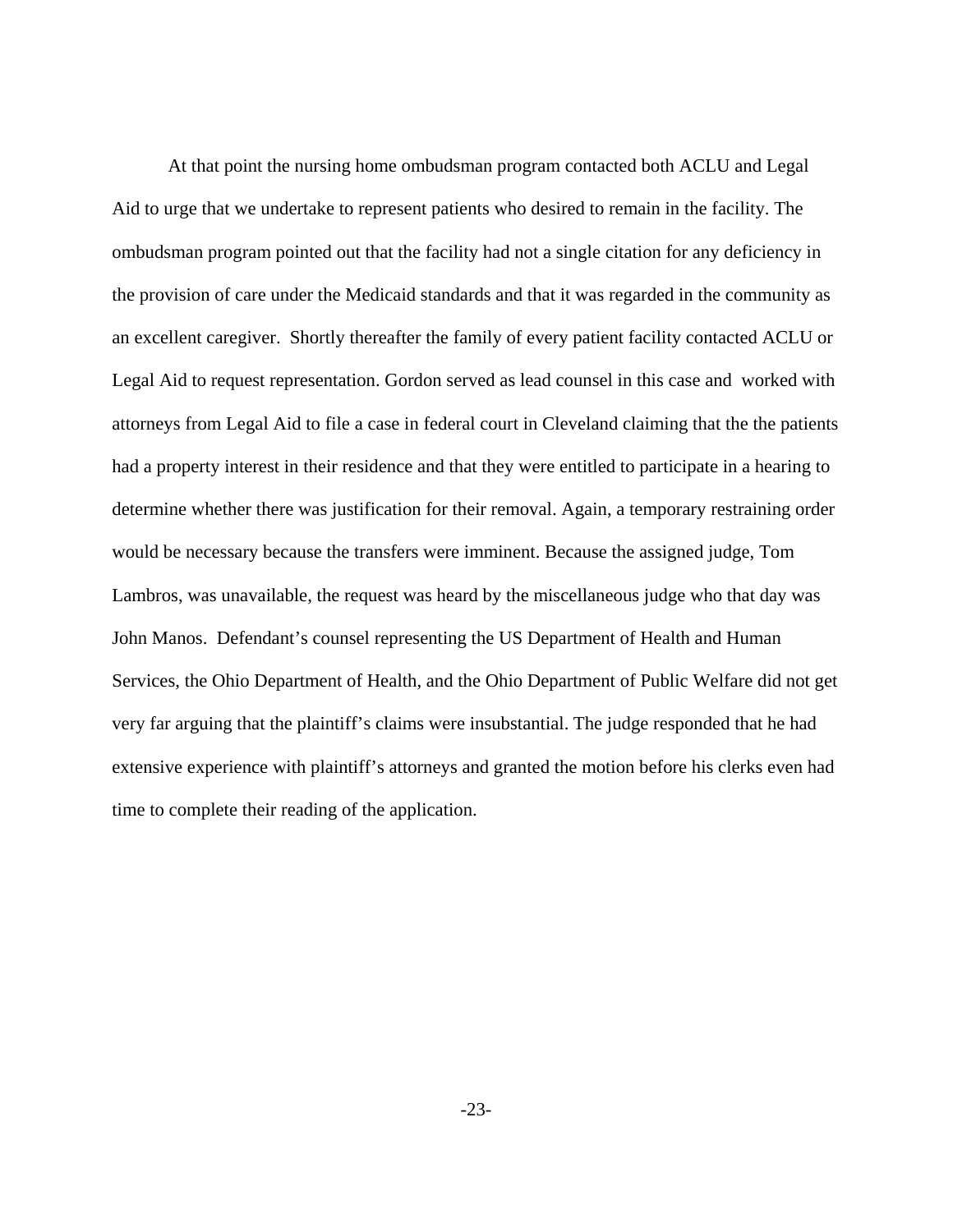The case was set for a hearing on the plaintiff's motion for preliminary injunction which would extend indefinitely until trial. The parties waived opening arguments because briefs had been submitted. Gordon was part way through the examination of the first witness when the judge announced a recess and asked the parties to join him in chambers. He then asked counsel for each party to explain the position that they were taking in the case. At the time Gordon thought the judge just wanted further background to understand the case he was about to hear. Like everyone else he was shocked when upon returning to the courtroom Judge Lambros stated that he had had discussions with counsel in chambers, that he understood the evidence in the case, and that he was granting the plaintiff's request for a preliminary injunction to indefinitely halt the transfer of the patients.

 The issuance of a preliminary injunction requires a trial type hearing and is appealable. Gordon spoke to counsel for each of the defendants to ascertain their position. The state defendants were content to leave the preliminary injunction in place in order that the home have an opportunity to correct the deficiencies and obtain recertification. The local Assistant United States Attorney, however, stated that this client always appealed these orders as a matter of policy, and an appeal to the United States Court of Appeals for the Sixth Circuit was filed shortly thereafter.

 One of the interesting things about litigating against the United States is that different counsel routinely handles each level of the case, so the appeal went to the appellate division of the Justice Department in Washington DC. There it was assigned to an attorney named Wendy Keats, who had been one of Gordon's best friends at Penn Law. Wendy had a similar interest in

-24-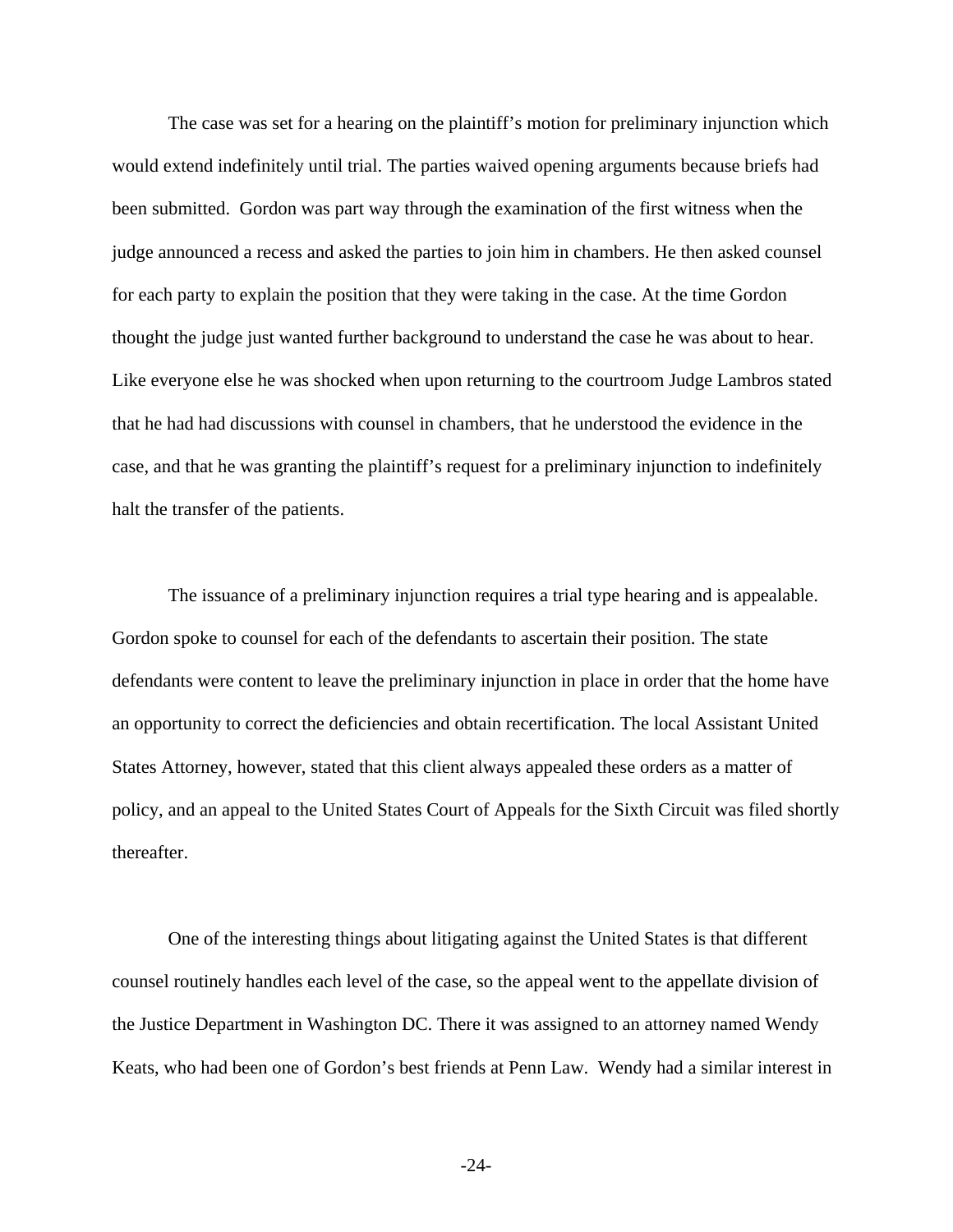public interest law and frequently wore an olive fatigue shirt which nicely complemented Gordon's style of dress. Gordon immediately called her and explained the situation with the nursing home, indicating that the state defendants wanted it to continue in operation because of the high quality of care provided. Because the Justice Department was freely granted continuances in litigation, Gordon suggested that if the briefing schedule could be extended sufficiently, it might be possible for the home to make the necessary corrections. Wendy agreed to this approach and requested about a half dozen extensions of the briefing schedule with Gordon consenting to each one. In the meantime the home retained a new architect, obtained financing, and had a contractor make the necessary corrections. When this process was completed, Gordon and Wendy jointly moved for a remand to the District Court to make a determination whether the case was moot. Judge Lambros was pleased to rule that it was and dismiss the case. Since Gordon had no basis in law to ask the Court of Appeals to affirm the preliminary injunction and without the school tie would not have been able to secure any accommodation from the Department of Justice, the result was nothing short of miraculous.

 1980 also brought a significant change in Gordon's personal life. Though he had commuted to law school on a bicycle, the move to Cleveland came in the aftermath of the Glenville shoot out. It did not seem safe to bicycle across the east side of Cleveland. Gordon finally met Martin Cooperman, who worked for the computer department at CSU and had been doing this for several years without significant incident. Gordon began biking the 8 miles each way back and forth to the ACLU office which was then on West  $6<sup>th</sup>$  Street Gordon was also enticed to join the Cleveland Touring Club and soon was riding metric centuries (62 miles) and centuries (100 miles) on the weekends. This leisure activity became popular with the entire

-25-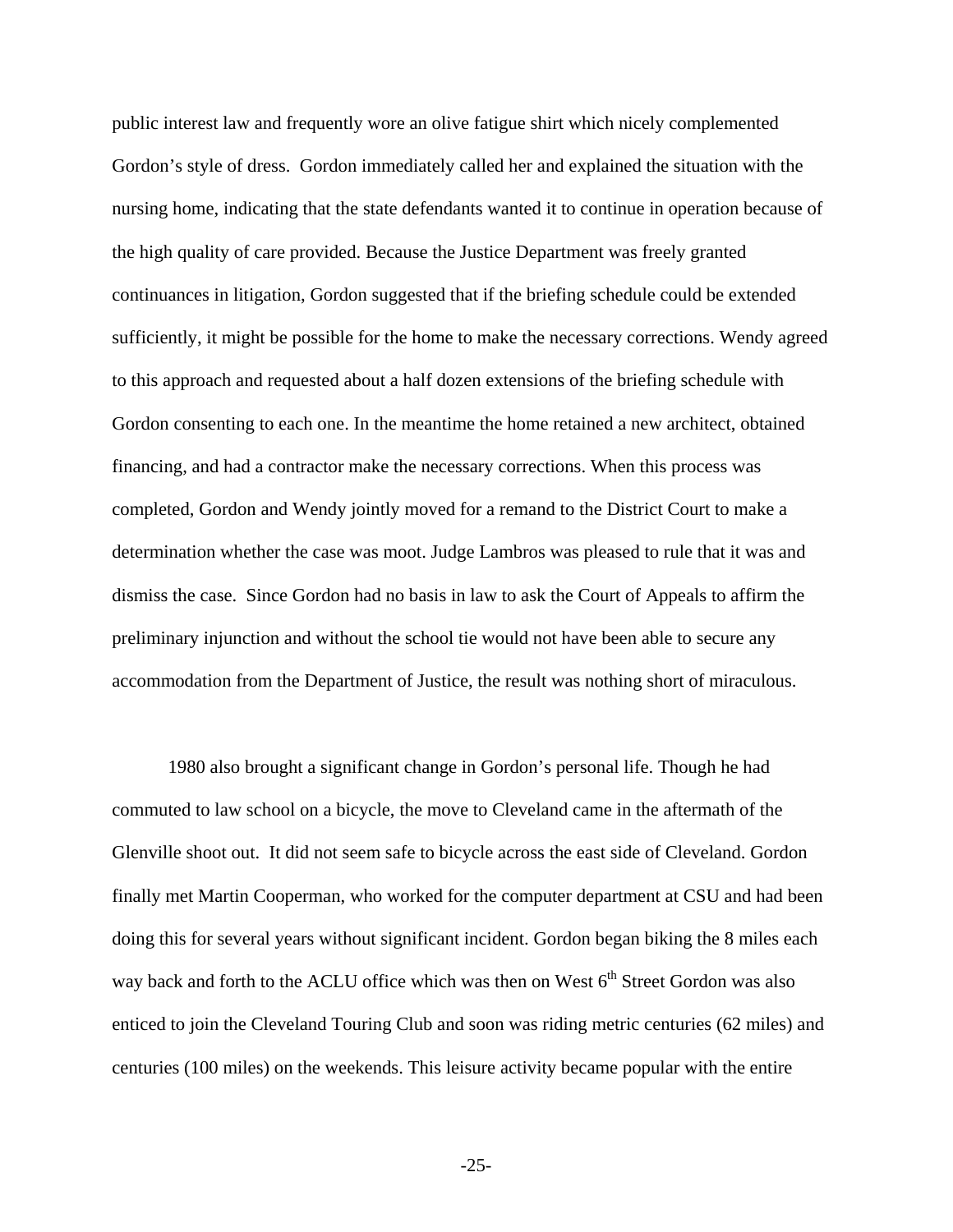family as Marcie joined in the fun and Gordon purchased a trailer to pull the kids on short Wednesday night rides and some longer weekend rides. Cries of "faster daddy, faster" would echo through his memory for many years. Over the years many of his ACLU Law clerks would join Gordon in the commuting, and at one point there was a six person caravan to the office.

 In the early 80s Gordon had the opportunity to engage in significant litigation under the Freedom of Information Act to shed light on federal government abuses. He brought or joined in bringing cases on behalf of Harllel Jones as highlighted above, Sydney Peck, a national anti-Vietnam war leader based in Cleveland, and the ACLU itself. He was extremely fortunate that the Peck case was assigned to William K. Thomas, an old-fashioned judge who took his responsibilities on the bench extremely seriously. Over many years the judge held numerous hearings at which Gordon appeared and argued in order to sort out the various issues. The case was a delight to litigate because it provided Gordon with the opportunity to give free rein to his love for the study of history as he can canvassed records and reports of the FBI's COINTELPRO program and other illicit government activities directed against political minorities, the civil rights movement, and those who opposed the war in Vietnam. Gordon had some significant success in securing the release of records, including the first recorded decision by judge to overrule a national security exemption claim. On one trip to the court, the judge's staff was kind enough to tell Gordon's dad , who had always expressed some discomfort with Gordon not pursuing a career in big-money law, that Judge Thomas considered him one of the finest lawyers Cleveland.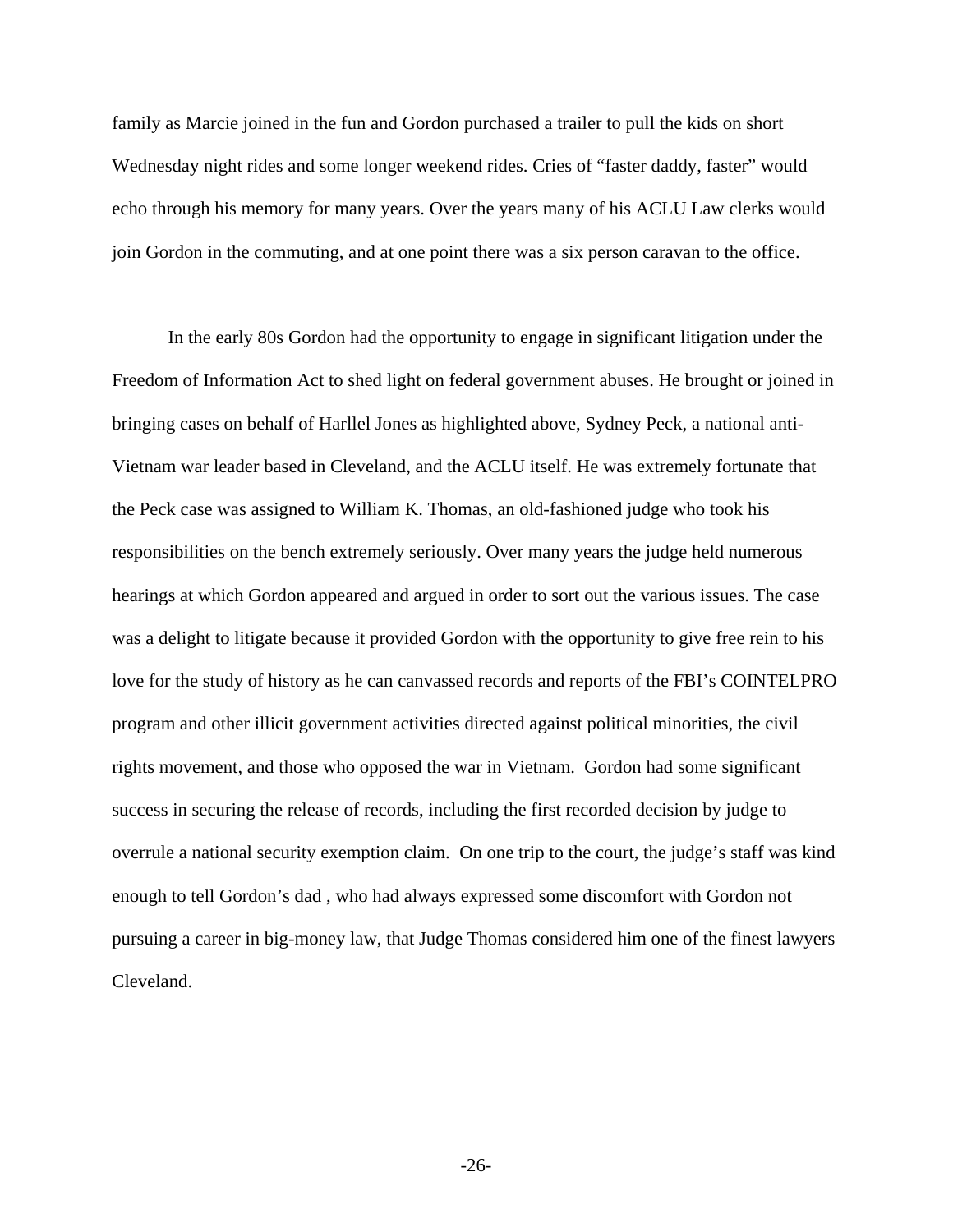In the ACLU case, it was fascinating to learn that the government had conducted surveillance of the ACLU activities during the McCarthy era. This included board meetings at a law firm office in the Union Commerce Building where those in attendance included the very same William K. Thomas who later sat on the federal bench and Jack Day, later a well respected judge on the Ohio Court of Appeals for the Eighth District in Cuyahoga County. Judge Manos presided over this case, and in his own unique style assured that there was effective, albeit informal disclosure of the records.

 Gordon had the opportunity to deal with the issue of a nativity scene in the Christmas display within the rotunda of Cleveland City Hall. His approach was to negotiate with the city in order to enhance the secular elements of the display so that the nativity scene could remain consistent with current law rather than demand the suppression of a meaningful religious form of expression for many of the city's residents.

 The 1980s saw a government effort to begin to heal the damage to both the national psyche and to individuals that was a result of the tragic war in Vietnam. There was a recognition that many veterans had emerged from service with bad discharges of one form or another, and that these discharges were hampering access to decent jobs for many who had served their country. The government greatly expanded what had been only a narrow opportunity to challenge these discharges and opened the limitation period so that veterans from the Korean War could participate. Eileen Roberts secured funding for some staffing to work on this issue and Gordon began to refresh his knowledge of military law from his ROTC days and familiarize itself with the procedures. Beginning in early February of 1981, he began to see clients and

-27-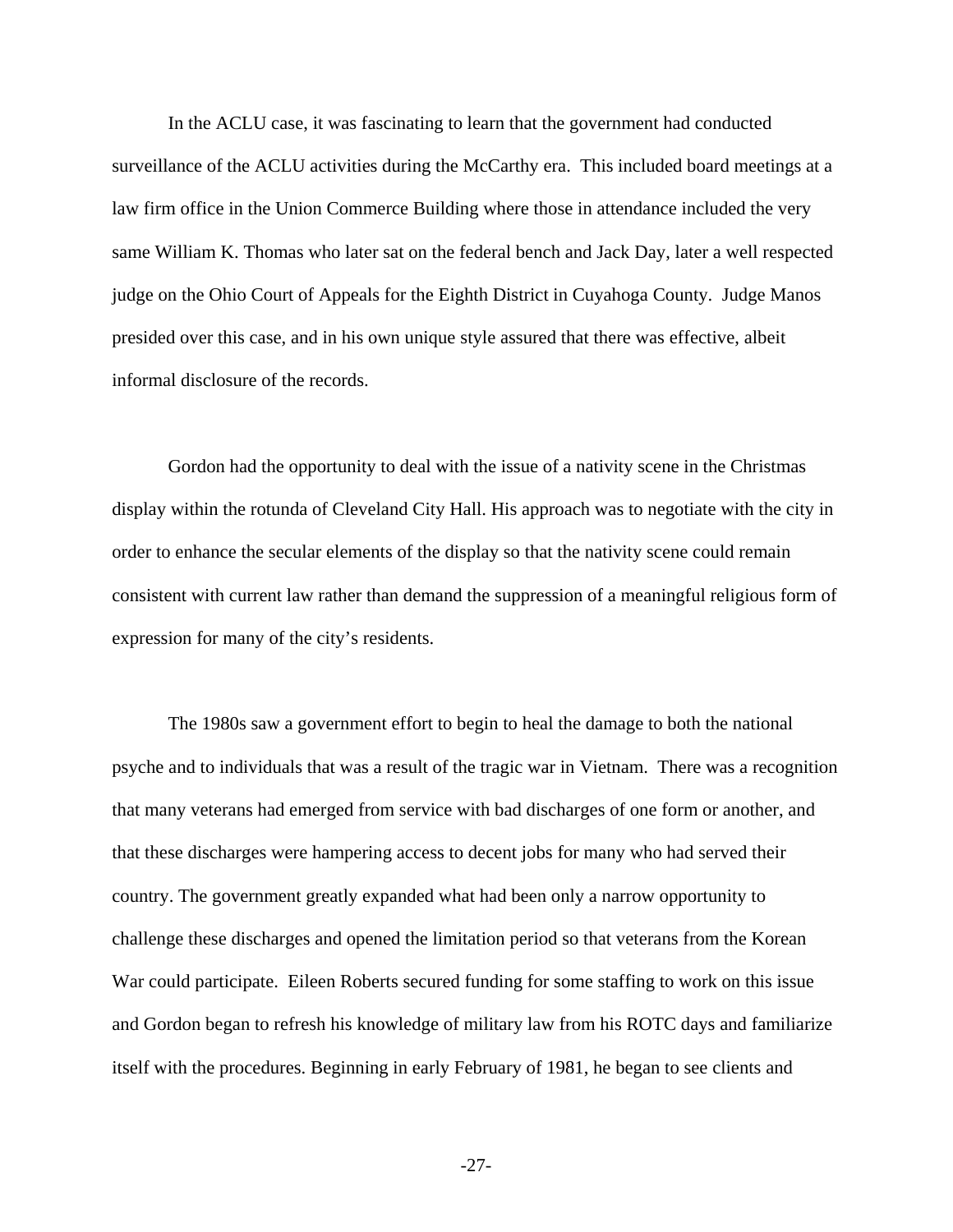develop cases for the discharge review boards and boards for correction of military records of all branches of the service. Many of these boards rode circuit and held periodic in-person hearings in Cleveland at which Gordon appeared with the veteran applicant. There were many, many joyful victories, and it was really amazing to see how meaningful these cases were to the veteran and how much healing they brought. Gordon handled more than 75 of these cases over the course of the decade, and as a repeat player often received a warm welcome from the military officers who comprised each panel.

 In the early 1980s, Gordon also began a tradition of service to nonprofit boards which was to extend until to his retirement. He took place a on the Nursing Home Ombudsman Program board, supporting the stellar staff work of Mike Rust and Roland Hornbostel to train lay advocates and provide public information regarding nursing home care. Gordon finished his service as vice president of that organization. He also served on board of the Big Buddy-Little Buddy program, which provided mentors for youth, and later in the decade, the Emergency Shelter Coalition, which advocated on homelessness issues.

 1981 brought a significant challenge of a personal nature and a new direction in Gordon's life. His mother, who was then living in Burlington Iowa, was diagnosed with Hodgkin's disease. As a gift of love, he decided to bicycle out and pay her a surprise visit. He did a number of training rides of 100+ miles, including the Tour of the Scioto River Valley from Columbus to Portsmouth Ohio and back in two days, to prepare for the ride. Martin Cooperman and John Bersee, another cycling friend, accompanied him on these trips. The week before Gordon was to leave John was laid off from his job. He had both the time and inclination to make the trip with

-28-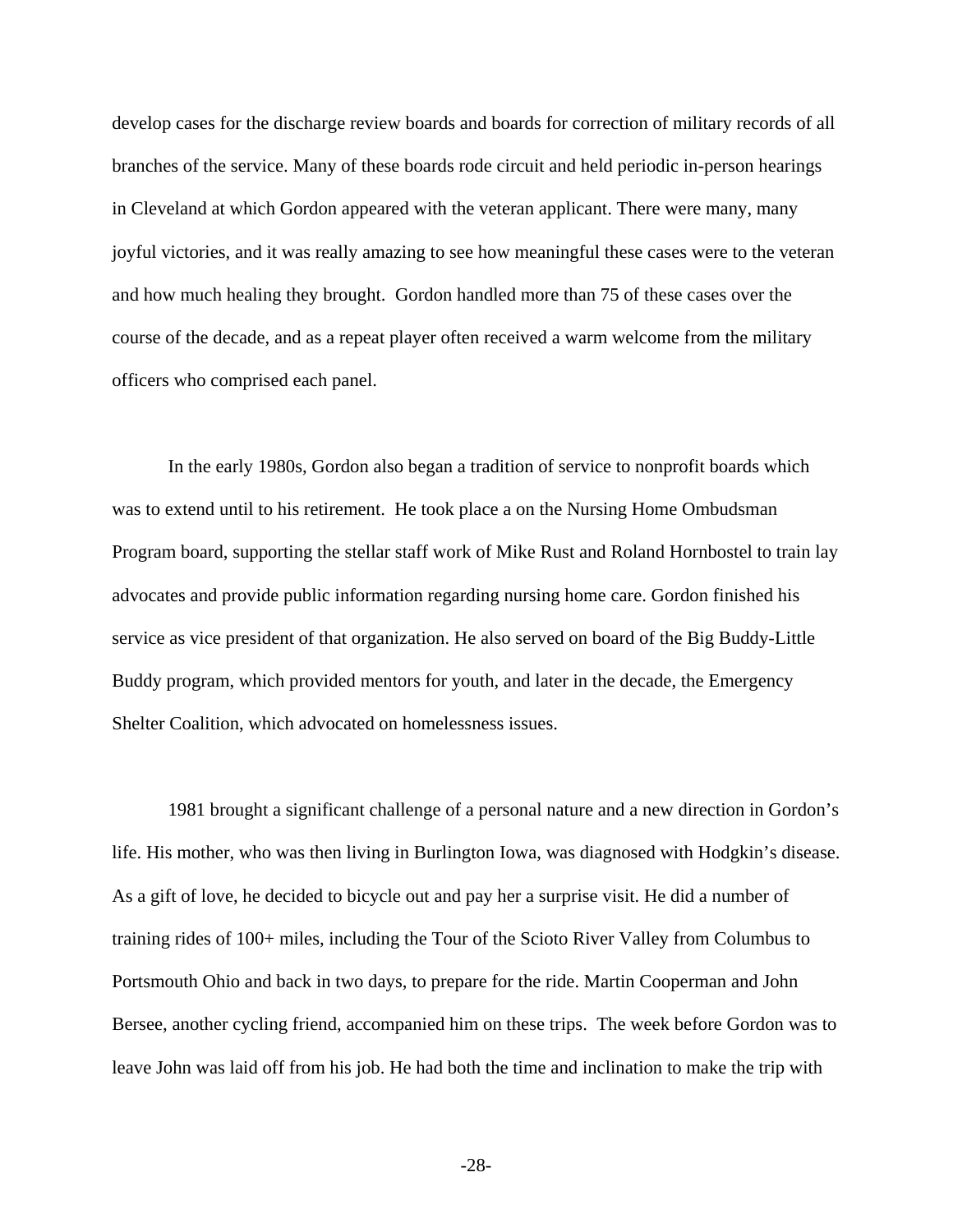Gordon. They headed west, bikes loaded with camping gear, making just over 90 miles per day. Generally the weather was good, though they finished one day in Indiana with heavy rain and booked an inexpensive hotel to dry out. They ate in small mom-and-pop restaurants and for the most part enjoyed the quiet of lightly traveled country roads. Passing through small towns led to conversation with the locals, and at one point they were featured in a newspaper article. Fortunately road and mechanical mishaps were at a minimum though at one point along a small farm connecting road, Gordon was unable to outsprint a huge German shepherd that came snarling after the bikers and had to blast it with Halt, the pepper spray used by most mail carriers. On the return trip, they would encounter the same dog which took one look at Gordon who was trailing and decided to chase John!

 Just beyond Peoria, Illinois, Gordon and John were inching their way up a steep hill on a narrow two-lane highway with on coming traffic and a steep drop-off instead of a shoulder to the right. They heard a diesel horn and glanced back to see a tractor-trailer truck which obviously had no intention of slowing down. Both shifted into high gear and went for the top of the hill with everything they were worth. Gordon crested the hill a few feet ahead of the front bumper of the tractor-trailer and pulled off. He had inflicted terrible stress on his leg and was unable to ride more than a couple of halting miles before they had to stop for the night. Gordon had been a nominal Christian attending the United Methodist Church in Lansdowne Pennsylvania, where his mother had taught kindergarten Sunday school for 32 years. That night in great pain Gordon poured out his heart and soul to God in frustration over his mother's illness and his own injury. In response he experienced such an inflow of love and healing that he could never again doubt that there was a God or that God cared for him. The next day they completed the 30 plus miles to Burlington. By the time they arrived at the house, his father had already gone to work.

-29-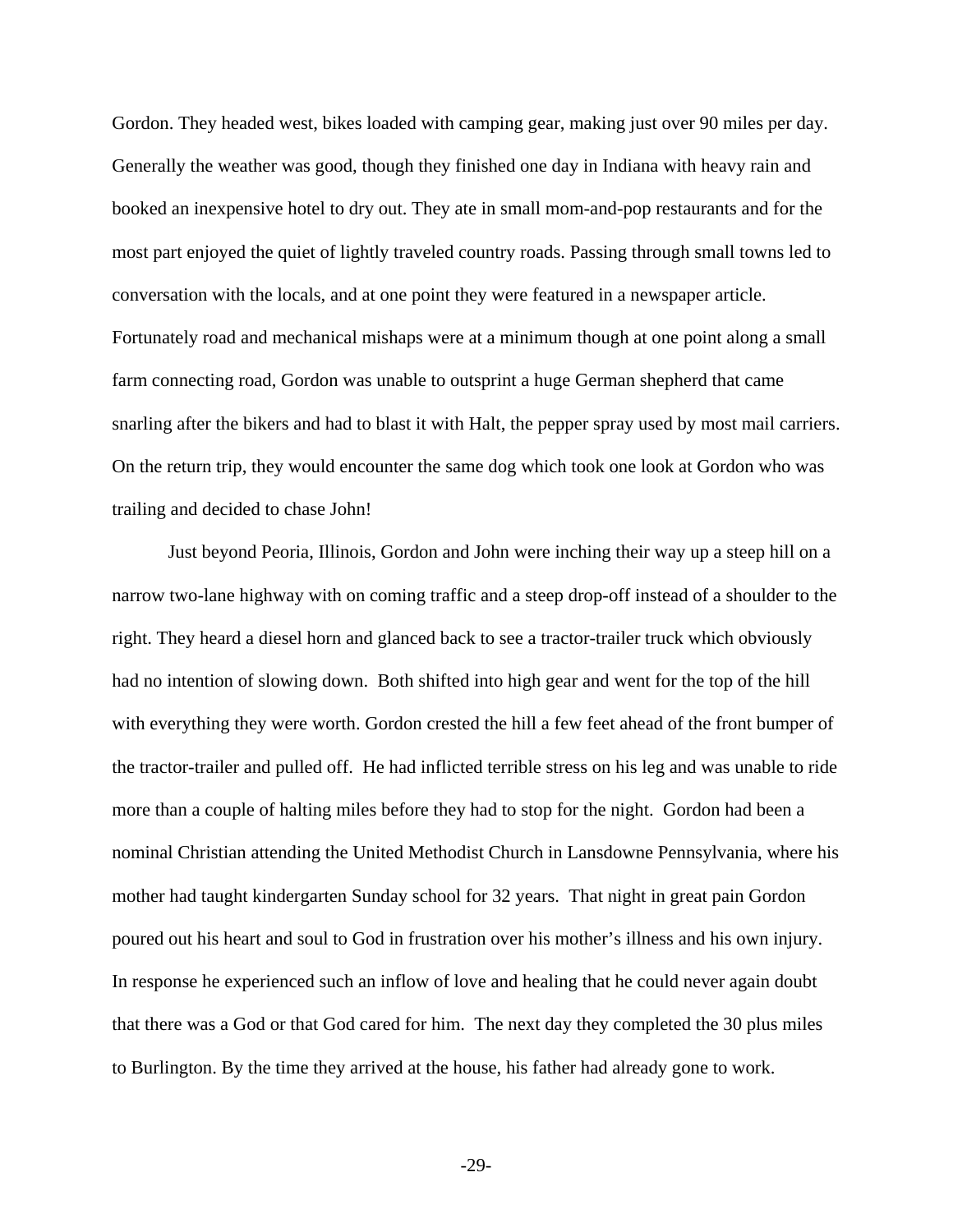Gordon knocked, but there was no answer. Instead, their small dog named Marble came to the door. (Gordon had found this dog as a stray years before at Penn and had brought it home to his parents). Gordon let the dog out and was standing in his bike clothes and helmet petting it with his mother came to the door. Surprised to see the dog outside, she opened the door and asked, "Can I help you , sir?" When Gordon responded with a smile and said, "Hi Mom," her jaw dropped, and John snapped a picture. Her reaction alone practically made the whole trip worthwhile. His dad quickly came home and they enjoyed a pleasant visit of several days, after which Gordon biked back to Cleveland. The kids were pretty impressed with Dad's legs by the time he came home, as they felt more or less like steel.

 A short time after his return home Gordon and Legal Aid attorneys were embroiled in another controversy regarding an attempt by a nursing home to withdraw from the Medicaid program. Heather Hill was regarded as one of the premier facilities in the greater Cleveland area and was also a nonprofit nursing home. Along with staff from the Nursing Home Ombudsman Program Gordon and the other attorneys considered strategies for litigation based on the home's receipt of federal funds for construction. Fortunately they communicated with members of the foundation community in the process of gathering facts. The major Cleveland foundations had contributed substantial sums of money to this facility and were able to bring enough pressure to bear that the home decided to stay in the program and the crisis was averted.

 Beggs authored or co-authored multiple briefs in ten different cases in the United States Supreme Court, but his only trip to the court occurred in *Brown v. Socialist Workers '74 Campaign Committee (Ohio)*, where he second chaired the argument given by Tom Buckley, a volunteer attorney and CSU Law Professor. Buckley, with the assistance of volunteer attorney

-30-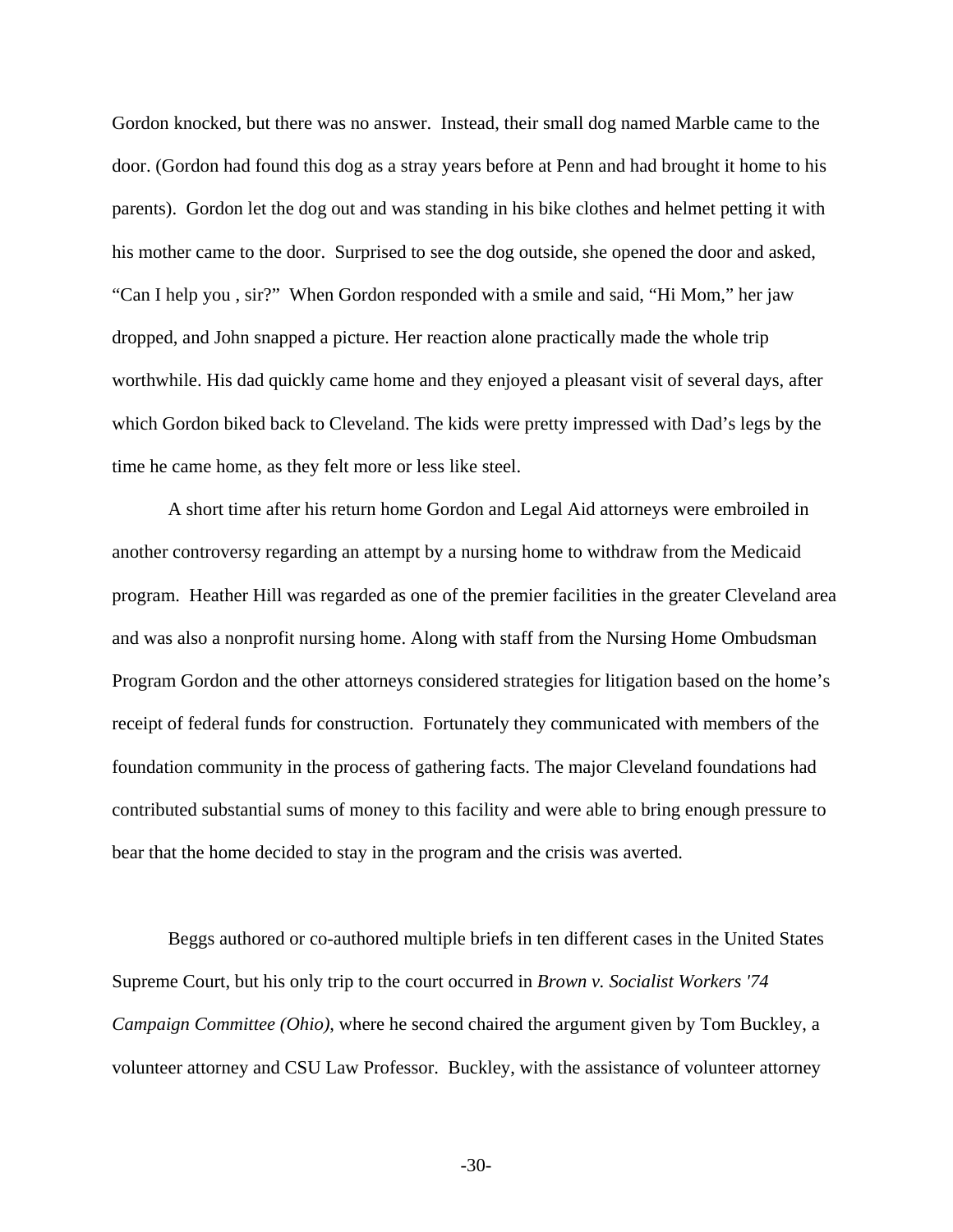Ben Sheerer, had successfully tried this case in the Southern District of Ohio federal district court. The case challenged an Ohio statute which required minor parties to disclose their contributors and expenditures. The Socialist workers party had only about 40 members in Ohio. The organization had for years been subject around the country to retaliation, harassment, and destructive acts. In the modern era, it had never been a serious contender in any election. The case asserted that in these circumstances the first amendment prohibited disclosure of the organization's finances unless the state had a compelling need for this information. The discovery in the case provided extensive confirmation of the adverse action directed at the party, and its bulk was simply astonishing - 40,000 pages of records and surveillance material reports.

 The case was set for argument on First Monday, the first Monday in October when the court traditionally opens, October 4, 1982. Gordon and Tom were present for the opening of the court by the Solicitor General United States, and Gordon sat next to this gentleman, who introduced himself as Rex Lee and warmly welcomed Gordon to the court. The case was scheduled for the last argument slot in the morning with half an hour allotted to each side. It was somewhat humorous, but in this case fortunate, that the court always stopped argument precisely on the noon bell and reconvened for the remainder of argument at 1:00 PM. The counsel making the argument were escorted by the United States marshals to the head of the line in the cafeteria so they could obtain their lunch at the back in plenty of time to continue the argument.

 There is an ebb and flow to every argument for the court. Tom had experienced some difficult exchanges with Warren Burger, then Chief Justice and no particular friend of civil liberties, and had just gotten a couple of skeptical questions from Thurgood Marshall, who we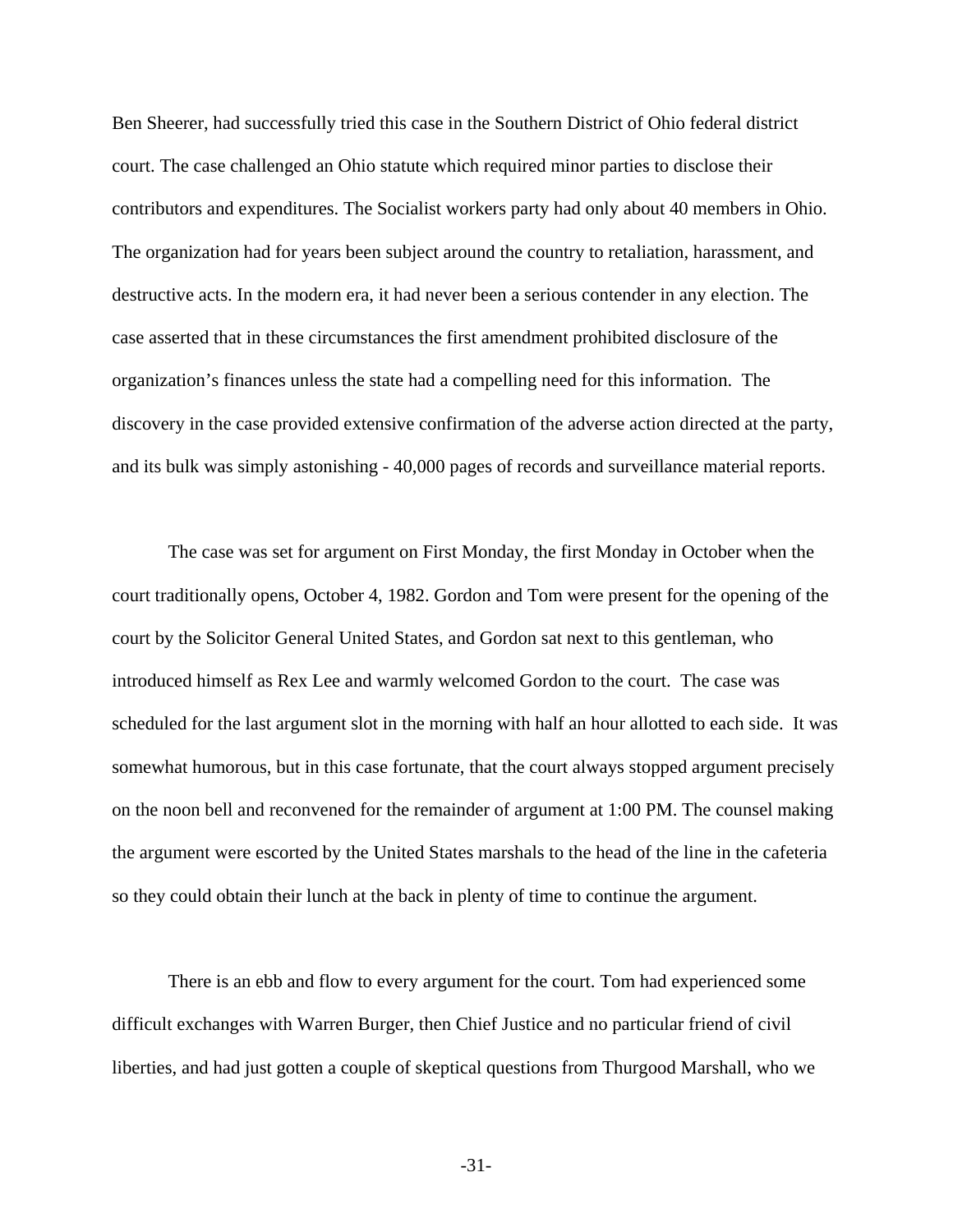expected to be much friendlier to the case. At the break Gordon, who had the luxury of watching the exchanges without having to respond to them, suggested that in the seven minutes remaining, Tom should pitch hard to Justice Marshall using the case of *NAACP v. Alabama*, in which the Supreme Court had recognized a similar First Amendment right of privacy in the organization's membership lists because of the hostility toward the organization which persisted in the southern United States. Marshall, of course, was once the general counsel of the NAACP and the architect of its national school desegregation policy. This strategy succeeded. Marshall's questioning began to reference that case and advocate for the ACLU side. When the 6-3 decision was issued by the court, Justice Marshall authored the majority opinion affirming the District Court holding that the Ohio statute was unconstitutional.

 Early in 1983, the ACLU had sufficient funds to hire a staff attorney to support the legal program. Gordon was promoted to the legal director, and the organization selected Gail White, who had been a law clerk to Federal District Judge Leroy Contie in Akron. Gail provided strong support to the legal program and did some particularly fine work on the ultimately unsuccessful challenge to the chapel at Cleveland Hopkins Airport. Gordon also had the opportunity to support her in her first trial of the habeas corpus claim which had been assigned to her by the federal court.

 That year Gordon and Nikki Schwartz succeeded in negotiating a consent decree in the case of *Boyd v. Denton*. The decree provided for the ultimate closure of the institution and interim relief in the areas of desegregation, enhanced programs and activities, and extensive remediation of environmental concerns. The decree also called for monitoring by plaintiffs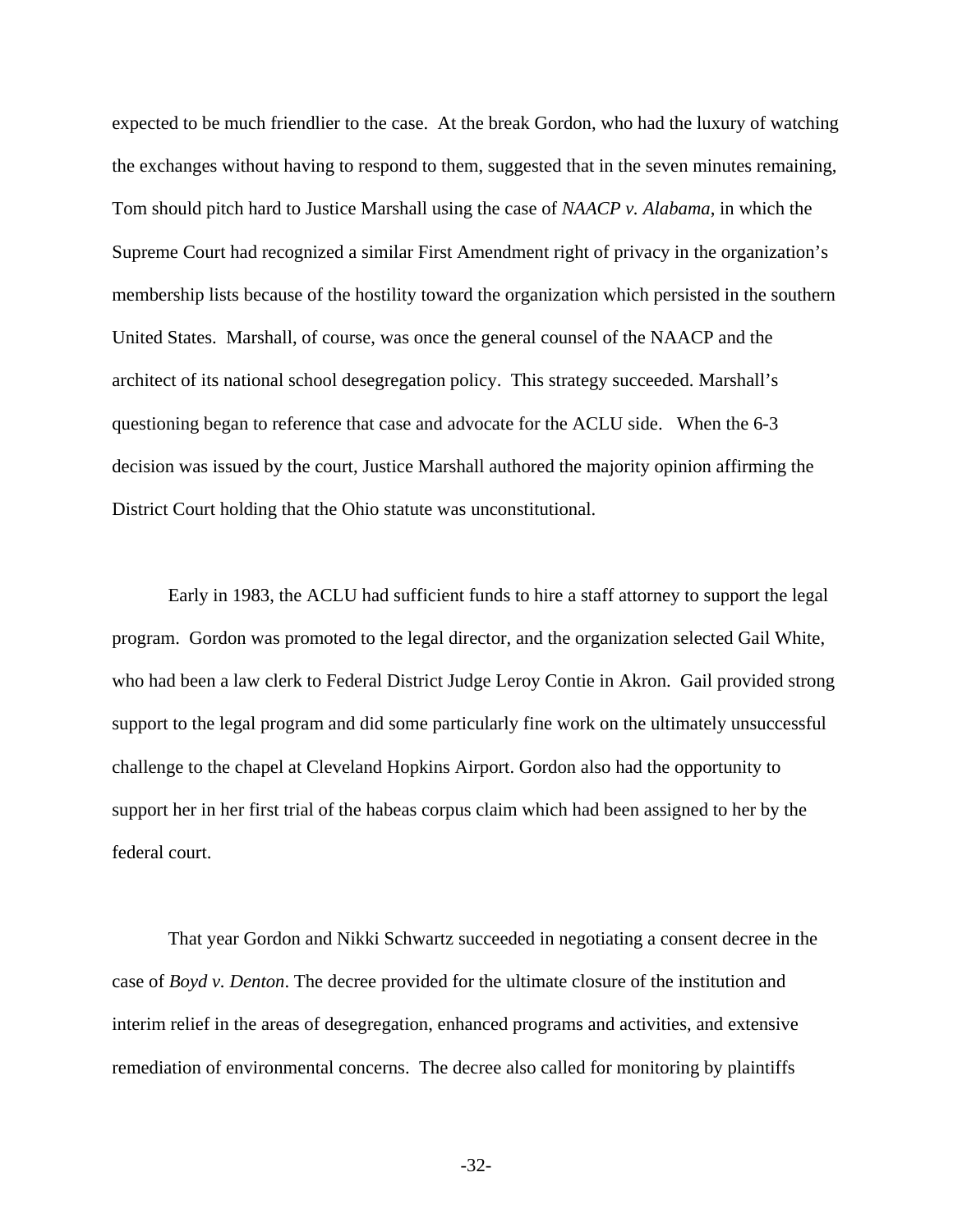counsel, and Gordon, Nikki, and the ACLU Law clerks were to be frequent visitors to the institution until the early 1990s. They were well supported in this entire effort by Ed Likover, who had joined the offices as volunteer paralegal and was also supplementing Max Wohl's efforts with intake. The monitoring was not passive, as a number of motions were filed to enforce the degree, and at one point a preliminary injunction was sought and granted in order to alleviate a particularly egregious overcrowding situation in a large dorm just outside the main walls of the institution.

 Gordon and Marcie remarked on how quickly time flies as they journeyed back to Philadelphia for the  $10<sup>th</sup>$  reunion of his law school class. It was pleasant enough to enjoy the company of former classmates and a fine meal served around the Goat, a statue which had been a traditional meeting place during their student days. Two things were remarkable. One was the high positions to which a number of classmates had risen, including partners in large law firms and general counsel and vice presidents of major companies. The second was how much many of the class had aged. Marcie commented that it many of them appeared to be in their 60s at that point and opined that Gordon had at least chosen a career which, while stressful, allowed him to maintain his youthful vigor.

 Gordon's contact with retired Judge Manuel Rocker beginning in late 1984 tested all his problem-solving skills. A well regarded jurist, Rocker had authored frequently published decisions while sitting on the bench in Shaker Heights and had in retirement written an article on merit selection of judges. After the publication of the article, his assignments from the Chief Justice of the Ohio Supreme Court to sit as a retired judge ended entirely. This was something of

-33-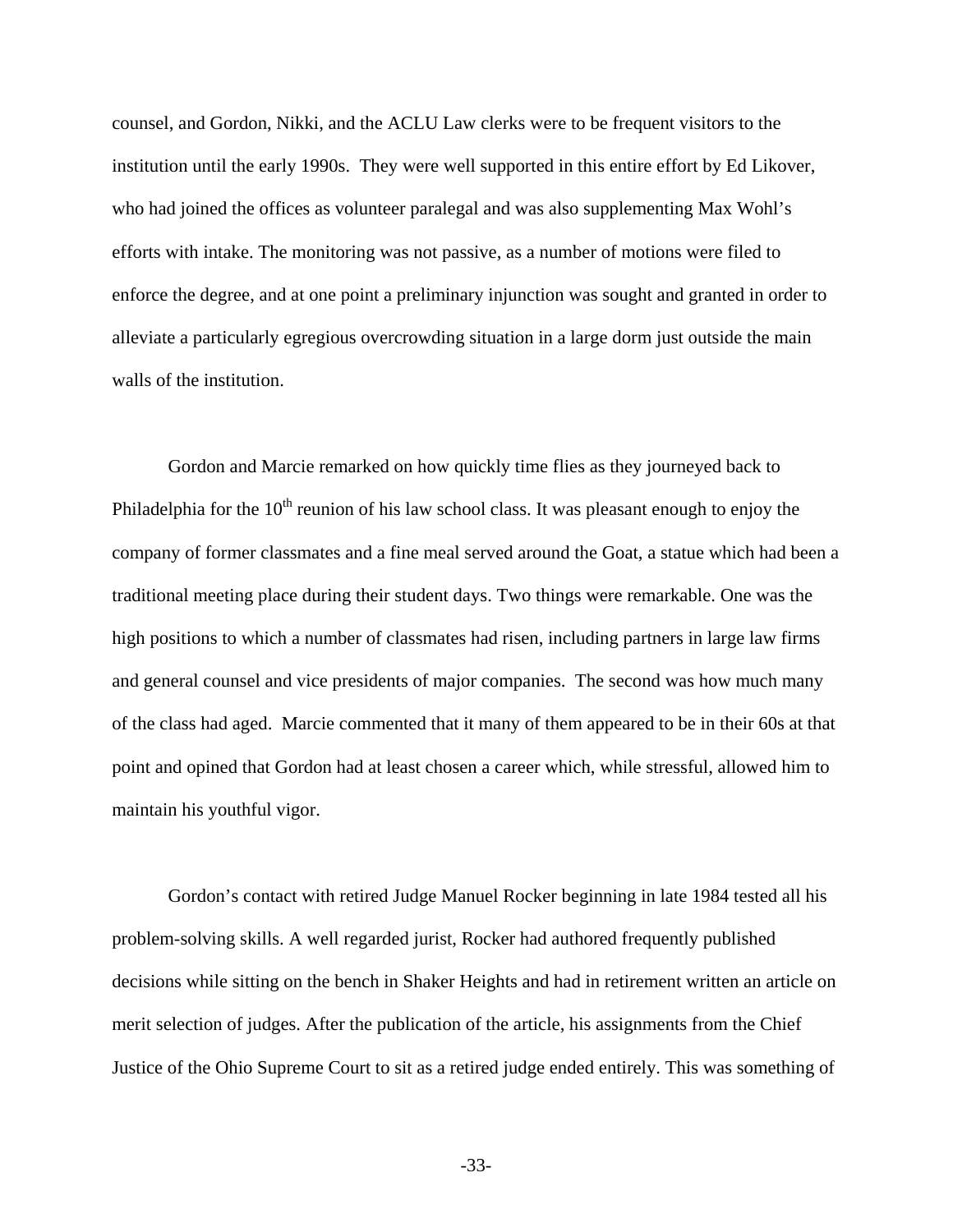a problem because as symbolized by his huge expensive cigars and a Lincoln Continental sedan, the judge definitely had a lifestyle to maintain. As Rocker told the story he had attempted to contact the Chief Justice by telephone to no avail. He therefore drove to Columbus and presented himself at the chief justice's chambers to ask why he was no longer getting assignments. According to Rocker, the Chief Justice responded, "It's that damn article. You know that is the only way they are ever going to get me out of here." Rocker explained that the article was not meant as a challenge, but he believed that justice in Ohio with be better served if judges were selected by merit rather than elected. The meeting did not bring a resolution of the issue.

 Rocker filed a suit in federal district court in Cleveland claiming a violation of his First Amendment rights, but quickly found himself out of his depth for litigation purposes when the attorney general moved to transfer the case to Columbus. Rocker arranged a lunch with Gordon to describe the problem and sought ACLU assistance. Before filing on his own, Rocker had attempted to obtain counsel, and his difficulty was completely understandable. Attorneys do not go out of their way to have an opportunity to bring a case against the chief justice of the state's highest court. In addition, at the time there was a concern that the Office of Disciplinary Counsel was being used for political purposes based on some of the proceedings that had brought. Gordon hit on the idea of securing an attorney from Pennsylvania ACLU who could come in to do the case, but would not otherwise have to deal with courts in Ohio. He and his family traveled to Pittsburgh where the judge met with Mike Rosenfeld, an ACLU volunteer who agreed to represent the judge. It was still necessary to have local counsel from Columbus, and Louis Jacobs who felt his tenured position at the Ohio State University law school was sufficiently

-34-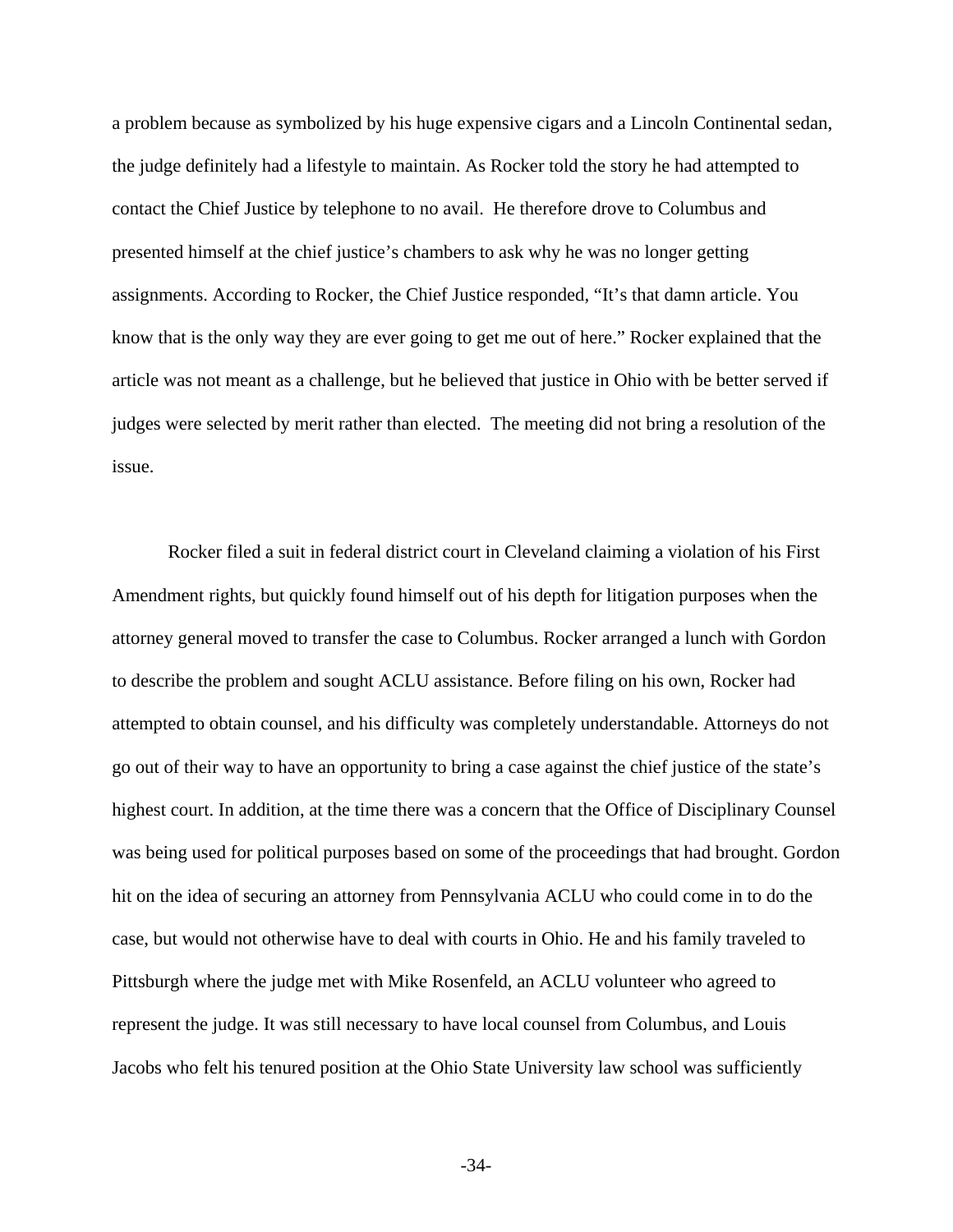secure, agreed to assist. After a relatively short time in litigation, they were able to reach an accommodation. The Chief Justice did not admit fault, and Rocker began to get assignments again. Unfortunately, though, his lovely wife of many years was diagnosed with pancreatic cancer and passed away as these events were unwinding. Gordon befriended Rocker and maintained contact with him after the case.

 The 1985 ACLU biennial conference in Boulder Colorado was a memorable experience for Gordon. Set up against the majestic Rocky Mountains, it afforded some spectacular bicycling opportunities. One day he spent several hours riding up into the mountains toward Estes Park. He noted the cruel paradox that as his need for oxygen increased with altitude, there was correspondingly less available. He returned to the outskirts of the city in a single hour at speeds that at times exceeded 50 miles an hour despite frequent application of this brakes. During the conference he had the pleasure of meeting and chatting with Ruth Bader Ginsburg, the general counsel of the national ACLU who would later be appointed justice of the United States Supreme Court. The next week he joined the family for vacation in Phoenix were he cycled extensively through the Valley of the Sun.

 Gail White took a job with Cleveland Legal Aid, and was replaced by Lois Robinson who had been a star ACLU law clerk. Lois brought a great deal of energy and enthusiasm to the representation of the clients and the institutional litigation. Gordon mentored the development of her practice skills, including an appeal that she argued before the Sixth Circuit Court of Appeals in Cincinnati seeking hearing type due process protections for employees suspended by the city of Cleveland. While the decision in that case was adverse, Gordon co-authored an amicus brief

-35-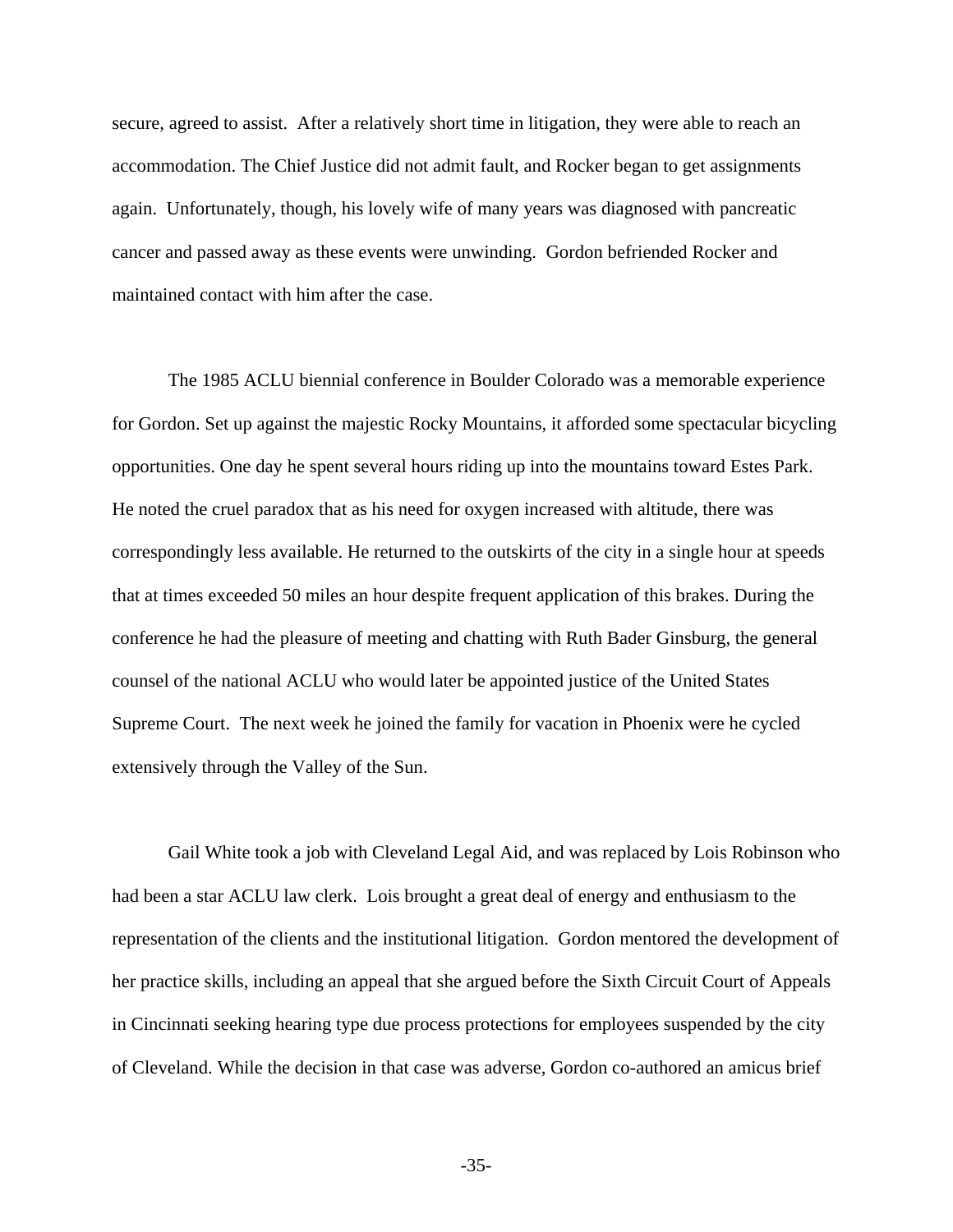with the national ACLU that contributed to a stunning victory recognizing the right of public employees to a predetermination hearing in the case of *Cleveland Board of Education v. Loudermill*.

 In July 1986 Gordon's mother passed away after her long battle with cancer. He flew to Philadelphia was with her and his dad on her last day. He planned to stay for the funeral the following week, and Marcie took the car to a local repair shop to have it serviced for the trip to Philadelphia with the children. She rode Alexis' bicycle and hit a stone at Euclid Heights and Coventry on the way home. She crashed, was unable to get up, and needed help from the neighbor to return home. Another neighbor visited her in the afternoon and found her crawling to the bathroom. At that point they insisted she go to the hospital. She called Gordon a little later to report that she had a non-displaced fracture of her hip. Gordon told her he was coming home and took the next flight out of Philadelphia, reaching their house shortly after Marcie returned home from the hospital. Unfortunately her prescription for pain medication had been incorrectly written, and she had been unable to fill it. Seeing his wife in considerable pain Gordon called their healthcare provider, referred to his legal background, and forcefully demanded that it be corrected and called to the pharmacy immediately.

 At that point Gordon and Marcie were to begin a six-week stay on the living room couch because she could not take the stairs. At the end of the week, a friend watched Marcie as Gordon flew back to Philadelphia for his mother's funeral and returned the same day. Marcie's 35<sup>th</sup> birthday was just a few days later and Gordon threw her a big surprise party to add a little joy to an otherwise difficult time. All the preparations were done off-site. Friends and neighbors came and moved the furniture from the porch to the backyard has Marcie rested in the living room

-36-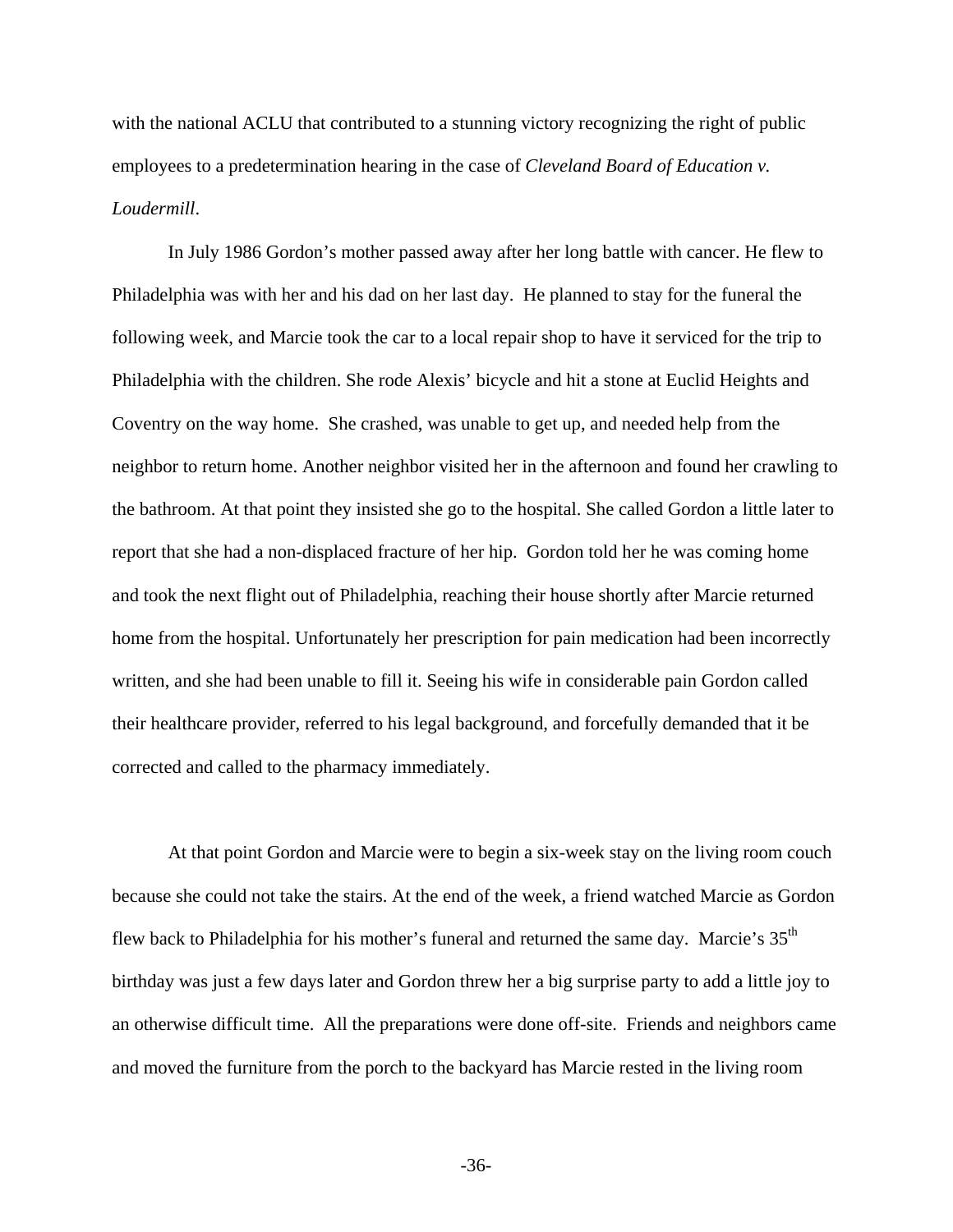completely unaware of what was going on. When the party began, she announced to the assembled multitude that her husband was one sneaky guy. Thankfully she made a full recovery and was well enough that by Thanksgiving they could travel to Philadelphia to visit his dad and attend Gordon's  $20<sup>th</sup>$  high school reunion.

 The next year Marcie would return the favor on the birthday party when Gordon reached 40. His dad flew in from Philadelphia for the celebration, and Gordon thought they were going out to dinner. They stopped at the home of their good friends, the Lucas family, where Marcie said they needed to pick something up. Gordon did not intend to go in, and it was only when their little three-year-old William came out with a well staged request to come in to see their Christmas tree, that Gordon allowed himself to be led in by the hand by the little tyke. Once he got to living room, he encountered shouts of "surprise!" from a nice gathering of Cleveland friends. Marcie did a clever spoof of Gordon's penchant for bicycling to the great amusement of all, and it was a very memorable evening.

 1988 was an election year and Gordon embarked on a series of challenging cases that were to extend until the end of his time with the ACLU. The Rosen case which established the right to have an independent candidate designation on the Ohio ballot allowed Gordon to give expression to his interest in history. With the assistance of assistance of Kermit Pike at the Western Reserve Historical Society, Gordon developed a strong historical record regarding the importance of signage and emblems in the Ohio elections. George Sapin, a local advertising executive, offered helpful testimony on the importance of branding and communications. Gordon

-37-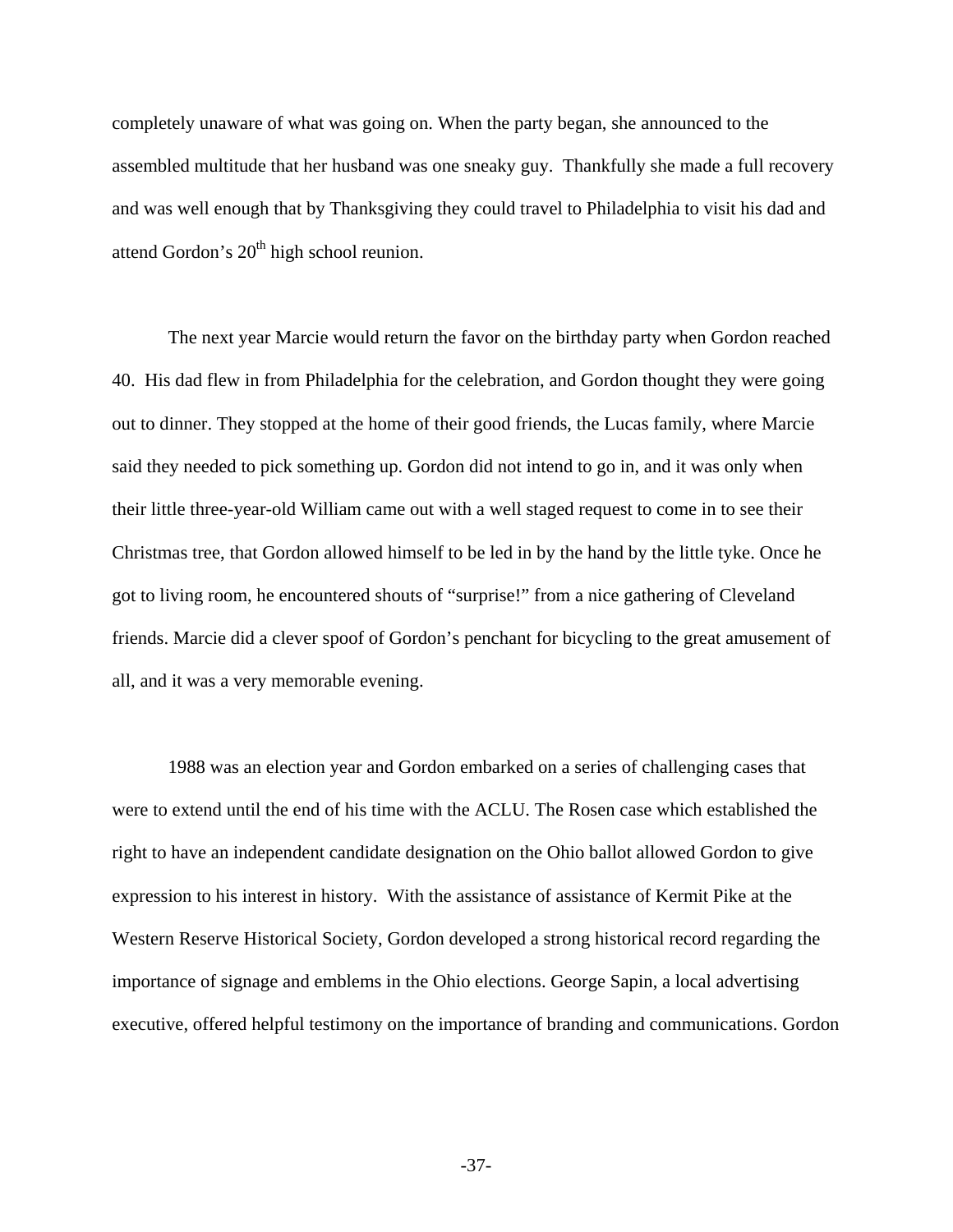won the case of the District Court and successfully defended an appeal in the United States Court of Appeals for the Sixth Circuit.

 Gordon confronted the public hysteria surrounding the AIDS epidemic in a case which challenged routine HIV testing of local firemen. Unfortunately, the case was unsuccessful as the District Court ignored the testimony of leading experts from University hospitals and the Cleveland clinic that the chance of transmission in this line of work was infinitesimally small. In this case the client chose not to pursue an appeal.

 In a case close to home Gordon challenged a political sign ban in Cleveland Heights. This case again afforded another opportunity for some interesting research at the Western Reserve Historical Society and a fair amount of fieldwork as Gordon with Vanessa Roberts and Sonia Winner photographed numerous homes with holiday decorations, banners, and signs of various types. Judge Manos, who had handled so many of the nursing home cases, granted judgment to the plaintiff without a trial and ruled the ban unconstitutional.

In the late 80s Gordon began to serve on additional boards. He chaired the Church and Society Work Area at Church of the Saviour United Methodist Church and at the millennium was Lay Leader of the church.. In 1989 he was elected to the board of the nationally acclaimed Community ReEntry ex-offender program which provided advocacy, training, and job opportunities for adults and youth formerly involved with the criminal justice system. He served 21 years on this board, including two 3-year terms as secretary, one term as vice president and one term as president.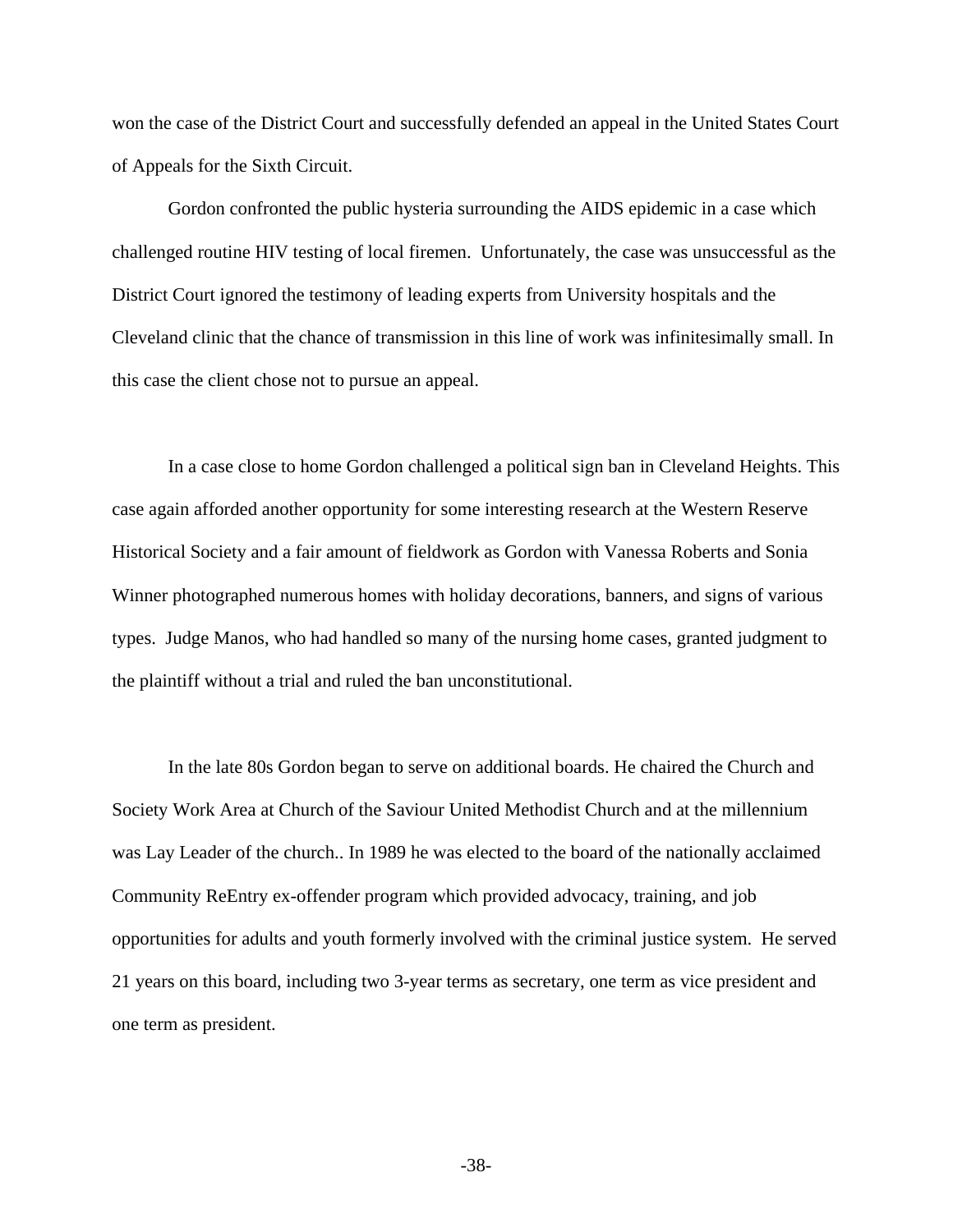The late 80s were a time of considerable stress and transition for the ACLU. Max Wohl retired after many years of faithful service. Harold Levine, the key fundraiser in Cleveland was afflicted with brain cancer and ultimately passed away. Without force of his personal contacts the organization's revenue stream was to be considerably reduced. Lois Robinson took a job with Niki Schwartz' law firm, and split positions for a period of time. Meanwhile, the state office had experienced a significant fire. Benson Wolman, the longtime executive director, departed for law school and ultimately private practice of law. Bruce Campbell, the state legal director, went to work for the Columbus Bar Association. Gordon was promoted to state legal director and concentrated his efforts on recruiting volunteer attorneys around the state to handle the cases.

 In 1990 Gordon worked on one last case in the U.S. Supreme Court for the ACLU. He co-authored an amicus brief with attorneys from the national office in *Wilson v. Seiter*, which established the standard of liability in eighth amendment cruel and unusual punishment cases arising in prisons. The court said that deliberate indifference to serious penological needs would violate the eighth amendment.

 In May of that year he suffered his only serious bicycling accident, going over his front handlebars and breaking three front teeth and lacerating his face. Harold Williams and Lois Robinson visited and were quite surprised by his changed appearance. Gordon jocularly suggested that he might leave the teeth as they were in order to enhance his effectiveness in negotiations. After all who would want to argue with a crazed-ice-hockey-player-lawyer?

-39-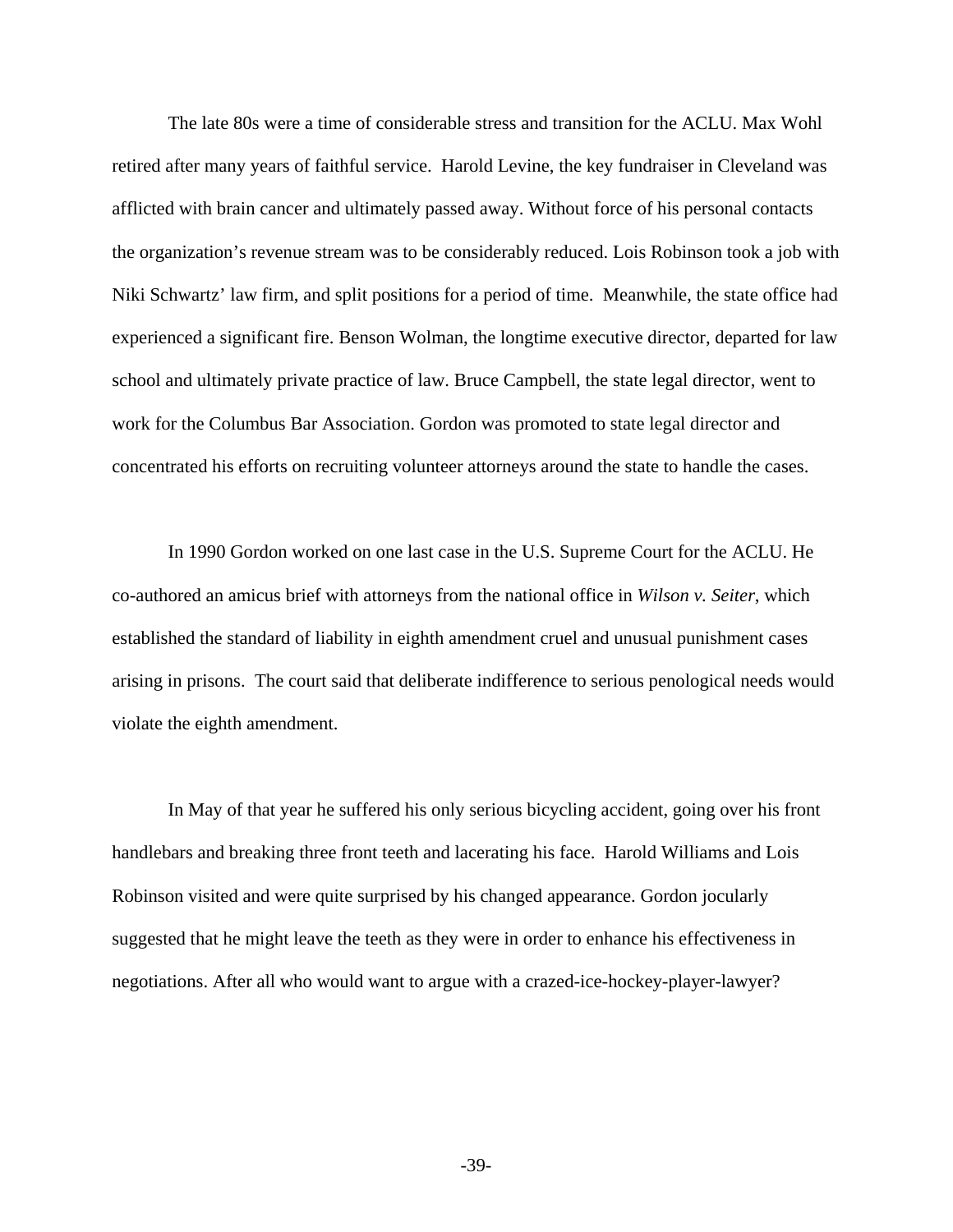In September the State of Ohio was kind enough to invite Gordon and Niki Schwartz to the formal opening of the Mansfield correctional institution and the decommissioning of the Ohio State Reformatory which they had labored so long to close. They got a full tour of the new institution, which was certainly a dramatic improvement over its predecessor.

 That November Gordon applied for a job as staff attorney at the Fair Employment Practices Clinic at Cleveland-Marshall College of Law, Cleveland State University. He was hired out of a pool of about 125 applicants. On January 4, 1991, he did his final docket at the ACLU. It turned out to be well worth working those few days at the beginning of January. The ACLU had for many years discussed desirability of a pension program for its employees. Later that year he learned that the national ACLU board had instituted a pension program for all employees working as of January 1 and had required the Ohio ACLU to fund a pension covering his entire period of service. As he made the transfer to CSU, Gordon calculated the attorneys fees earned as a result of his efforts in ACLU cases, which totaled well over a million dollars and was sufficient to cover his salary for the entire time he worked for the ACLU.

 Because of his extensive litigation experience Gordon was able to incorporate numerous practice opportunities into the clinic teaching at CSU. He was in trial with Ken Kowalski from the clinic as his co-counsel in the firefighter HIV testing case the first week and a half of the spring semester. The case provided a great opportunity for student observation and discussion. He incorporated simulations on HIV testing, First Amendment retaliation, depositions, and motion practice in the clinic teaching.

-40-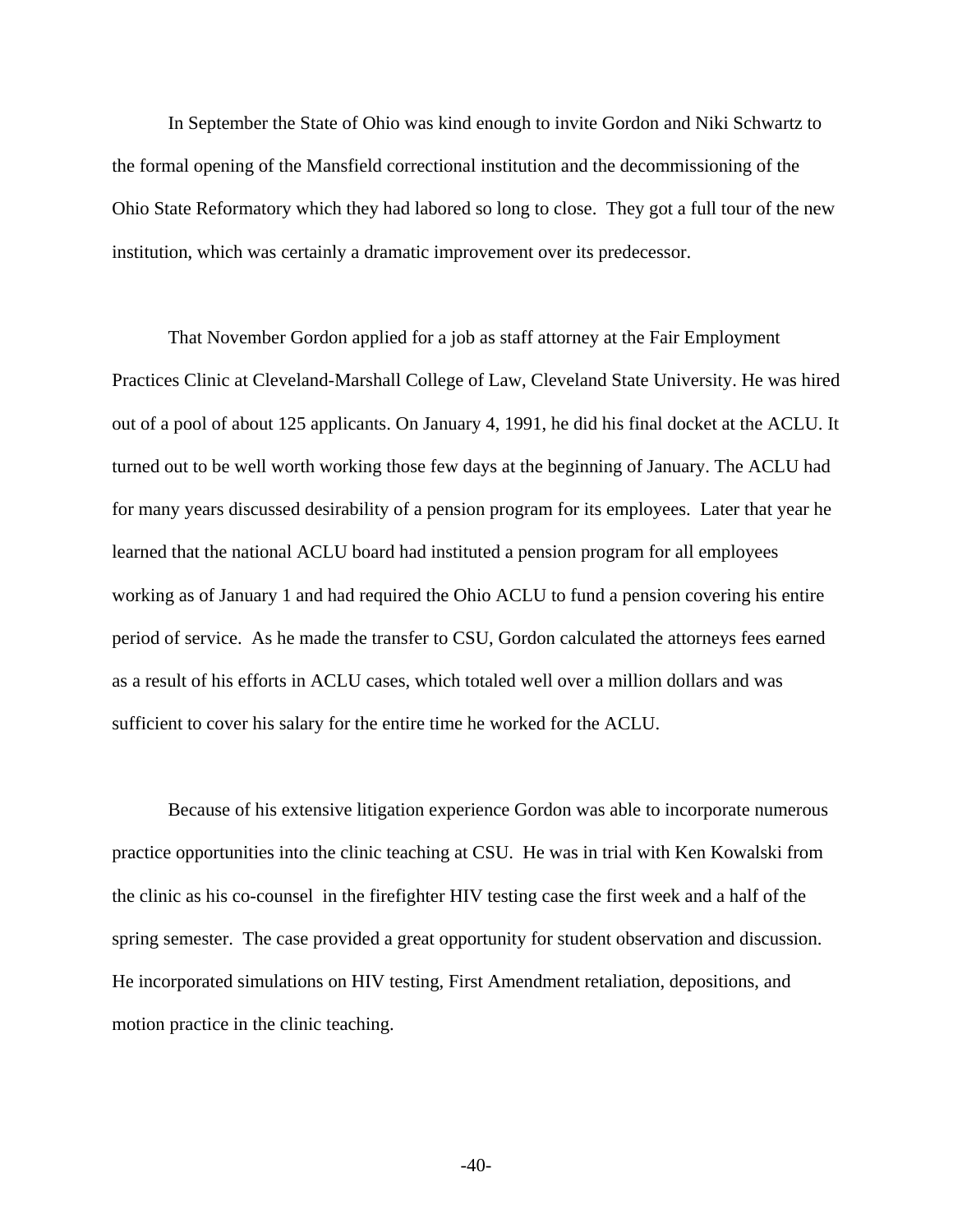Before the end of the first semester he began to meet with Kevin Chavez, a student he had encountered at a Church of the Saviour youth group activity, for weekly prayer. The next year a small group of students gathered under the banner of InterVarsity Christian Fellowship for a regular Bible study at the school. This group was succeeded by the Christian legal Society and Gordon served as their advisor through the end of his time at CSU.

 In December at the end of Gordon's first year of teaching his wife, Marcie, received a call from Kaiser Permanente advising her of a scheduled mammogram which had been requested by her doctor out of the blue. It yielded a positive result, and in January Gordon went with her to the hospital for a biopsy. At that point both of them were reading devotional booklets called Our Daily Bread. The mornings text included verses 17-18 from Psalm 118, which state: "I will not die but live, and will proclaim what the Lord has done. The Lord has chastened me severely, but he has not given me over to death." The verses touched both of them. After meeting with the physician and receiving a diagnosis of breast cancer, Gordon and Marcie went home and shared the news and their tears with Alexis and Ariel. They then went out to Marcie's favorite restaurant for lunch. By the end of the afternoon the kids and Marcie were all working on their school work, and Marcie suggested that Gordon attend his regular Monday night Bible Study Fellowship class. Gordon went, heard the lecture, and then went on to a small group discussion room. His leader took one look at him and asked what was wrong. When Gordon explained what had happened, the leader told him that he should listen to Dr. Dobson's radio program at 10 that night because there was a panel discussing breast cancer.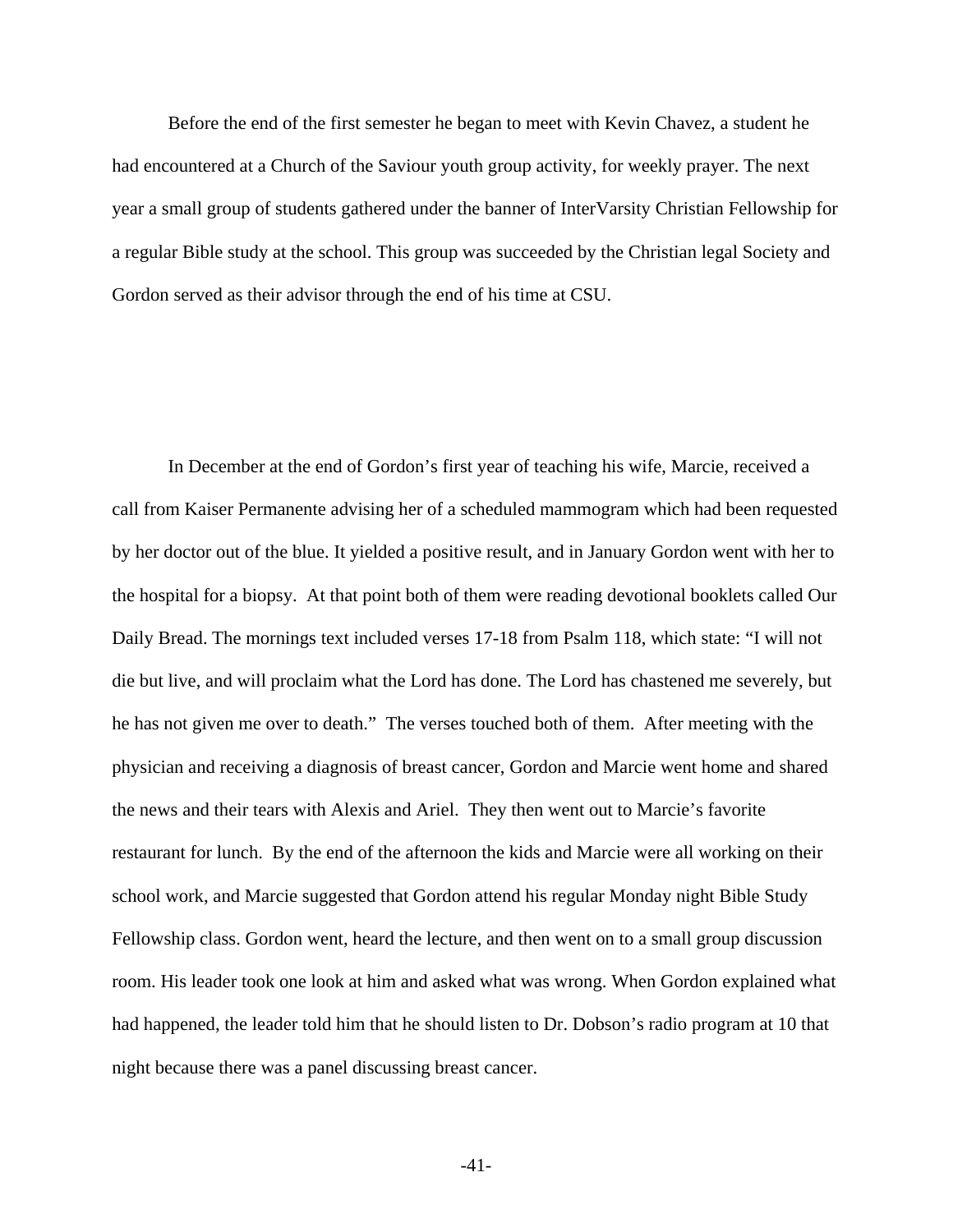The show included three women and a physician discussing in a very real way the disease and the challenges of dealing with it. One of the participants was an elderly Virginia woman who had been diagnosed about 20 years earlier and had a complete massectomy with no recurrence. She had a delightful voice which captured both their attention as she spoke. She indicated that upon her diagnosis she was extremely angry with God and opened the Scriptures to a random passage which he quoted: "I will not die but live, and will proclaim what the Lord has done. The Lord has chastened me severely, but he has not given me over to death." Chills went up and down Gordon and Marcie's spines as they shared the sense that the God of the universe had just spoken to them directly, affording reassurance that things would turn out all right. Nonbelievers would of course suggest that this was mere coincidence, but they would have to admit what an extraordinary coincidence it was, as statistically the odds of encountering two verses from the Bible from completely different sources on that particular day are the result of two divided by the total number of verses in the Bible squared, which is a mighty small number indeed.

 Marcie had surgery followed by chemotherapy and radiation treatment. She scheduled her treatments on Friday so she could come home and be ill for the weekend, venturing out only to teach youth Sunday School. Gordon picked up all of the other household chores with some very meaningful help from Alexis and Ariel. Marcie was determined to finish her treatments in time to go to Phoenix in August to be with her sister Jamie who was expecting a child. That summer when the radiation equipment began to break down frequently, resulting in postponements of treatment for large numbers of patients, Marcie told the staff call her at any time, and she would come in for a treatment. Once after doing this on her next visit they told her

-42-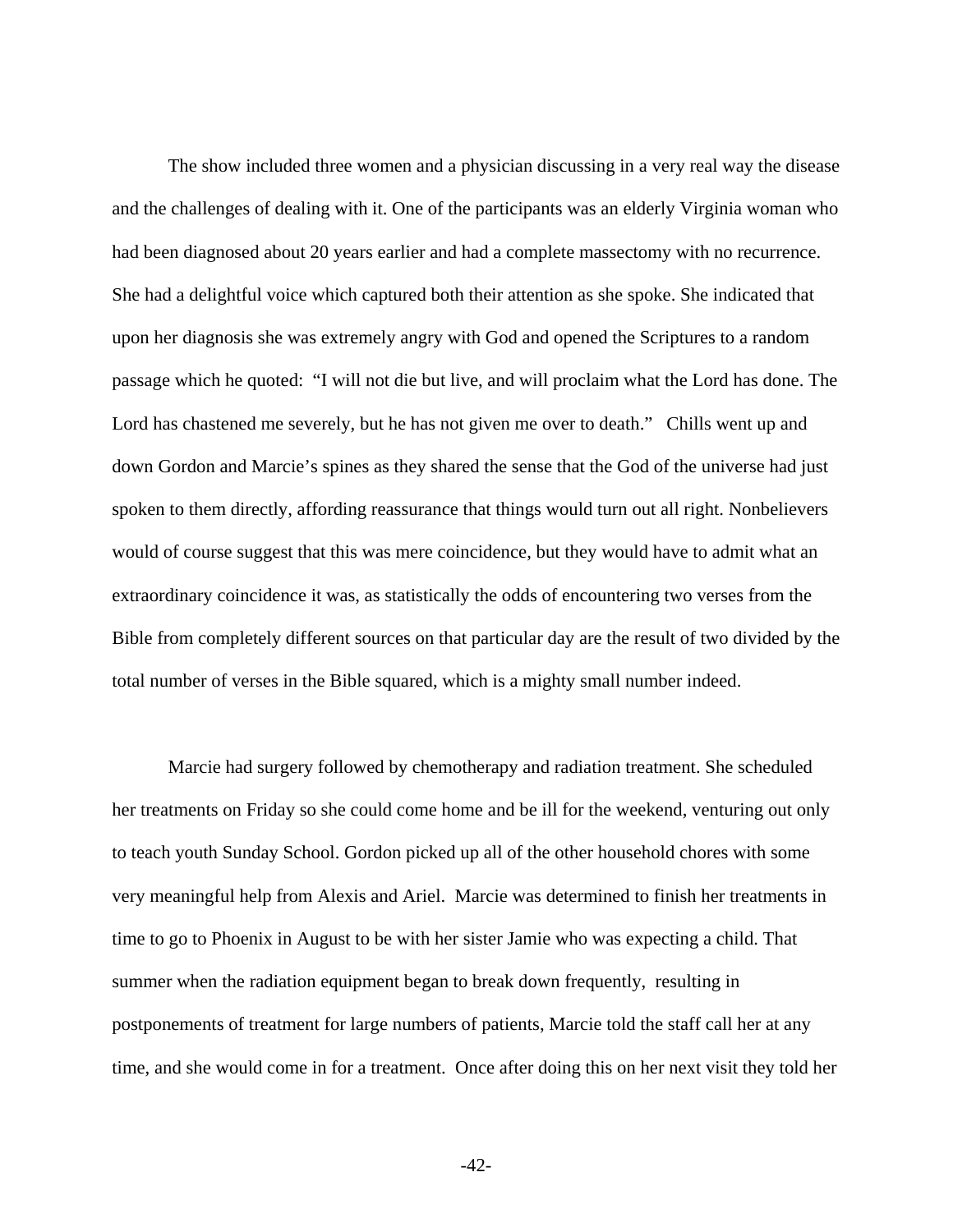they could not understand what had happened because the unit was fixed and they treated her only to have it break down immediately after, so she was the only patient who received treatment that day. Marcie was able to complete her treatment by August in time to be with her sister for the birth of her baby Samantha on Marcie's birthday. Marcie has had no recurrence of the cancer.

 Gordon and Marcie had a special opportunity to share their faith as part of the Billy Graham Crusade held in Cleveland in 1994. Both trained as counselors and attended every session of the Crusade. Dr. Graham preached at all the adult sessions, but Psalty, a children's storybook character, handled one session for children and in for that audience proved to be an even more powerful evangelist then Dr. Graham. Many of the children present came forward when the salvation appeal was given. Gordon was delighted to be confronted with a half dozen bright eyed young children with which to discuss a faith commitment. What he did not see immediately was the dozen children standing behind him. He had everyone sit down and spoke patiently to each child to help them make a decision for faith.

 That same year he had a special treat when Jean Packard who as a young woman had been one of the secretaries of the ACLU joined the CSU employment law clinic as office manager. She would continue in that capacity and serve and a trusted friend through the remainder of his employment.

 Gordon also became interested in classroom teaching and writing. He had taken over the class room component of the clinic for the first semester students and developed a syllabus

-43-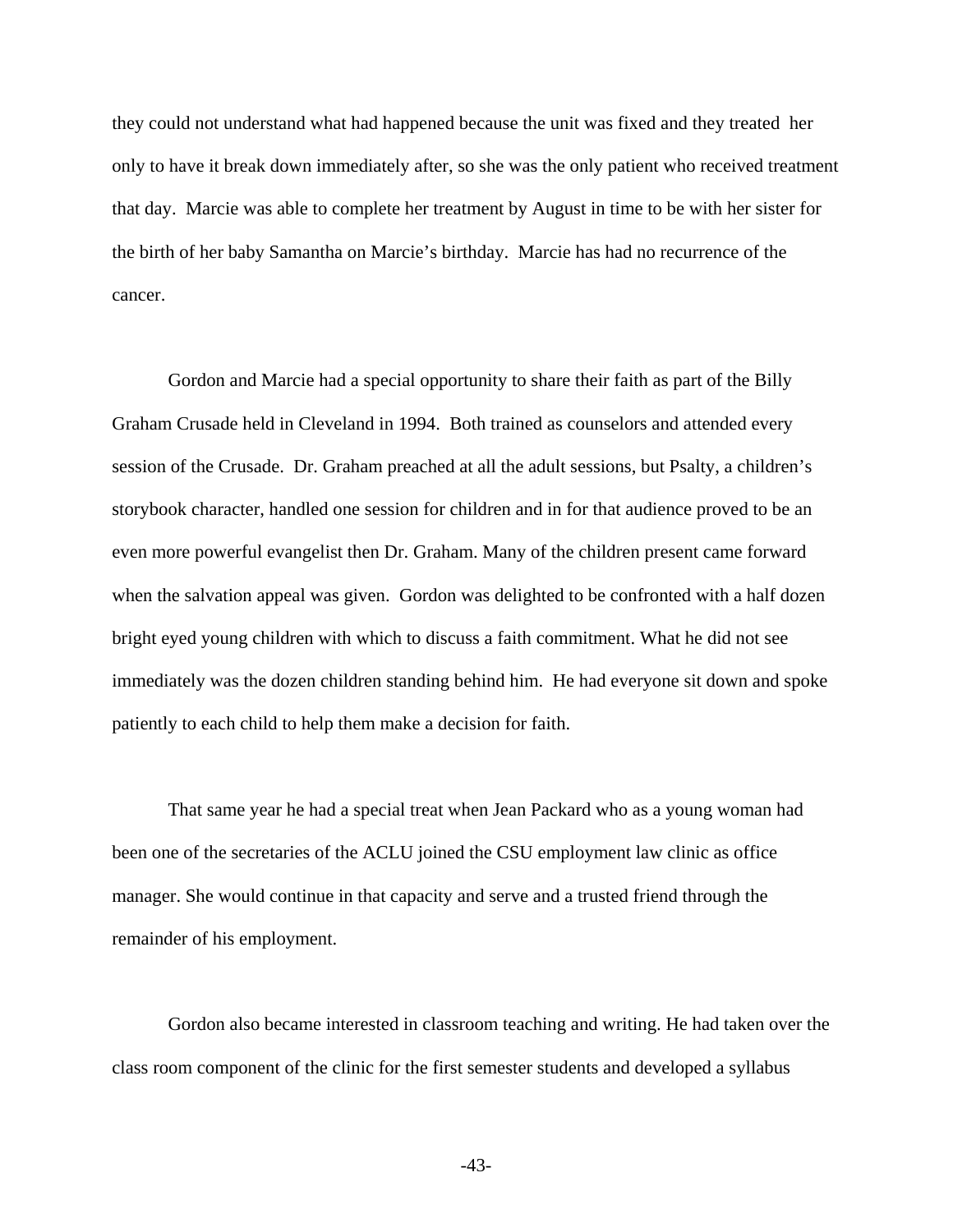focusing on pretrial practice. He began to teach poverty and law and later disability discrimination in employment. He also supervised the Cleveland-Marshall extern program. Based on his contact with expert witnesses during his ACLU years, he wrote an extensive article on novel expert evidence in civil rights actions and was fortunate enough to have it published as the lead article in the American University Law Review for 1995. He wrote several essays on Scripture-based themes that were published in various law journals. The first appeared in the Wake Forest Law Review and treated the subject of legal ethics from the perspective of the book of Proverbs in the Old Testament. A summary later appeared as an opinion piece in the American Bar Association Journal. A second dealt with professionalism issues based on the book of Ecclesiastes. Gordon did presentations on both these articles at numerous law schools including New York University and the University of North Carolina at Chapel Hill. A third piece addressed challenges in judging based on the writings of Moses. It also formed the basis for a continuing judicial education class that Gordon provided to all of the judges of the Common Pleas Court of Cuyahoga County.

 During the Clinton administration, Congress changed the Legal Services Appropriation Act in ways which unfairly handicapped federally supported legal aid societys in providing representation to their clients. In response Gordon drafted a short piece titled "Defend the Rights of the Poor" which was published in *The Catholic Lawyer* by St. John's University Law School in New York. Gordon felt called to respond to the challenge of the article and with strong support from Dick Sering of Lutheran Metropolitan Ministry and other local church and bar leaders established a small nonprofit organization under the name of Christian Legal Services of Cleveland to provide volunteer legal services to the poor. Gordon was elected founding

-44-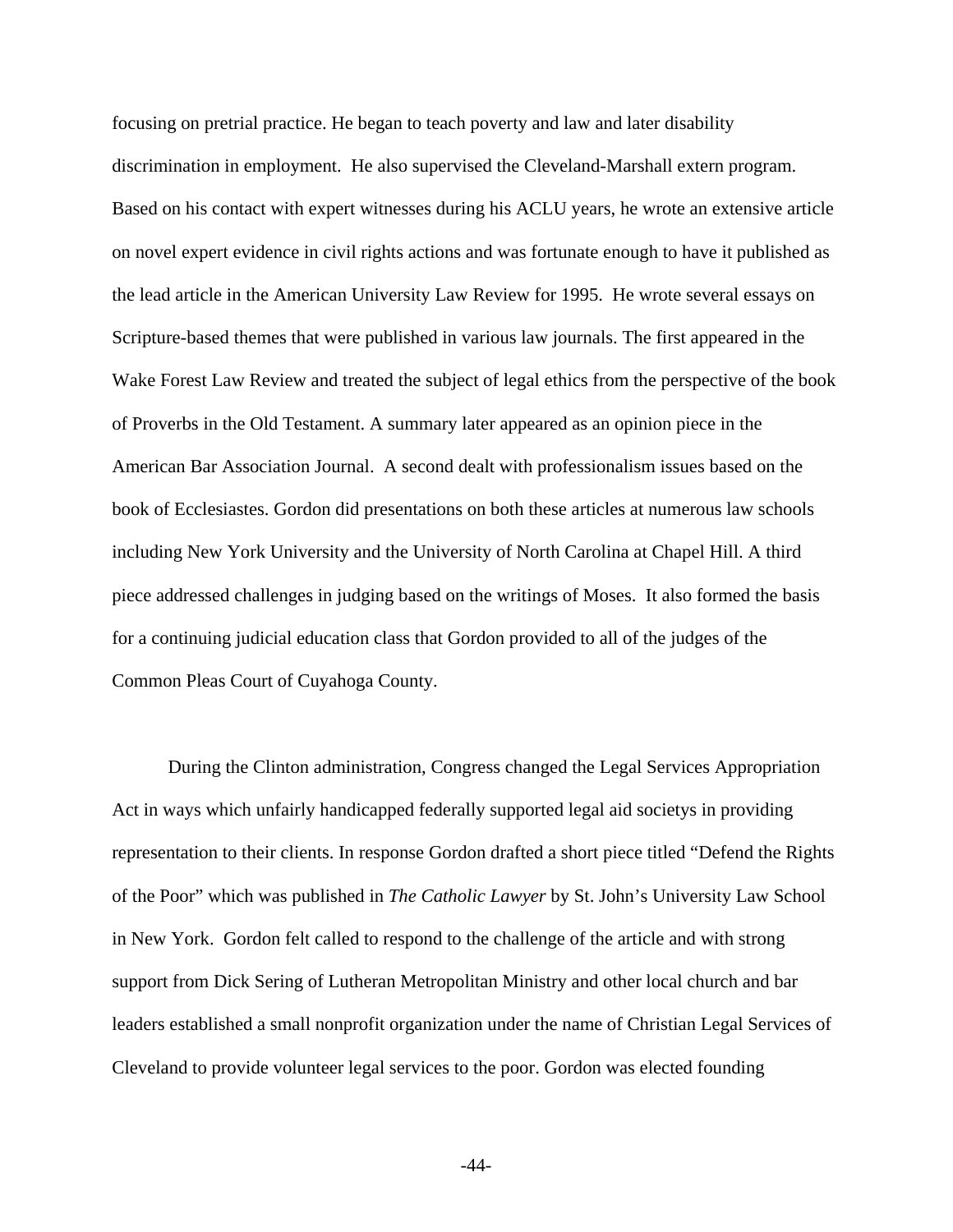president. In 1998 the group received funding from the Cleveland and Gund Foundations and was able to hire staff and commence operations. Over the next eight years the group would recruit nearly 100 volunteer attorneys and provide legal services almost 8000 people. The group, however, was unable to attract substantial support from the Cleveland legal community and ceased operations in 2006 due to a lack of funding. For Gordon, the closure was almost like the loss of a child.

 Throughout the 1990s, Gordon was an active Habitat for Humanity volunteer. He would load up a few tools on his bicycle and traveled down to the East side construction sites. He worked on the two small ranch homes that were the initial construction project and on 17 additional houses as the years passed. He did a wide variety of tasks, including framing, siding, insulation, interior carpentry, landscaping, painting, and drywall, which became his specialty. One day when Ariel was a Senior in high school (Alexis had previously volunteered as well), Gordon agreed to take her down to work on a Cape Cod house that was being built. As a precautionary measure on behalf of his daughter, he bought two construction helmets. Gordon and Ariel were putting cross braces on for joists above the first floor when someone on the second floor kicked over a can of nails. All the nails cascaded down through the open framing and bounced harmlessly off dad's construction helmet.

 For more than half of the years Gordon would spend at the clinic, he concentrated on major civil litigation with students participating in supporting roles. As a clinical teacher, Gordon had the opportunity to participate in a number of interesting cases. *Fifer v. College of* 

-45-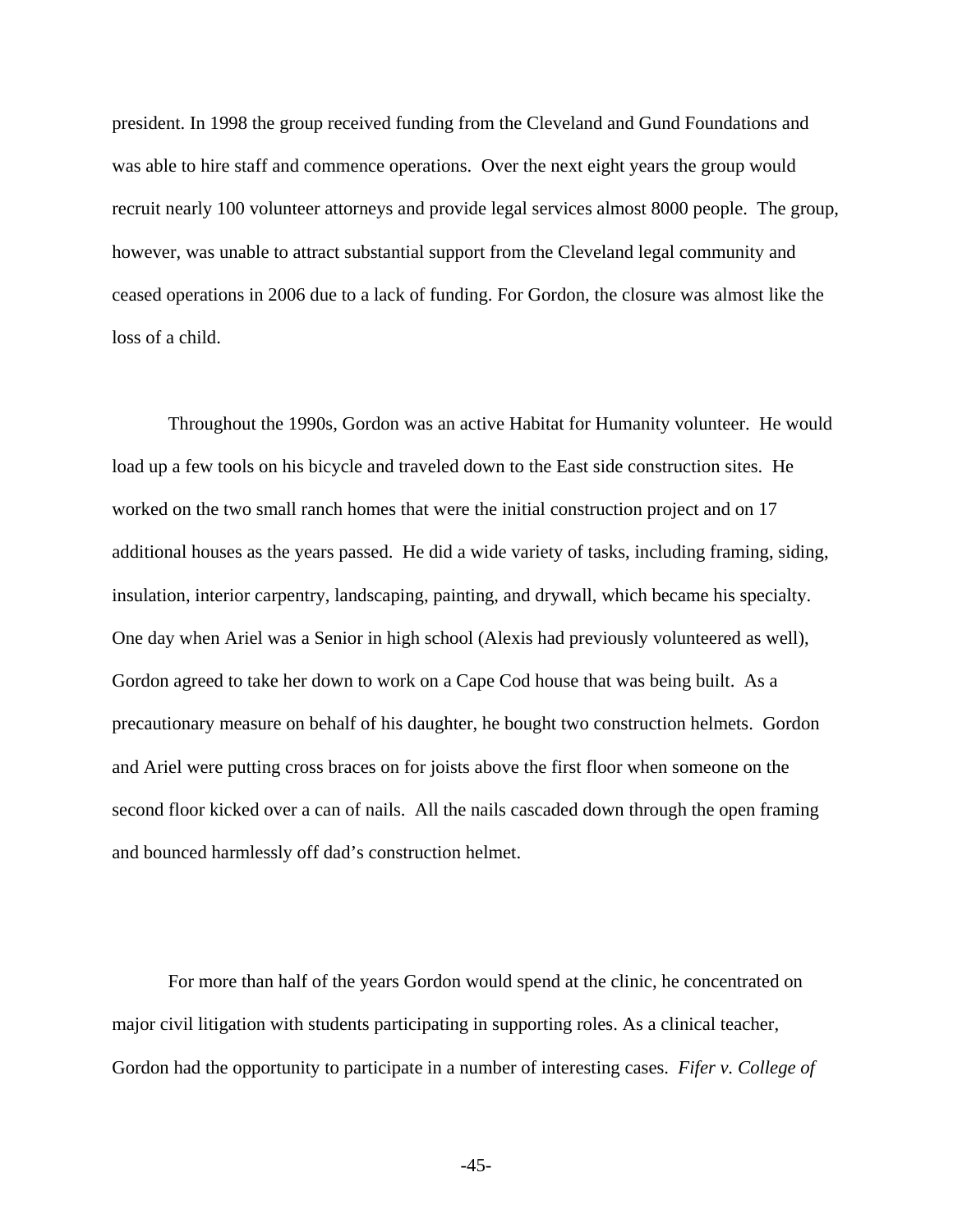*Wooster* challenged the termination of an assistant in the college's development department on disability discrimination grounds. The students conducted extensive discovery and successfully opposed the motion for summary judgment by the college. Gordon taught a summer trial advocacy clinic to prepare the case, and it settled just prior to the scheduled trial. Because the case was so fully developed, Gordon used it for many years as a simulation to teach pretrial practice in the clinic.

*Mahoney v. Radio Free Europe / Radio Liberty* was a great adventure for Jane Picker, Ken Kowalski, and Gordon as faculty and all the clinic students as well. Ostensibly because the case was too expensive to litigate, the EEOC had withdrawn from representing the plaintiffs, who lived and worked in Germany and had challenged their mandatory retirements as violating newly enacted extraterritorial provision of the Age Discrimination in Employment Act. The EEOC provided extensive discovery and the students participated in completing the process. The clinic filed a rare summary judgment motion on behalf of the plaintiffs, which was granted, and the case was set for trial on the issue of relief before the Hon. Louis Oberdorfer, an outstanding federal judge sitting in the District of Columbia. The trial lasted seven days, with Jane Picker and Gordon doing the presentation, and the students sitting with them at counsel table and assisting. The jury returned a verdict of \$1.2 million dollars in back pay and liquidated damages. The court also ordered that the plaintiffs be reinstated. While a decision was ultimately reversed on appeal based on a foreign law defense, in the interim the clinic had negotiated settlements for the clients which amounted to several hundred thousand dollars and an attorney fee award of almost \$150,000 to the clinic.

-46-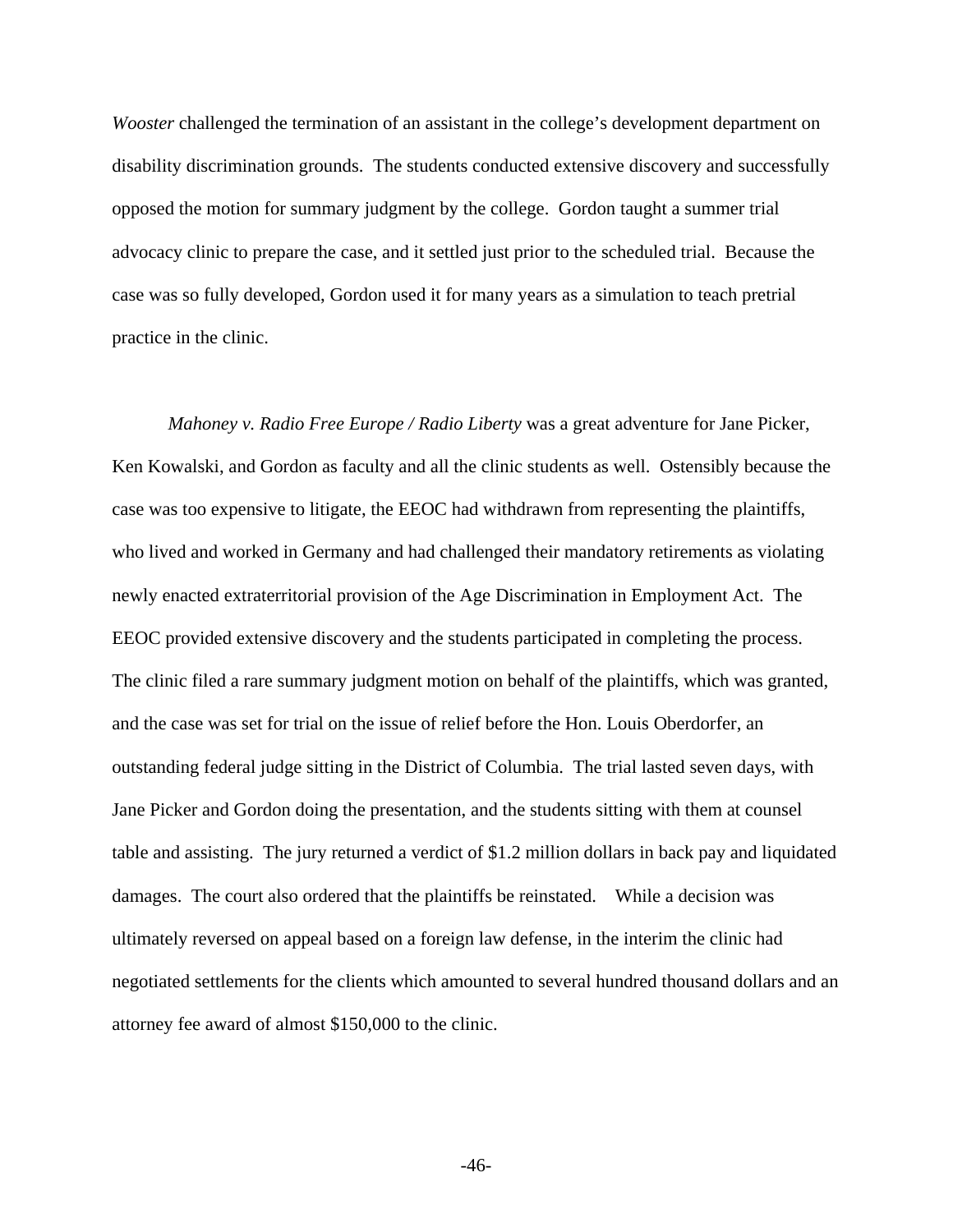*Steele v. Voyale* was an unusual case because it was resolved with a default judgment. Jacqueline Steele was the only female employed on the shop floor of a large company that fabricated steel racks to hold car parts on the production lines of General Motors and Ford. She had worked for the company for years and had received regular raises. A new supervisor was hired and told Steele that women did not belong on the shop floor. Within a month she was terminated based on a fabricated incident involving the supervisor's son who was also employed at the company. Two students interviewed Ms. Steele and filed an EEOC complaint and then a lawsuit on her behalf. The company did not respond to the complaint or the clinic's subsequent motion for a default judgment. Only after clinic students attached a portion of one of the company's accounts did they respond with a motion for relief from the judgment. Gordon handled the hearing on the motion with assistance from clinic students. The court denied the motion, but did allow the company a hearing on the issue of damages, which Gordon again handled with student assistance, and the court entered a substantial award of back pay and attorney's fees. The company appealed to the Sixth Circuit Court of Appeals in Cincinnati, and students participated in the briefing under Gordon's direction and attended the argument which Gordon presented to the court. The decision was affirmed, and the clinic celebrated a wonderful victory at a lunch hosted by Ms. Steele.

*Bartzis v. American Red Cross Blood Services Northern Ohio Division* was a case in which Gordon and the students had the privilege of representing the mother of a clinic student who had been terminated from her job as a volunteer recruitment coordinator. The students filed suit claiming that the termination violated the Americans with Disabilities Act and the Age Discrimination in Employment Act. Students participated in extensive discovery in the case and

-47-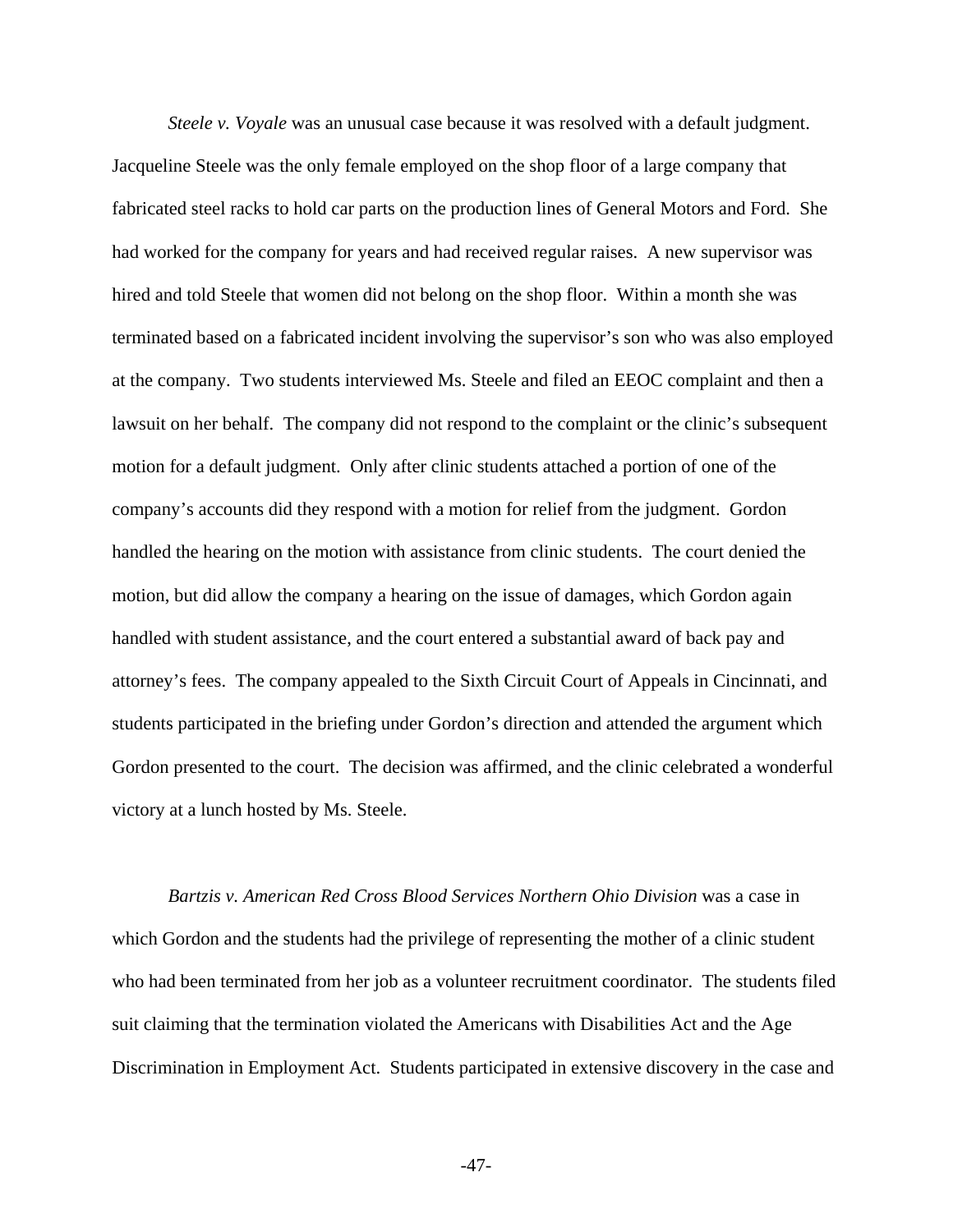drafted the response to the employer's motion for summary judgment. When the court granted the motion, students worked on the briefing for the Court of Appeals and participated in preparing for mediation under the direction of the conference attorney. This resulted in a successful settlement of the case. As with Fifer, Gordon used the case as the basis for a semester long simulation on pretrial practice.

 In the second half of Gordon's employment with the clinic the emphasis shifted to student representation of clients in unemployment compensation cases. These were great learning cases for students as they got to interview the client, analyze the case, counsel the client, conduct a hearing preparation session, and do direct and cross examination and present closing arguments at a hearing before a hearing officer who was a lawyer. With the declining economic climate in Ohio, Legal Aid was overwhelmed with these cases, and clinic students provided a substantial service to the clients and the community by assisting. Gordon also continued to supervise students on various discrimination and other claims, including a successful challenge under the Family Medical Leave Act to a major healthcare institution's termination of a nurse who missed work due to symptoms indicating a possible miscarriage. The case resulted in a private settlement and unfortunately could not be used for teaching purposes for subsequent students.

 In addition, Gordon provided leadership to the law school clinical teaching community. He lead small group discussions at American Association of Law Schools Clinical Conferences. He also served for several years on the prestigious AALS Clinical Awards Committee, which

-48-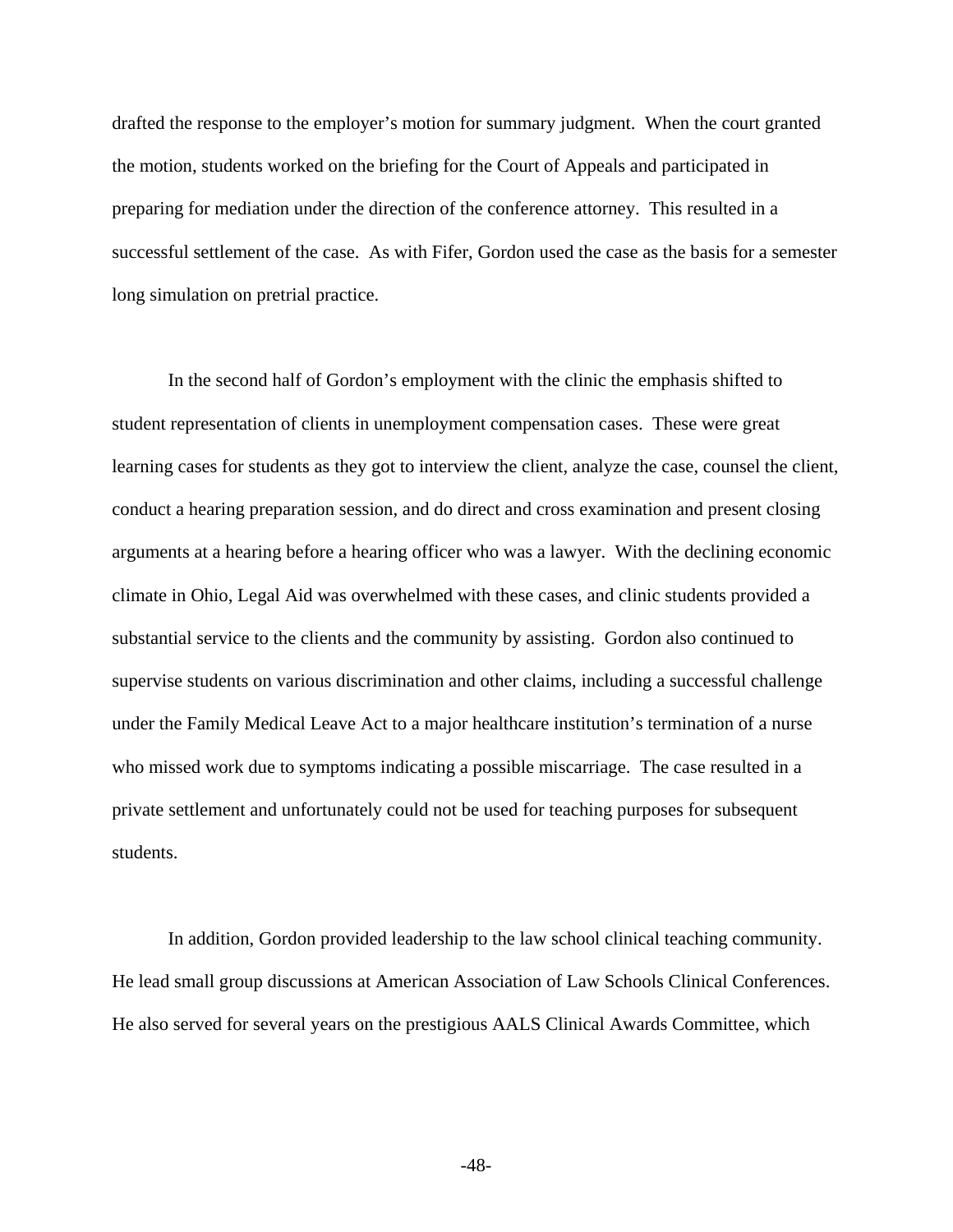served to select annually the outstanding clinician and outstanding emerging clinician for the entire country.

 Gordon experienced some wonderful blessings in his personal life. Marcie continued to maintain her health and teach productively at Roxboro Middle School in Cleveland Heights. His daughter Alexis married Ted Olsen in 2000 and took up residence in Chicago, where Alexis works as a nonprofit organization consultant and Ted is the Managing Editor of Christianity Today magazine. They presented Gordon and Marcie with a grandchild, Leif, in 2006 and another, Grace, and 2009. Daughter Ariel was selected to participate in Teach for America, essentially the Marine Corps of American teaching, and served in Chicago public schools for six years, then moved to Tucson where she taught in a charter middle school.

 Gordon visited Scotland including, St. Andrews in 1999. Something must have stirred in his blood, as the next year at age 52 he took up golf. The next year he notched a hole in one on a 204 yard par three hole, and at that point was probably hooked for life. Not surprisingly, he developed a strong interest in golf history. He enjoyed the movie Greatest Game Ever Played about the amazing 1913 U.S. Open victory by Francis Ouimet, a twenty year old amateur, in a playoff over British greats Harry Vardon and Ted Ray. In that era golf was played with hickory shafted clubs, and so Gordon picked up a wood shafted club when he saw it for sale at Western Reserve Historical Society, and began to chip with it on the living room rug. Seeing this, Marcie bought him a starter set for Christmas on eBay and launched a devotion to hickory golf that by 2007 saw Gordon playing hickories exclusively and participating in tournaments in several states. While the game was certainly challenging, indeed sometimes punishing, he developed a

-49-